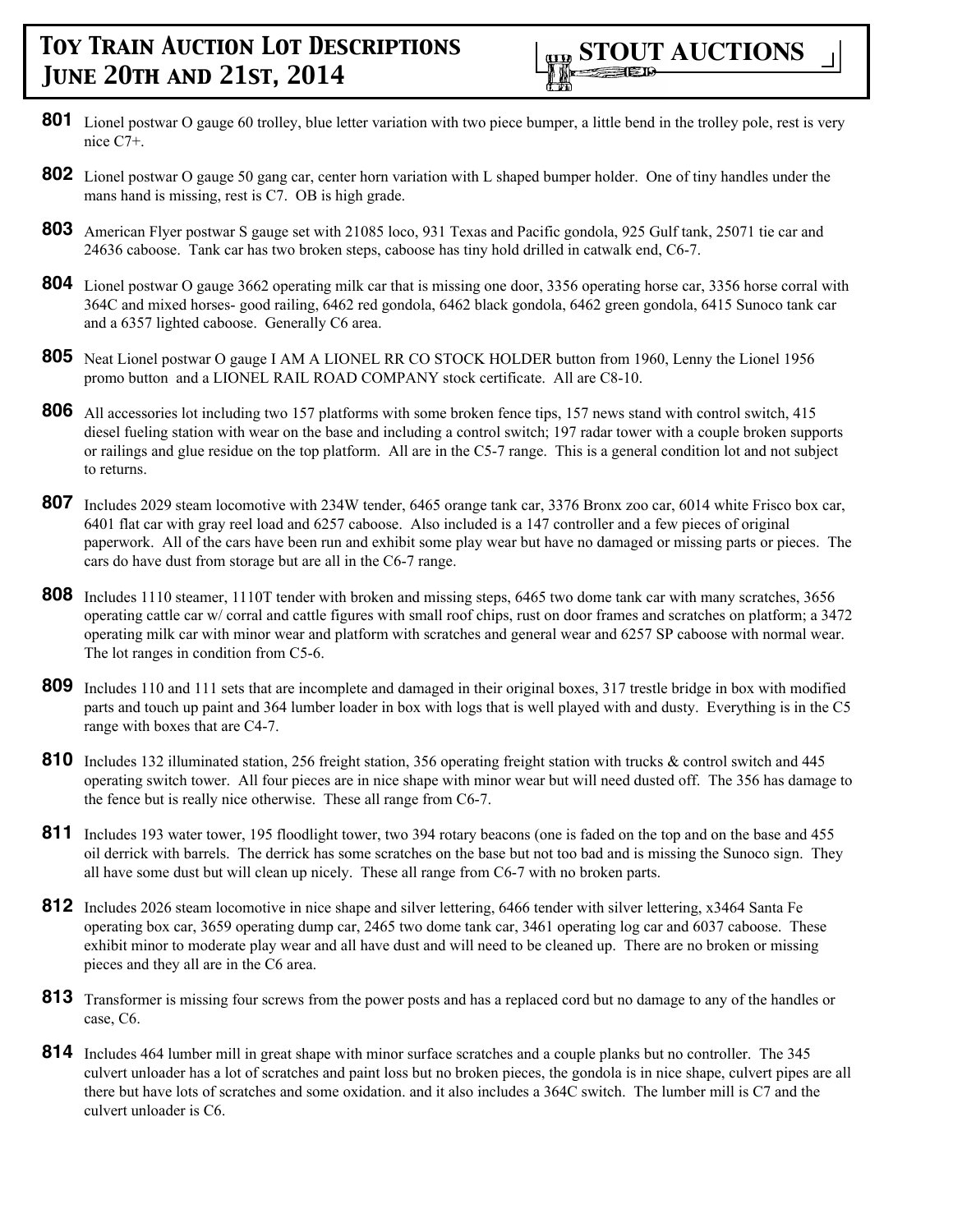

- **815** Includes well played with and somewhat rusted 45N but no missing or broken parts, 395 floodlight tower that was painted over in a much darker green and 362 barrel loader that has a couple broken posts that hold the fence in place, numerous scratches, some rust and a modern era plastic chute on top. It does include the white figure, five barrels and a 364c switch. This is a general condition lot and not subject to returns. C4-5.
- **816** Includes five 927 lubrication kits anywhere from nice and complete to an empty box, 11 trestle set MIB, 943 exploding ammunition dump MIB, partial 309 yard set in box, two 310 billboard sets in rough boxes, 1020 crossover in box, 71 lamp post LNIB, four 260 illuminated bumpers in fair to good boxes, two LTC's MIB, two partial bags of coal, three loose 410 billboard lights and a lot of loose modern and postwar billboard frames. This is a general condition lot and not subject to return.
- **817** Includes 3444 animated gondola with great lettering and a small stain on one side, 3520 operating searchlight car with a missing lens on a gray plastic assembly, 3562-25 operating barrel car with some smudges to the lettering and possibly a couple touch ups and a 6560 Bucyrus Erie crane that is nice and clean. All cars are C6-7 and the boxes range from C5-7 with some torn or missing flaps and some tape repairs.
- **818** Includes three very nice accessories that show little to no play wear. Two 75 tear drop lamps in a nice square box C9, 145 automatic gateman in a worn but complete box with insert but missing parts envelope C8 and a 465 dispatching station in box with all inserts and no missing parts in C8.
- **819** Both pieces have average play wear as in scratches and paint loss, the powered unit has battery box rust / corrosion and the belly has been repainted and there is some corrosion there as well, C6.
- **820** Includes a 2338 with some paint loss, nice clean frame and no broken or missing pieces. Also included are 6430 piggyback flat car, 6346 Alcoa hopper, 6464-425 New haven box car, 6462 black gondola with some over sprayed paint inside and a6417 porthole caboose. The freight cars are all in nice shape but have some dust on them. Everything is complete and original and overall in C6-7.
- **821** Includes a 2055 steam locomotive with 6026W tender, 6465 two dome tank car and 6257 caboose. The locomotive has some paint chips on the top of the boiler and still has the original smoke sticker on the cab roof, the tender is very nice with very little wear at all, the tank car has no broken parts but has a lot of scratches all over. The caboose is very nice and clean with only minor wear. These cars range from C5-6.
- **822** Includes a nice 460 piggyback transportation set with original instruction sheet, 443 missile platform with exploding ammunition dump in a nice clean box with minor wear but staining or rub marks on the lid, nice and clean parts inside but missing and end wall for the ammo dump and lastly a 470 missile platform with exploding target car in a dirty and stained box with nice original instruction sheet and complete parts inside. Overall C6 on accessories with C5-6 boxes.
- **823** Includes two 2442 Clifton vista dome cars, 2444 Newark and 2445 Elizabeth Pullman cars and a 2446 Summit observation car. These cars are in nice shape but have some light scratches and dust and dirt on the roofs and sides but still display nicely, overall C6.
- **824** Includes 6646 stock car, 6014 Airex, 6044 Airex, 3370 Wells Fargo Sheriff and Outlaw car, x6004 Baby Ruth and two 638 -2361 Van Camps bank cars (one with a broken catwalk end). These cars all show signs of play wear but a few are really nice, overall C6-7.
- **825** The ZW has a brittle cord that is already bare at the base of the transformer, there is a green light cover missing and the emblem on the top has faded but it seems to be in nice shape otherwise. The prewar T transformer is in nice shape with a good cord and is in an original box that was opened from the bottom and all of the flaps are missing but it displays well when sitting upright.
- **826** Includes several very nice LTC empty boxes, most with instructions, 2034, 6066T, 1002, 6032, 1120 empty boxes, most with one or more flaps missing and a small stack of approximately 23 original instruction sheets. Overall C5-6.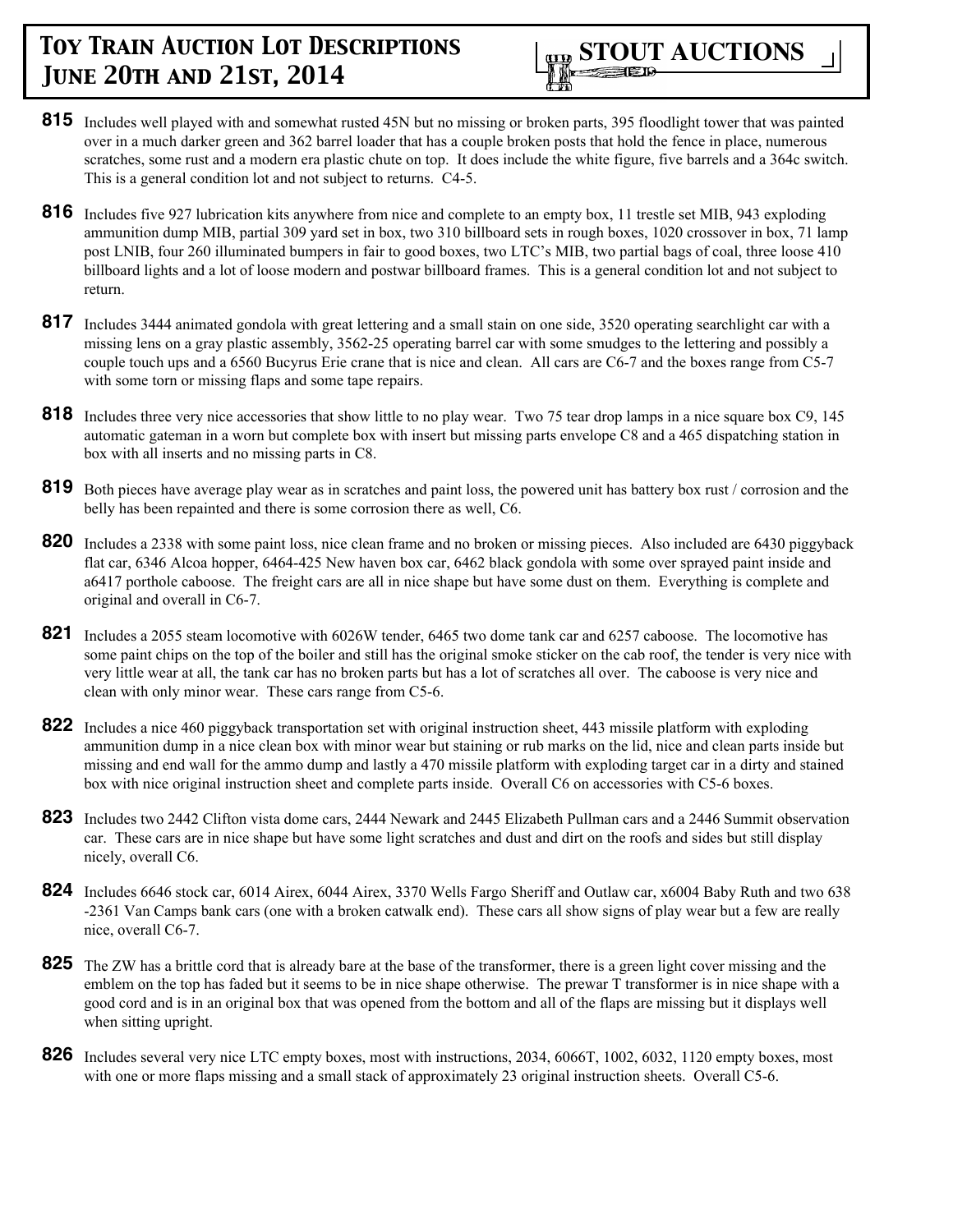

- **827** The gang cars are missing figures and have glue residue, trolley is blue lettering and solid bumper version with faded roof that is cracked on one corner, track cleaning car has reproduction bottles but is damage free, switcher looks nice but has a cracked window strut and very minor rust on one side rail but is nice and clean with great lettering. This is a general condition lot ranging from C5- and is not subject to returns.
- **828** Includes 1002, 6032 and 6462 red with unstained barrels all C9, unrun. Also included are 6062, 3361 log dump car and two 6112-85 canister cars. These have slight run time but have few signs of handling and range from C7-8. The boxes may have torn or missing flaps and a few small tape repairs.
- **829** 397 coal loader in nice shape with no damage, clean deflector and supple belt but will need to be cleaned up, includes instruction sheet and 364c switch. 497 coaling station with green translucent roof has some scratches on the structure and the base; the controller has been cut off due to brittle wires but it still displays nicely. The original box is still very square and includes one of the original insert pieces. Although there is some water stains and damage on one side of the box it still looks nice. The prewar 97 coal elevator is in very nice shape but has no controller. Included in this lot are a 3659 prewar dump car that will need to be rewired and a green postwar 3459 automatic dump car. Lot grades at C6.
- **830** Includes 6007, 6017, 6037, 6257, 6257-50 cabooses and a 1001T Scout tender, all in original boxes. Most of these are nice and clean but two need to be cleaned up, very little wear on the bodies although they have all been run. The boxes all have wear and tear and may have tears and or missing flaps, the -50 box is a brick. Cars grade C6-7, boxes are mainly C4-5 with the one -50 being C8.
- **831** Includes a nice clean 2065 4-6-4 steam locomotive with 6026W tender that is in fantastic shape with few signs of handling and no broken steps. Also included are 6414 Evans auto-loader with original auto load and a 6119 work caboose. The autos are all in nice shape but the white one has a small chip missing from the rear bumper. The caboose and auto loader are in nice shape with minor paint loss on the metal parts. Overall C6-7.
- **832** Includes nice clean 6014 Frisco in red, x3464 and 6473 cars that show little signs of handling, 6473 is unrun. The tank cars are in nice shape as well with the 6465 having only paint rubs on the top of the domes and one of the 6035's has weak lettering. The boxes almost all have a missing flap or two and a couple have minor tape repairs. Overall C7-8.
- **833** Includes 125 whistling station with gray base in nice shape with no damage and original instruction sheet in a very nice box, 394 red beacon that has been repainted with original box that has original insert but detached end flap, tear and a small piece of masking tape; a 1045 operating watchman in a very nice box with insert, instructions and 1045c track connector. the watchman is very nice with some paint rubs on the edges of the base. Overall C5-6.
- **834** Includes 3363, 3428, 3424, 6356, 6822 and 6119. All cars have been run and show signs of play wear and handling. There may be some very small chips but no broken or missing pieces. The 3424 includes one telltale and although it has a blue man on top, the shoe is white on the truck. Overall C6-7.
- **835** The MKT switcher has considerable paint loss to the frame and railings and the body has numerous scratches. One coupler is held together with a piece of wire but it may be able to be fixed. The 211 Texas Special powered unit has some chips on the rear end / roof area but has an undamaged pilot, it needs cleaned up. Both are C5.
- **836** Set includes 1110 steam locomotive with missing marker light and dinged boiler front, 1001T tender, 1002 gondola, 1004 box car and 1007 caboose all in original boxes. the cars all have some play wear and have gathered dust. The couplers and trucks have a white film from the mold release agent but should clean up. The boxes all have one or more missing flaps and some have minor tape repairs. Overall C5-6.
- **837** Set includes 1060 plastic steam locomotive, 1050T slope back tender, 6042 gondola, 6406 flat with red auto and 6047 caboose. All cars are in nice shape with some run time but no broken or missing pieces. Also included are 8 curved and 2 straight track sections and a 1026 transformer. The box has water stains as seen but is still sturdy with all inserts.
- **838** Includes a 1688 torpedo steam locomotive, 1689T tender with a latch coupler, 1679 box car missing a door, 1680 tank car missing part of one box coupler and a 1682 caboose. These cars have small scratches and play wear as expected and will need cleaned up. Overall C5-6.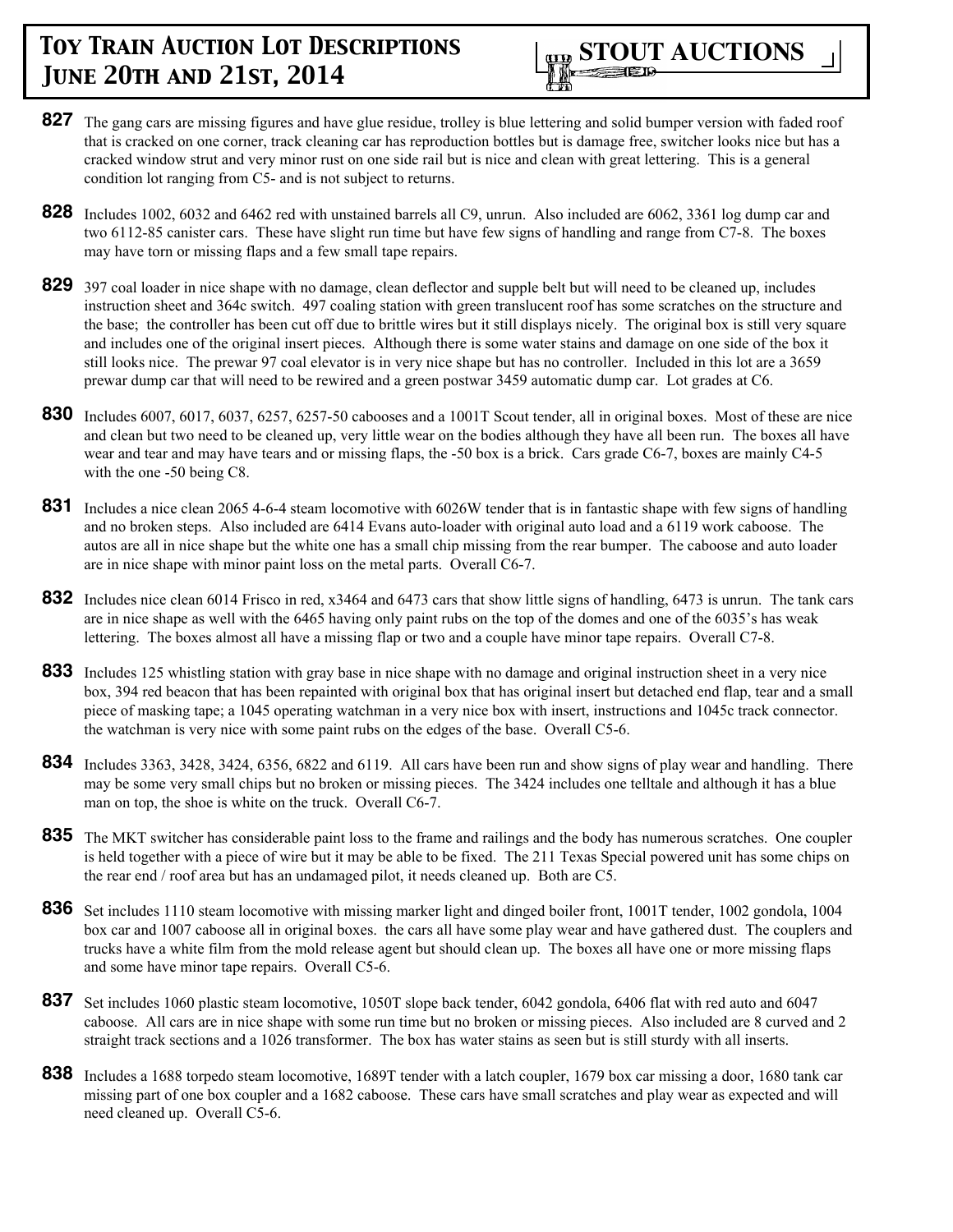

- **839** Includes floodlight tower in box, two beacons (one with a missing lantern), water tower, two plastic street lights with damage to the bases and one crossing signal. All are in nice shape except where noted otherwise. Overall C6-7.
- **840** Includes seven switch towers in varying condition from very nice and clean to rusty, dusty and dirty. Overall C5-7.
- 841 Includes a NYC gantry crane that still has the base pieces, four street lights, two semaphores, a block signal and four crossing signals. Everything has been played with but seems to have only minor paint loss except for one of the crossing signals. Overall C6-7.
- **842** Includes six spotlight / floodlight towers, circuit breaker, five crossing signals, block signal, six street lights, bumper and spotlight. They all generally have scratches and some decal loss with minor to moderate rust on about 1/3 of them but overall grade C5-6.
- **843** Includes seven telephone poles, seven crossing signs, three semaphores, two clocks and one crossing gate. All have been played with and exhibit a little or a lot of play wear with some missing insulators from the telephone poles. Overall C5-6.
- **844** Includes boxed lamp post set, dead end bumper, boulevard lamp post and twin light crossing flasher all like new in nice boxes. Also includes 12 sections each of straight and curved track, new in correct boxes, two 3/16 scale tank cars and three 3/16 scale box cars one with a missing axle and wheels and one with a missing door. There are two brick OBs and two worn OBs with missing end flaps for the train cars. Overall range from C6-9.
- **845** Set includes a very nice New York Central F3 with some run time but very clean, Pennsylvania gondola, Lehigh Valley hopper, Chemical Rocket Fuel tank car and NYC caboose. The cars are all in great shape and don't look like they were run very much and are really nice and clean with few signs of handling or play wear. Also included inside are a tape repaired instruction sheet, packing slip, transformer, eight curve and two straight track sections. the set box has all of the inserts inside and looks nice with both ends showing the correct set number but there is still some surface skinning on the box. Overall C7-8 trains.
- **846** Nice clean electric locomotive with minimal wear along with a NYC slope back tender and a Santa Fe box car that has the plastic missing off of the outside of one truck. Overall C5-7.
- **847** Includes a very nice Marx Girard station with minor dents on roof C8, possibly American Flyer Glen Ellyn waiting room and Flyer Town depot with scratches and paint loss C5, unmarked lighted station with sliding door that has rust on roof C5 and an Ohio art tin barn that is missing the cap and weathervane C6.
- **848** Station is in great shape with no damage or missing parts, all of the clock stickers are present and best of all, it works. Press the button on top and it sounds off loud and clear with a voice calling out the departure destinations then the chugging sound of an old steamer taking off. The box has some missing paper on the top flaps, spray paint on one side and the label has some water stains but it is still sturdy. Overall the toy is C8.
- **849** Two regular four packs, three full and unopened gift packs of boulevard lamps and one gift pack that was opened and have slight inner box damage but mint unused lamps. Overall C9.
- **850** Includes two tin watchman sheds, 1/4 bottle of miracle track cleaner, 116 mechanical rotating Beacon in box with insert and instruction sheet, two snap on contactors with one box and a Passenger train authentic train sounds record. One watchman has paint loss and cut wires C5. The beacon is virtually mint and was never used but the base has two small melt marks from the wire touching it. Everything else is in very nice shape, C7.
- **851** Includes Oil Drum Loader with damaged controller and repaired platform. barrels and loader are original and the box is nice and has a nice label, C6; virtually unused Diesel Horn but with a dent in the base on the back that can't be seen when displayed with original instructions, controller and decent box with some masking tape, and an extremely nice Water Tank with only one small scratch on the side of the tank in a nice box that does have some water stains but a nice label. There are no instructions or controller for the water tank which is C8.
- **852** Set includes 21166 locomotive and tender, 24124 gondola, 24058 box car and 24636 caboose. the cars appear to have barely been handled except for some roof rubs on the caboose. the track has some rust and oxidation and the transformer is in nice shape. the original unused warranty card is still in the box as well that has some water stains.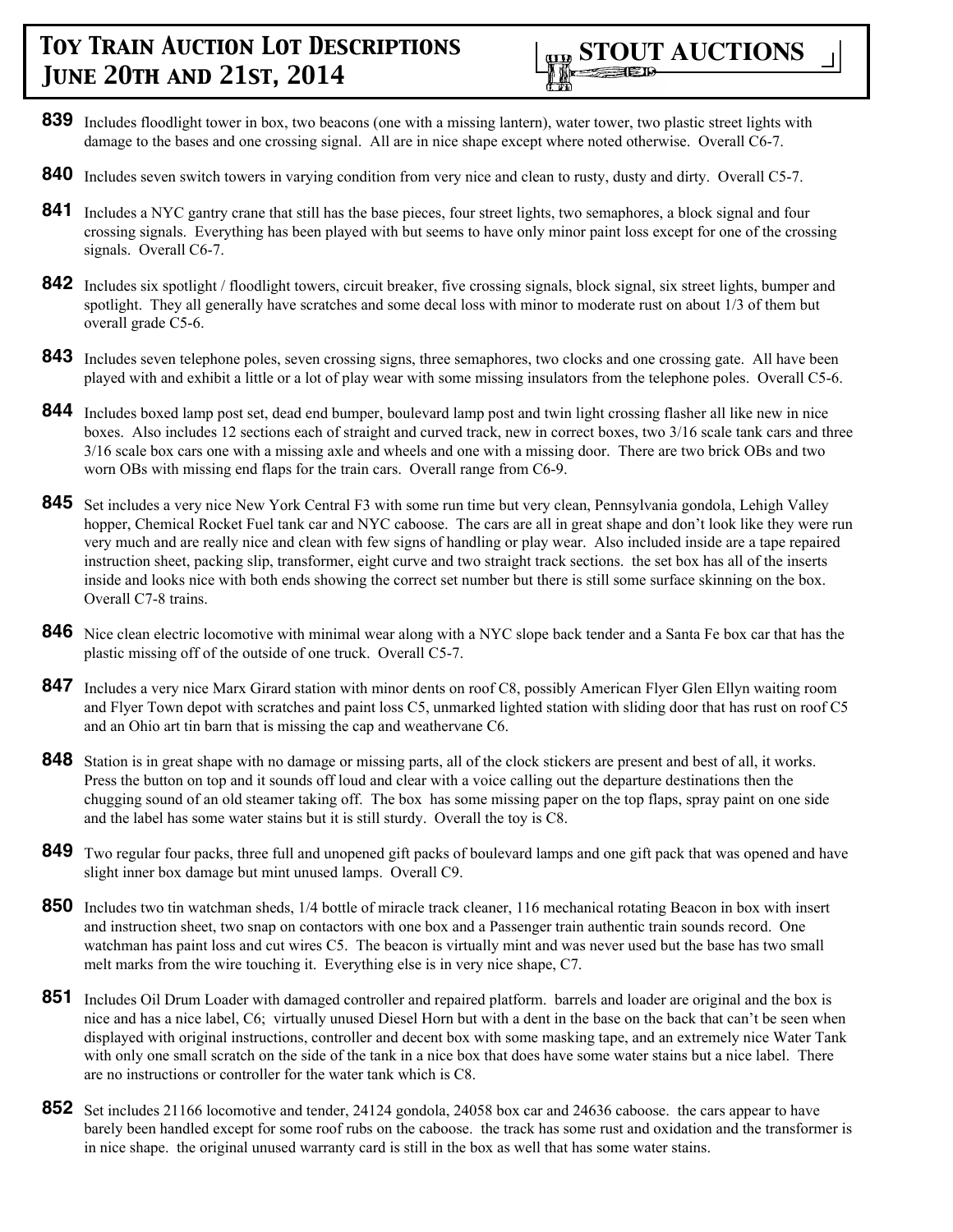

- **853** Both transformers are in nice shape but the 15B will need a new cord. The 18B has faded handles and two of the indicator light lenses are loose but it looks fine otherwise. The box for the 15B has detached top flaps but looks very nice otherwise. C7 overall.
- **854** Includes 300 steam locomotive and Reading tender in nice shape with minor play wear, 633 B&O box car, 62597 C & N W R Y flat car with logs and 630 Reading caboose. All three cars are in nice shape and have link couplers. Will need to be dusted off but no broken or missing parts. Overall C7.
- **855** Includes two 302 die cast locomotives with plastic tender sets, one has been custom painted and has Union pacific markings on the tender and railings painted on the locomotive. The freight cars include 631 gondola, 638 caboose, 640 hopper and 642 box car. All have link couplers and are in nice shape with less than normal play wear. Overall C7.
- **856** Includes 282 4-6-2 steam locomotive and tender in nice shape with minor play wear, the loco is die cast and the tender is pressed steel. The cars included are 42597 (634) searchlight flat car missing brake wheel, 7210 (636) depressed center Erie flat car, 632 Lehigh Valley hopper, 925 Gulf tank car with knuckle couplers and a 638 caboose. There are three unmarked boxes in nice shape as well as an empty 730 bumper box and a box with 12 sections of clean 702 curve track. The boxes may have loose or missing flaps, the cars are all in nice shape with minimal wear and have link couplers unless otherwise noted. Overall C7-8.
- **857** Both transformers are in nice shape with nice supple cords. There is some paint loss to the lettering on the 22090 but no chips or cracks. Overall C6-7.
- **858** Includes 577 whistling billboard, 752 coaling tower and 774 floodlight along with two control buttons and one equipment control button. There is general wear to the bases along with minor paint loss but overall C6.
- **859** Set includes 290 locomotive and tender missing the coupler off the back of tender, 639 box car, 640 hopper and 638 caboose all with link couplers. The cars are in nice shape with minor play wear, the boxes have small tears missing inner flaps and moderate wear. The set also includes a smoke cartridge box with three dried up cartridges, inspectors voucher, train instruction book, No. 2 transformer in box, 12 sections of 702 track in box and a 706 remote uncoupler with control button. The box it is being sold in was for possibly six 100 watt transformers and has some water stains and shelf wear. Overall C7 trains.
- **860** Includes 26 service kit in nice box that has been used but is still nice (empty track cleaner), 706 uncoupler with control button, 704 in a 706 box, two No. 25 smoke cartridge boxes, one empty one full with empty cartridges. Also included are four bottles of No. 27 track cleaning fluid, 780 trestle set in box, 26782 trestle set in can and a Ho-127 Texas & Pacific gondola in original box. Overall C5-6.
- 861 Gorgeous set of diesel locomotives in very nice boxes with both inserts. The boxes were opened along the side tape seam and the ends are all still factory tape sealed and have great factory stamps. The locomotives have very minimal wear and the decals look great also. They do exhibit run time but overall a great looking set with brick OBs. Overall C8+.
- **862** Nice cars with minimal wear although not perfect, all have link couplers and silhouette windows. A very clean set with decent OBs (660, 662 and 663) that have two missing tuck flaps total and one has masking tape around both ends. Trains grade C7-8 overall.
- **863** Nice looking passenger set with knuckle couplers. These cars all look great with minimal wear and run time. The silhouettes are loose in two of the cars and on the end of the observation car. Overall C7.
- **864** Fantastic 371 GM GP-7 with minimal wear and no chips, cracks or broken parts and nice clean frame with great looking paint and decals. The 355 switcher has scratches or melt marks on the top and some paint wear on the sides and to the numbers on the side of the cab. Overall C6-7.
- **865** Includes a roof, two records, tape repaired original instruction sheet, reproduction windows and other parts for a talking station. The original box has several shipping labels on the sides and the original label was covered over with a piece of brown tape a long time ago. This is a general condition lot and not subject to returns.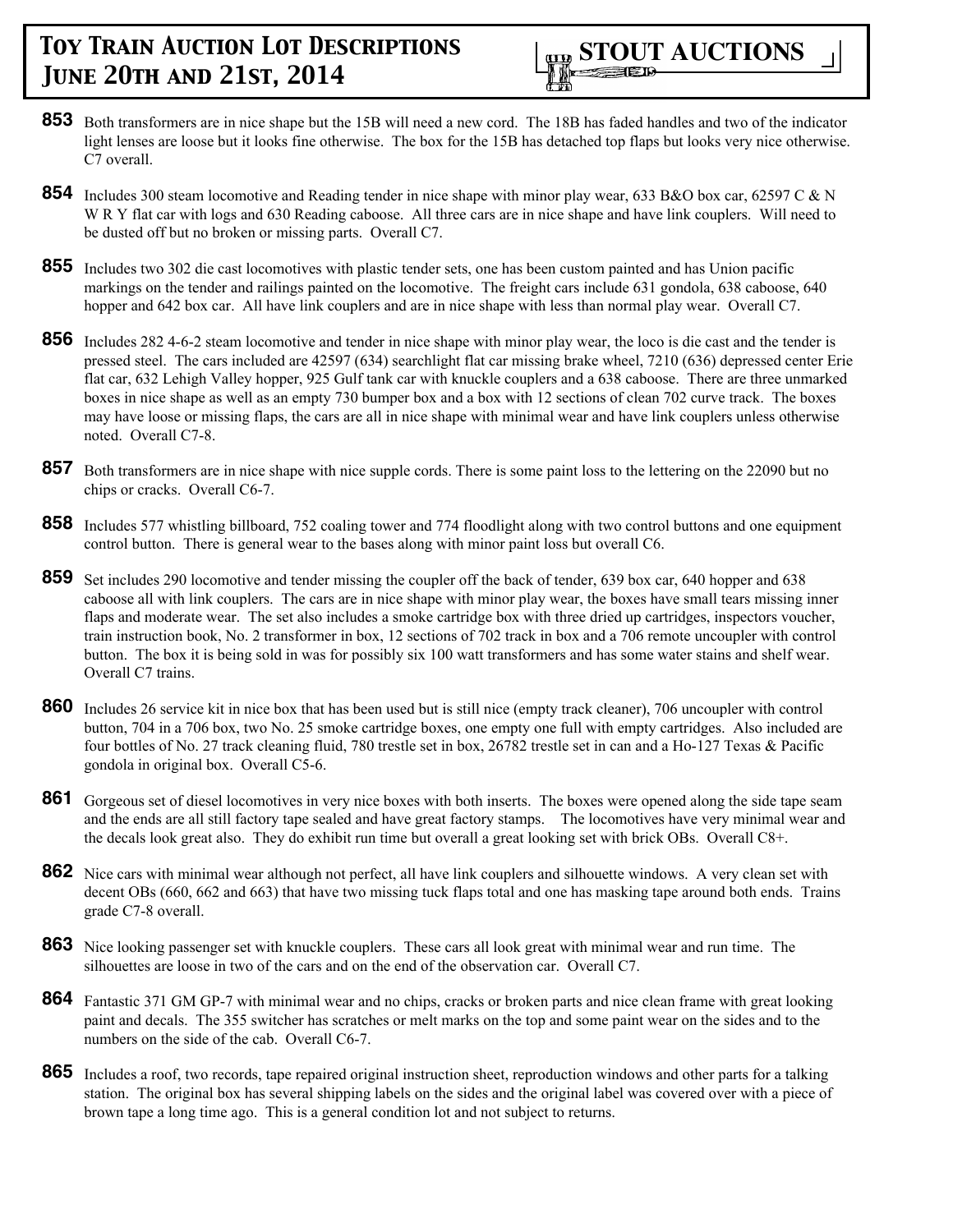

- **866** Includes three billboards with two control buttons. They have play and paint wear but no structural defects. There are some paint touch-ups but two of them are really nice. The lone original box has no missing flaps but has tape repairs on the inside and a nice instruction sheet is also included. Overall C6.
- **867** Locomotive is really nice with original paint and no damage or missing parts with strong lettering on both sides. the tender has some paint loss and surface rust but still displays nicely. Overall C6-7.
- **868** Includes two shells and three cars all with some sort of damage. Could be used for parts or restoration projects. This is a general condition lot and not subject to returns.
- **869** Includes 644 crane car with red cab and green boom, 940 Wabash hopper, 921 CB&O hopper with load, 912 Koppers tank car, 802 Illinois Central and 933 B&O box cars and 929 Missouri pacific stock car. These cars are all in nice shape with minor to average play wear but no broken or missing parts. Overall C6-7.
- **870** Includes three 802 Illinois Central box cars and the rest are all gondolas including: two 804 N&W, two 805 Pennsylvania, two 24110 Pennsylvania, 631 and 931 Texas & Pacific, 916 D&H, 24127 Monon and 24124 B&M. These are all equipped with knuckle couplers with all of the 24000 series having non-operating couplers. These are all in nice shape but some have a little more wear than others with the lot ranging from C5-6.
- **871** Fantastic looking cars with some run time but no wear and tear, Super clean unpainted olive green but the 654 is missing a coupler which were all likely swapped over from link couplers. The boxes are in super condition but have some very old tape on one end of each car, these are really nice and clean, brick OBs with only a missing flap or two from the insides, no damage at all and nice legible print on the ends. Overall C8.
- **872** Nice locomotive and tender set with no broken or damaged parts and very clean to boot. The flat car has metal fatigue on the side rails but still is fairly nice with an original load and banding. The 922 is missing a door latch and all three cars have minor scratches . Overall C6-7.
- **873** Nice looking steamer and tender, all original with no broken or damaged parts but minor paint loss here and there as well as some dried up lubricant on the drive rods and wheels. The tender does have some small scratches in the black paint on both sides but still a nice looking set. Overall C6-7.
- **874** A great looking pair of steamers with tenders in great shape, just need a little dusting off. Both have been run a bit but have no damage. Overall C7.
- **875** Nice looking steam locomotive and tender with little wear, few signs of handling and no damage. The freight cars are all equipped with knuckle couplers and have minor wear from gentle use. Overall C7-8.
- **876** 322 has minor paint wear on locomotive and nice legible number stamps on both sides but the tender has considerably more scratches and paint loss than the locomotive as well as some tape residue on one side. The 322 AC is a super looking combination with few signs of handling and very little wear but both have significant run time. Neither set has any damage or missing pieces. The 322 is C6 and the 322 AC is C7-8.
- **877** Loco and tender are in nice shape with moderate run time and minor play wear but have no broken or missing pieces. the freight cars are all in nice shape including an Illinois Central box car, Texas and Pacific gondola, Jersey Central covered hopper and American Flyer Lines caboose with a damaged catwalk on one end. Overall C6-7.
- **878** American Flyer postwar S gauge 312 locomotive and tender plus nine freight cars with link couplers, all in varying conditions. Includes nice loco and tender with some paint wear and scratches but no broken or missing parts, 625 Shell and 625G Gulf tankers, 633 Baltimore and Ohio box car, two 631 Texas and Pacific gondolas, 715 operating flat car, 716 operating hopper, 42597 Chicago and Northwestern flat car with log load that is likely reproduction and a 630 Reading caboose. All are in nice shape but do have minor to moderate wear. This is a general condition lot ranging from C5-7 and is not subject to returns.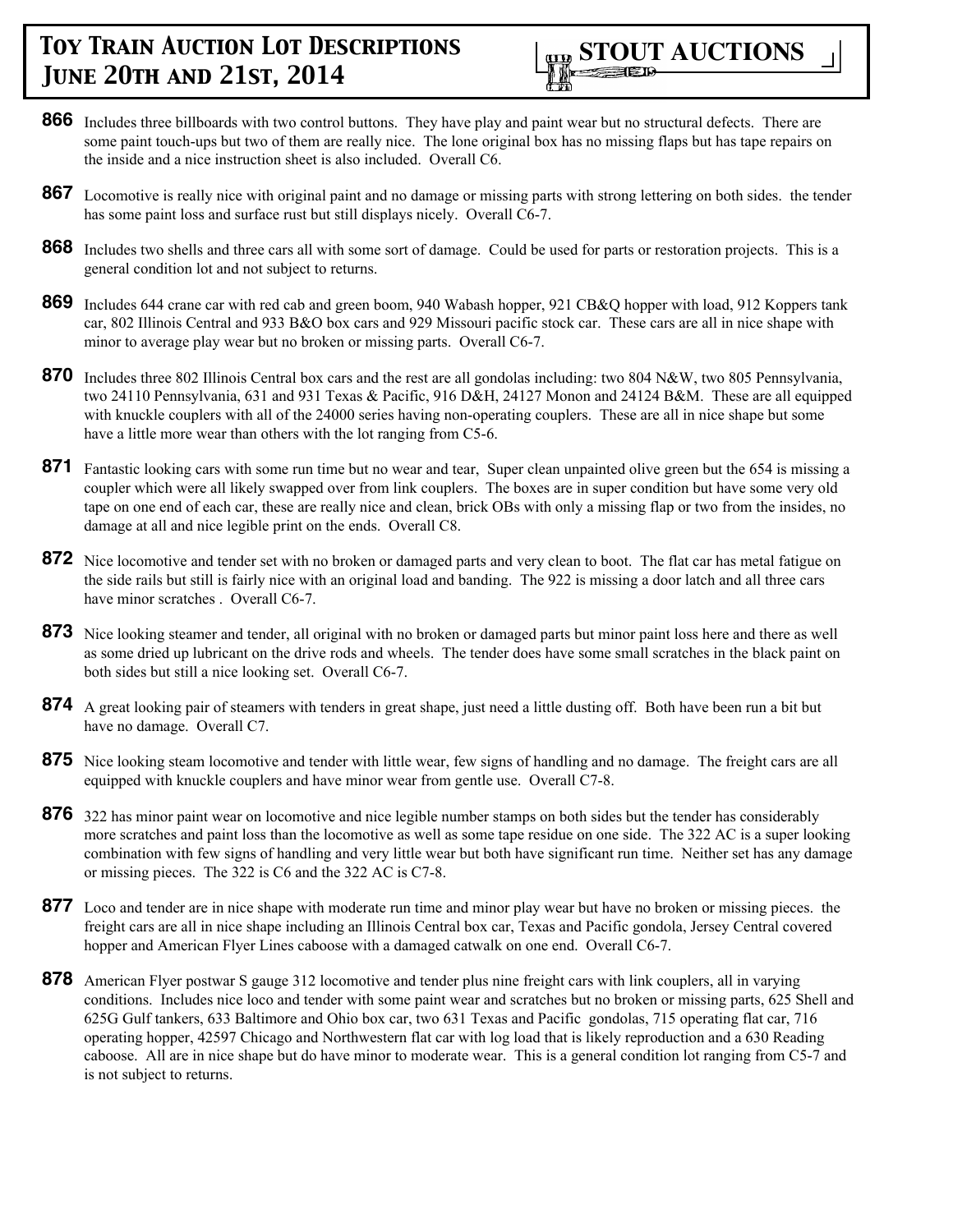

- **879** American Flyer postwar S gauge set in original set box with inner boxes. Set is not complete as the track and transformer as well as other small track related accessories may be missing. Included are a 290 steam locomotive and tender in great shape with original corrugated engine wrap with correct stamp, 638 caboose, 639 box car and 640 hopper. The cars do show signs of play wear but not much although the lettering is scratched on all three cars. Each has its correct original box with nice stamps on one end each but the 640 box is missing both tuck flaps. Also included is an empty 700 box for straight track, smoke cartridge box and a 706 uncoupler with controller in a rough box. The set box is nice and square with no missing flaps and no tape repairs. Overall C6-7.
- **880** Includes 772 water tower in a rough box, talking station with missing roof, 8B transformer, boxed No. 2 transformer, crossing signal, straight and curve track sections, whistle control with 2 generators in box, trestle bridge and a few original instruction sheets and parts packets with parts. Overall ranging from C5-8 condition. This is a general condition lot and not subject to returns and sold as-is.
- 881 Nice group of clean postwar S gauge track including about 15 pieces with nice looking roadbed. There are straight, curve, short straight and short curve sections in here as well as four 90 degree crossovers. Overall C6-7.
- **882** American Flyer postwar S gauge 720A track switch sets in original boxes with inserts and controllers. One set has a little paint on the edge of the bases from a layout but they are super clean with no rust and the boxes are very nice also. The two 730 bumpers are nice and clean although one has some rust on the bumper springs. Both original boxes are bricks with perfect stamps on the ends. Overall C7-9.
- **883** Super nice transformer with no damage at all and having a nice clean supple cord. The original box is in nice shape with no missing flaps and a nice original insert and instruction sheet. The box does have some old postage stamps on it and a postal ink stamp from 1954 as well as a shipping label. Overall C7.
- **884** Group includes 48001 Illinois Central GP-20 diesel with some run time but still super clean in box as well as , 49001 New York Central operating searchlight car MIB, 9400 Chessie System caboose in OB with no insert, 9300 Burlington Northern gondola in box with no insert, 48310 MKT boxcar MIB and a Showcase Line 00234 Illinois Central Gulf caboose MIB. Overall the lot ranges from C7-10.
- **885** Nice looking diesel locomotive with signs of run time but still very clean in a nice original box. C7
- **886** Nice geep with instructions and unopened trim pieces. It has been run but not much and is in great shape. C8
- **887** Nice little group including Marx revolving beacon that is missing the lantern, water tower and supermarket in original box as well as two Unlimited Plastics Littletown houses in original boxes and one loose mansion. Also included are three boxed Plasticville sets and two modern plastic ambulances in original boxes. Sets are not guaranteed to be complete but most appear to be all there. The boxes that are here all have some damage and most have some old tape repairs. Overall C6-7.
- **888** Includes lots of different parts and accessories, bumpers, boulevard lamps a crossing gate, prewar water tower and crossing, postwar banjo signal # 364c 90 and 145c switches and contactors as well as a few original Lionel loads. This lot is generally ranging from C5-8.
- **889** Lot includes 2026 and 234 steam locomotives in nice shape with silver lettering, two 6465 tank cars, two 6176 Lehigh Valley hoppers, x-1004 baby Ruth boxcar, 6430 flat car, 6121 yellow flat with logs, 6002, 6032 and 6042 gondola cars and six cabooses including 6119, 6257, 6047, 1007 and two 6017 (one Santa Fe). Prewar cars are three cabooses including 807, 657 and 2657. The cars all range from C5-7 with some a little better and some a little worse. This is a general condition lot and not subject to returns and is sold as seen in the pictures.
- **890** Includes several postwar catalogs and original paper items from Madison Hardware such as parts envelopes, mailing envelopes, official stationery official Book of Rules for model railroading and a large stack of minty 1122 switches instruction sheets. Overall range of condition from C5-9.
- **891** Lot includes fourteen certificates in all. Six are 100 share certificates, seven are less than 100 shares and one if for more than 100. They range in age from the 1950's up into the mid 1970's with the majority being from the 50's and 60's. Overall a great lot in nice shape as seen in the pictures.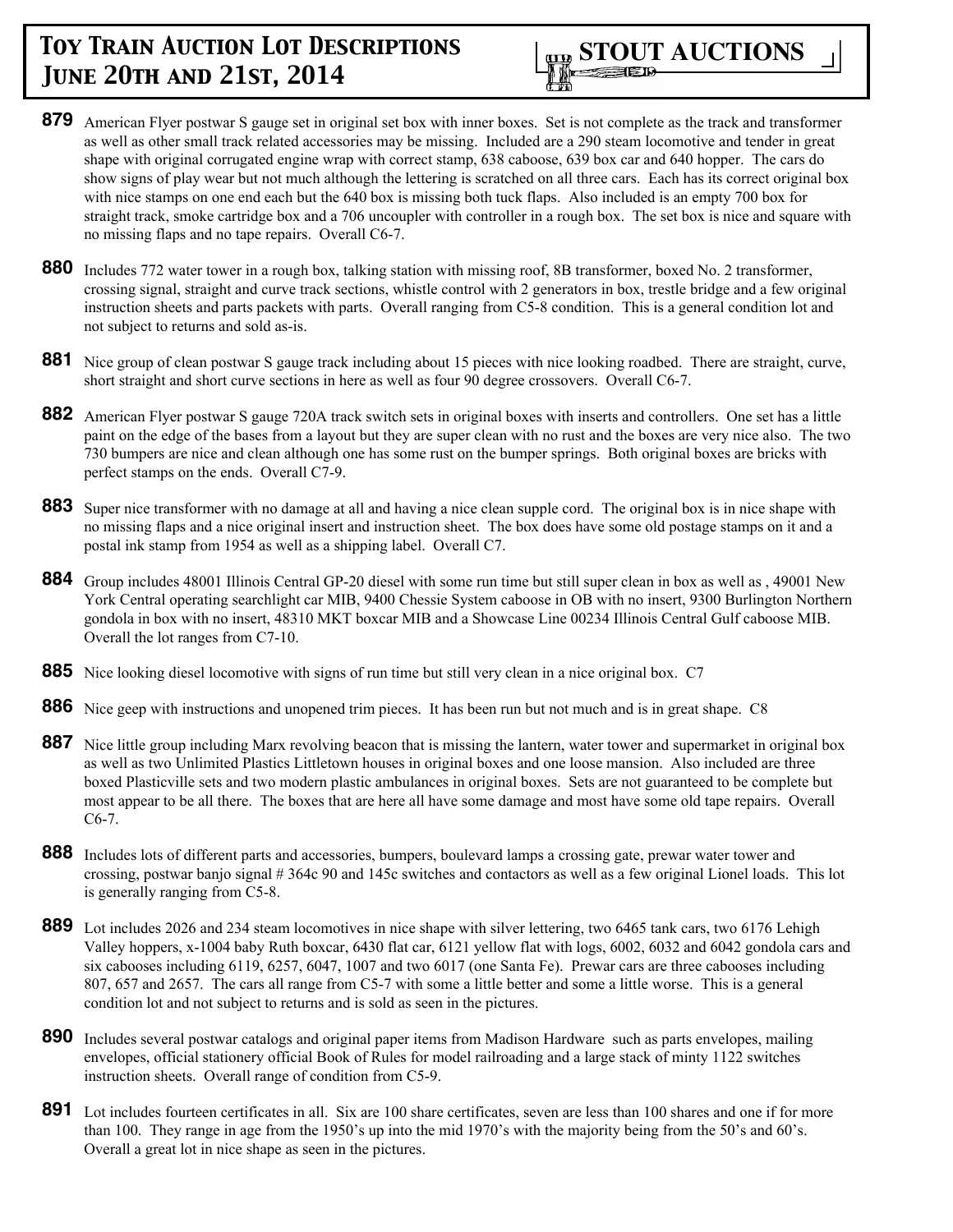

- **892** Both certificates are in great shape and include one 100 share certificate made out to Smith Barney & Co. and another with a note on it from the Security Banknote Company stating that the certificate spoiled in imprinting but had to be kept in place in order to not disturb the numbering sequence. Both are in great shape and framed as seen in the pictures.
- **893** Includes three frames with pages from a Madison Hardware catalog, two uncut billboard sheets, one newspaper advertisement, two Madison Hardware leaflets or flyers and four unused Madison stickers. All is in nice shape but have some dust.
- **894** Includes a Greenbergs reproduction paper train from 1986 complete and unpunched as well as two porcelain and two pressed tin lithographed reproduction signs. All is in great shape.
- **895** Includes a 15 x 11 1/2" unused "ALL ABOARD" poster with a few small stains and a 1959 1960 approved service decal or window sticker, mint unused. A nice lot of original paper and advertising.
- **896** Nice looking transformer with no chips or cracks and a recently replaced cord. Looks great with no missing parts.
- **897** This transformer has a very short cord that was likely cut down a long time ago and the insides are a little loose. The outside has a lot of tape residue but no chips, cracks or repairs.
- **898** Includes lots of postwar and modern era rolling stock and a few locomotives, accessories, bridges and several transformers in original boxes. The lot ranges in condition from C4-8 with some possibly being better and some worse. This is a General Condition lot meaning we have not graded or examined every item in the lot so the condition will typically vary from C4-7 with the possibility of an item or two in the lot having a lower or higher grade, General Condition lots cannot be returned.
- **899** This locomotive is all original with nice looking silver lettering and no broken, damaged or missing parts. The flag staff bases are round, dating it to 1950-51. A few of the handrail stanchions are bent but could be fixed quite easily The original sticker is still intact under the cab roof. There is some paint wear but not much at all. The tender has quite a few small scratches but no damage or missing parts. The wiring is exposed in places and will need fixed but overall a nice solid set in C6+.
- **900** Car looks nice but does have signs of handling and small scratches from play wear. There are no broken or missing pieces and the lettering is fantastic on both sides, overall C7.
- **901** Nice looking caboose with a very clean cab that has super lettering and a few light rub marks. Frame is clean with few signs of handling but it has been run a bit. Overall C7.
- **902** Nice looking switcher with a few small rubs here and there, clean frame rails, nice lettering and no broken window struts. A very clean example that show some run time, overall C7.
- **903** Group of 6464 boxcars with small scratches and minor paint loss but no missing or broken parts. Includes -25 Great Northern, -275 Bangor and Aroostook State of Maine, -375 Central of Georgia, -450 Great Northern and -725 New Haven. These are all in the C6 area.
- **904** Large group of 6464 boxcars , all with moderate to heavy play wear including small chips, paint scratches and some have rust on the door frames. One roof was repainted and one has gray over sprayed paint on it. Includes -25 Great Northern, -125 New York Central, 150 Missouri Pacific, -300 Rutland, - 400 Baltimore and Ohio, -425 New Haven, -500 Timken, -700 Santa Fe, -825 New Haven and also includes a 3484 Santa Fe operating car. This is a General Condition lot meaning we have not graded or examined every item in the lot so the condition will typically vary from C5-6 with the possibility of an item or two in the lot having a lower or higher grade, General Condition lots cannot be returned.
- **905** Lot includes two 6446 and three 6446-25 Norfolk and Western covered hoppers and one 6346 Alco covered hopper. These all have some sort of wear and tear or discoloration but the bodies are all in nice shape with no broken or missing parts, overall C5-6.
- **906** This is a matched set and are both in nice physical condition but have rubs, small scratches and yellowing on the white strips but the battery box is very clean with no corrosion and they are both all original. Overall C6.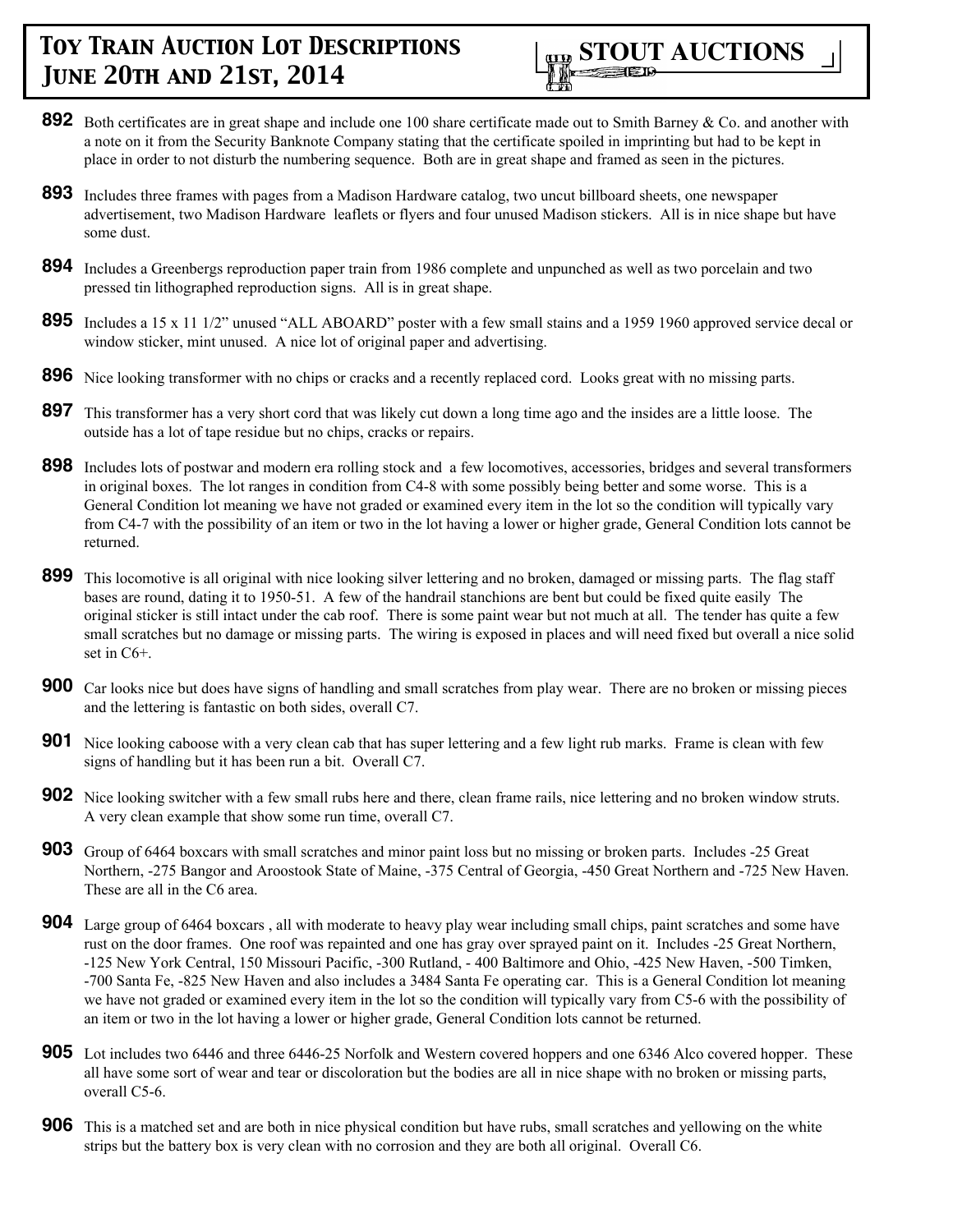

- **907** Five postwar Norfolk and Western operating hoppers in nice shape but some have some minor to moderate paint wear but no broken or missing parts. One car has some rust on the wheels that should clean up quite easily, overall C6-7.
- **908** Four nice looking freight cars with one 6672 original box. These cars all have minor paint wear and have been run but look nice overall. Includes black and blue lettered 6672 Santa Fe refrigerator cars, 3356 Santa Fe operating horse car and a 6417 Pennsylvania porthole caboose with one cracked railing. There are no broken or missing pieces from any of these cars unless otherwise noted, overall C7.
- **909** Nice group of box cars that have minor to moderate paint wear and possibly some rust on the wheels or door frames. Includes two -75 Rock Island, -150 Missouri Pacific, -175 Rock Island, -200 Pennsylvania, -300 Rutland, -425 New Haven and -900 New York Central. There are no broken catwalks and no missing brake wheels or any other notable damage, overall C6.
- **910** Includes a nice clean die cast steam locomotive with minor paint wear and no broken or missing parts but there is a slight ding in the cab roof. The tender is nice also with maybe a little more paint wear and it has been rewired but has no broken steps. The caboose has white substance on the roof and sides but has no broken or missing parts with a painted plastic stack. Overall C6-7.
- **911** This lot includes x2454 Baby Ruth, x 3454 Pennsylvania, x3464 Santa Fe and New York Central x 2, x 6454 Pennsylvania and Santa Fe box cars and two 6472 milk cars. These cars all have moderate to heavy wear with some damaged cat walks, missing parts or are very dirty. This is a General Condition lot meaning we have not graded or examined every item in the lot so the condition will typically vary from C5-6 with the possibility of an item or two in the lot having a lower or higher grade, General Condition lots cannot be returned.
- **912** This lot includes three different 6014 box cars; Frisco with dinged cat walk end, red Baby Ruth in nice shape with no damage and a white Baby Ruth with a damaged shell. Also included are 3376 Bronx Zoo with chipped cat walk end, 6473 rodeo car with unmatched trucks, 6024 Shredded Wheat, 638-2361 Van Camps bank car and a modern era 9040 Wheaties box car. These are all fairly clean and have minor play wear unless otherwise noted. There are no broken or missing parts. Overall in C6-7.
- **913** Includes 6311 x 2, 6511 x 5, 6467 x 2, 6401 x 2, 6821, 6825 x 2 and 6512. All of these cars have run time and play wear. A few have rust on the rivets or trucks and one 6467 has severe melt marks. This is a General Condition lot meaning we have not graded or examined every item in the lot so the condition will typically vary from C5-6 with the possibility of an item or two in the lot having a lower or higher grade, General Condition lots cannot be returned.
- **914** Includes a 50 gang car with a missing man and glue residue with melt marks, totally repainted with new decals 2328 Burlington geep, repainted with new decals 2032 Erie AA Alcos, 6468 Baltimore and Ohio boxcar, 6119 and 6419 D L & W cabooses and an x6454 Erie boxcar. These have all been run but have no broken or missing parts but may have small scratches, chips and nicks. These are being sold as-is as seen in the pictures.
- **915** Includes five gondolas: 6012 x 2, 6112 x 2 and 2452, four 3559 automatic dump cars and 6812 flat car. these cars have all been run and have small scratches and nicks but no broken or missing parts. The 6812 has a load that doesn't belong and the pipes in the gondolas are mainly reproduction but a few are original as seen in the pictures. This is a General Condition lot meaning we have not graded or examined every item in the lot so the condition will typically vary from C6-7 with the possibility of an item or two in the lot having a lower or higher grade, General Condition lots cannot be returned.
- **916** Includes repainted with new decals tank cars that look nice but are not all original and most of the hazmat placards are missing. The two operating boxcars, 3484 Pennsylvania and 3494 New York Central are dusty and dirty with small scratches and some paint loss but still have nice lettering, 6561 flat car with original cable reel load (one damaged) and a 6357 caboose. This is a General Condition lot meaning we have not graded or examined every item in the lot. These have all been run but have no broken or missing parts but may have small scratches, chips and nicks. These are being sold as-is as seen in the pictures.
- **917** Includes three cars in nice shape with clean die cast flat cars and all original loads or parts. The maroon generator flat has a gray die cast searchlight housing but it has a cracked lens. The black transformer has one insulator that is loose and turns but won't come out and the two orange cable reels are a different shade of orange but are undamaged and all original. Overall in C7.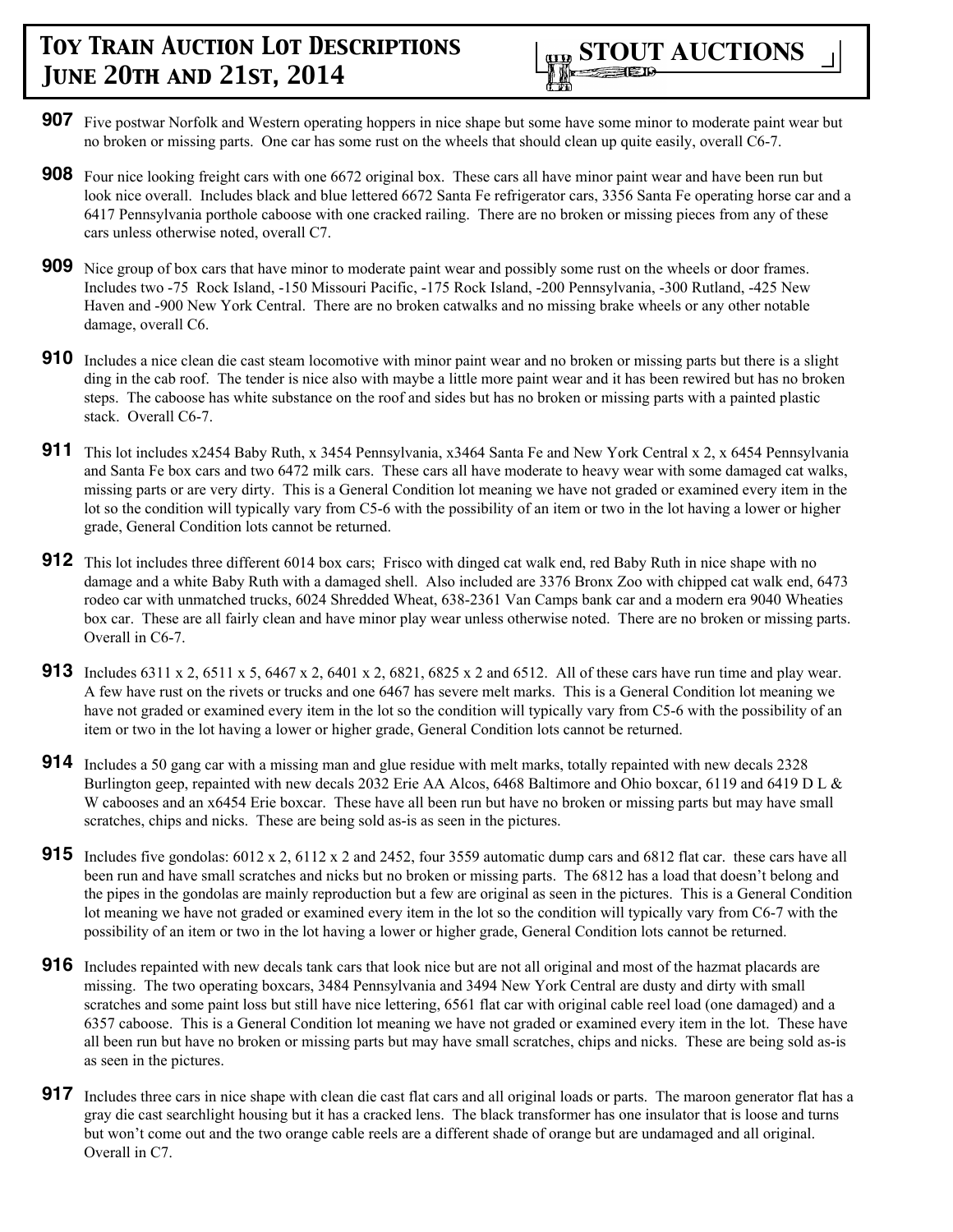- **918** Includes three nice looking and clean cars such as 6472 reefer, x2458 Pennsylvania automobile car and a 3469 automatic dump car. These may have some dust but are all original with no broken or missing parts
- **919** Includes three different Bucyrus Erie crane cars that may have broken missing or unoriginal parts. They are being sold asis as seen in the pictures.
- **920** These units are all original but have scratches and paint wear and the battery box cover is missing These have nice looking die cast frames and should clean up nicely, C6.
- **921** Fantastic condition pieces that appear to be all original although the locomotive looks like it has touch ups on cab roof, there is likely dust under the factory paint job. The locomotive is very clean and doesn't appear to have ever been polished and it even has the original paper label under the cab roof. The tender is about as clean as you could expect for a loose item and the caboose is really nice as well. There are no damaged or missing pieces from any of the three items in this lot, overall C7-8.
- **922** All original and super clean 2065 Hudson locomotive with a few small paint chips here and there but very clean drive rods and linkage. The 2046w tender has the raised oval and markings on the side and it does have some minor scratches from handling and light play wear but there is a broken / missing step and a melt mark on the water scoop. The caboose is really clean but has a crack in the roof in between the cupola and the smoke stack, otherwise C5-7.
- **923** Includes two 456 coal ramps, one having been refinished and the other all original with the exception of damaged and repaired string railings. Each has an original controller, one is damaged, and there is one instruction sheet between them. The 464 lumber loader has rust on the base and part of the upper structure, it includes an original box with newer tape and a 364c switch. Overall C6.
- **924** Nice looking and all original with no damage or missing parts, C7-8.
- **925** American Flyer modern S gauge by Lionel Silver Flash passenger set no. 49606 factory sealed new in OB, C10.
- **926** American Flyer modern S gauge 49602 Northern Pacific PA-1 passenger set factory sealed in OB C10.
- **927** Trucks don't appear to have ever been run but the shell has some minor rub marks and the lettering is slightly browned on the sides of the cab but still looks really nice, no broken window struts, C7+.
- **928** Very nice example with no broken window struts and very little run time. OB has a nearly detached tuck flap and tears on the other end flap with some minor surface skinning as well. it is very nice and square but there is no insert, C7+.
- **929** Includes a 51 Navy switcher with a cracked window strut and browned lettering on both sides with some minor rubs or scratches here and there, 6806 flat car with two original Pyro vehicles. The radar truck has a broken seat but it is here to repair and the dish is possibly a reproduction. The flat is in great shape and has never been run with perfect lettering. The 2457 caboose has paint loss from the frame sides and roof but has all windows intact and no rust with full lettering. Overall C6.
- **930** Like new never run with unmoved original inspection slip and perfect lettering on both sides in a brick OB, C9-10.
- **931** Like new never run with unmoved original inspection slip and perfect lettering on both sides in a brick OB, C9-10.
- **932** Includes two 3472 milk cars with two door variations. Both cars show signs of handling but should be able to be cleaned up to be in the C7-8 area. Boxes are worn with creases and old tape repairs. Includes a clean 3462 platform with some paint wear, 20 original and reproduction milk cans and one 3462-70 box with missing end flaps. Overall C6-7.
- **933** The set includes a mechanical pressed steel locomotive, plastic New York Central tender with metal wheels and three red passenger cars with plastic wheels. The passenger cars have some scratches and a few dents as seen in the photos, C6.
- **934** Includes four different 6014's including Frisco, red and white Baby Ruth and and orange Bosco car, x6034 Baby Ruth and x6454 Erie box cars. The cars are all in really nice shape with few signs of play wear and only the white Baby Ruth has any damage which is a chipped cat walk end. The boxes are all slightly worn and may be missing flaps or have tape repairs. There is a 6014-85 box that does not have the matching car for it. Overall C6-8.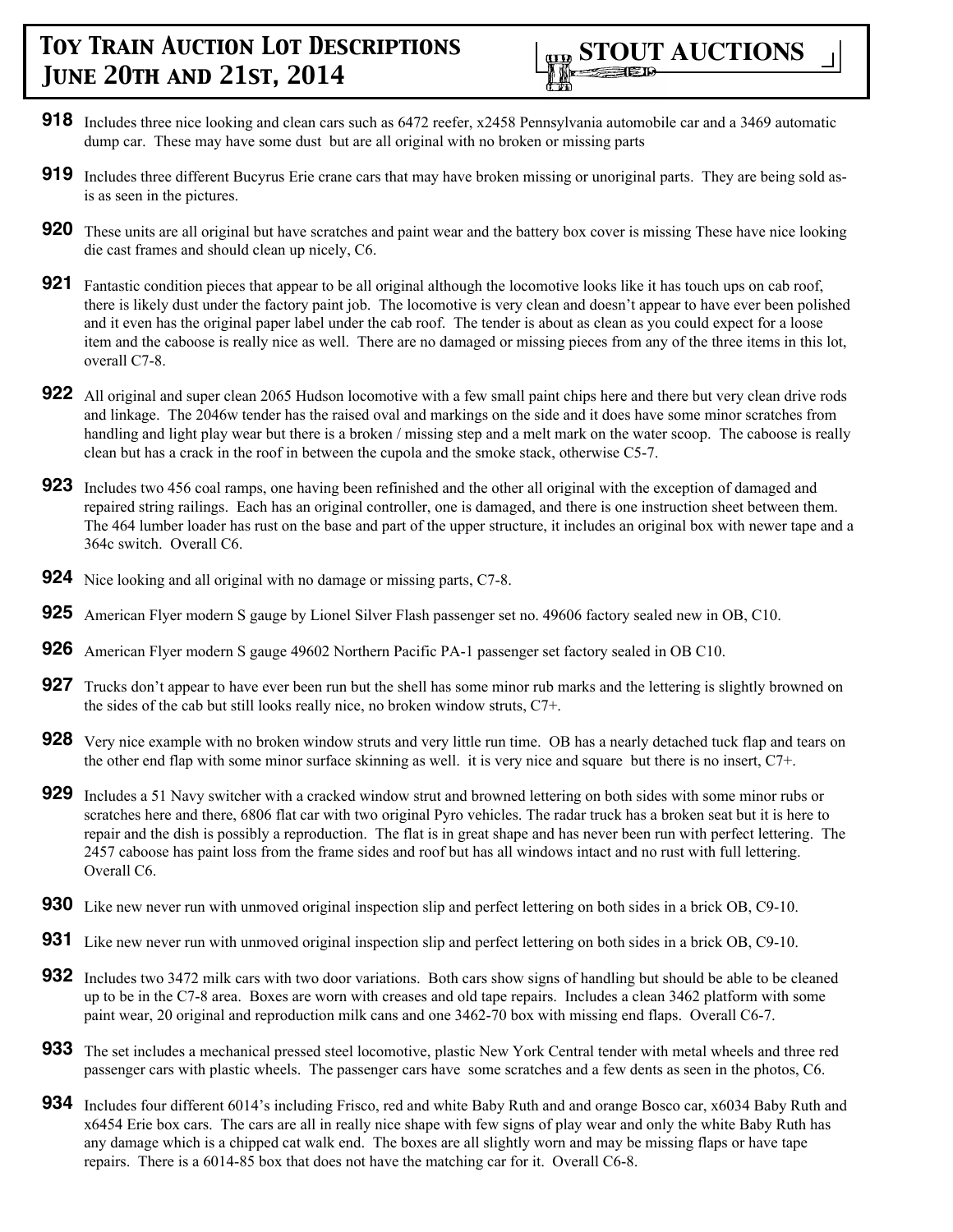

- **935** Nice looking handcar with very little run time but the gray man has part of the handle broken off in his hand, no play wear at all otherwise, C8. Includes a nice original box with a couple small punctures. Sold as-is with damaged handle.
- **936** Locomotive has play wear and small dings etc but retains most of its paint and has legible markings on both sides and the original label under the cab roof. The tender has very nice silver lettering and some play wear with a few dings and chips as well as normal paint rubs. Both original boxes have their inserts but all have a lot of tape repairs. Overall C6.
- **937** Nice original owner locomotive with all original stripes that look really nice and great lettering on both sides. There are some scratches and areas of paint loss but overall a nice original example, C7.
- **938** Great looking reproduction shell with very little wear, the frame is a modern era piece marked Mt. Clemens, Mich. Locomotive is sold as-is as seen in pictures.
- **939** Includes a nearly unrun 6464-475 Boston and Maine boxcar, 3562-25 operating barrel car, 128 animated newsstand and a Trainmaster KW 190 watt transformer. The transformer is dusty and dirty with rust on the base but should clean up nicely, the newsstand has reproduction dog and fire hydrant, the barrel car rubs and scratches and the box car has a chip on a hand rail and a roof corner Overall C6-7.
- **940** All of these have been run and played with and have rubs and scratches normally associated with used trains. Would make a great coal train, C6-7.
- **941** Lot includes two black 6176 type (IX) cars with no built date Lionel or numbers on the sides, two 6076 in black and red, two gray 6176, four yellow 6176 (two minty and unrun) and one gray 6476. All cars have been run except where otherwise noted and have some play wear like scratches and rubs, overall C6-7.
- **942** Includes a very nice and clean 1033 transformer with a recently replaced cord and a 394 rotating beacon with original silver paint, two lanterns and one original lantern box. The box is here but very rough although it does have a nice clean insert. Overall C7.
- **943** The 255E is incredibly well preserved with no rust, minor paint loss and is still bright and shiny all over. The flags are missing but the locomotive looks fine without them. The twelve wheel tender has quite a few scratches in the paint but looks nice, it has has some work done to the pickup rollers but is otherwise all original. Overall C7.
- **944** Lot includes a 255E frame that appears to original and is primed and ready to paint. The freight cars included are an 815 tank car with copper box journals, paint scratches and a loose stanchion, 820 searchlight car with some paint wear but fantastic lettering and an 817 caboose that is very nice and clean with minimal wear and a small red tender with a latch coupler. Overall C6.
- **945** Gorgeous all original caboose with a few small paint chips on the roof but otherwise as nice as you'll find, C8.
- **946** Very nice vintage stove with what appears to be most of the parts and in excellent condition. There is one part inside that is damaged but everything on the outside looks nice as seen in the photos. There is only one small skillet included as far as cookware is concerned. The foot pattern of the stove is 7 1/4" x 6 3/4" and it stands 11 3/4" tall. The lot also includes a very old Loto game which is a type of bingo. It includes a lot of cards and small round wooden pieces with numbers, not sure if it is all here.
- **947** Includes one 3462, three 3472 and one 3482 shells, three frames and potentially enough guts to make five complete cars. One of the 3472 shells has a very bad melt mark on the roof but the others seem to be in nice shape with only paint wear and possibly bent metal doors. This is a General Condition lot meaning we have not graded any of the items and they are being sold as-is as seen in the photos.
- **948** Flat car is unrun but has a small scratch on one side and multiple scratches on the top of the flat but also has very nice lettering. The steam shovel is partially built and complete with no broken parts, all original, C7.
- **949** Includes three New York Central gondolas, the 6462's are unrun and have original loads with inspection slips, the 6562 hasn't been run much either. The bodies are super clean on all three pieces but the red 6462 does have some minor paint wear, C8.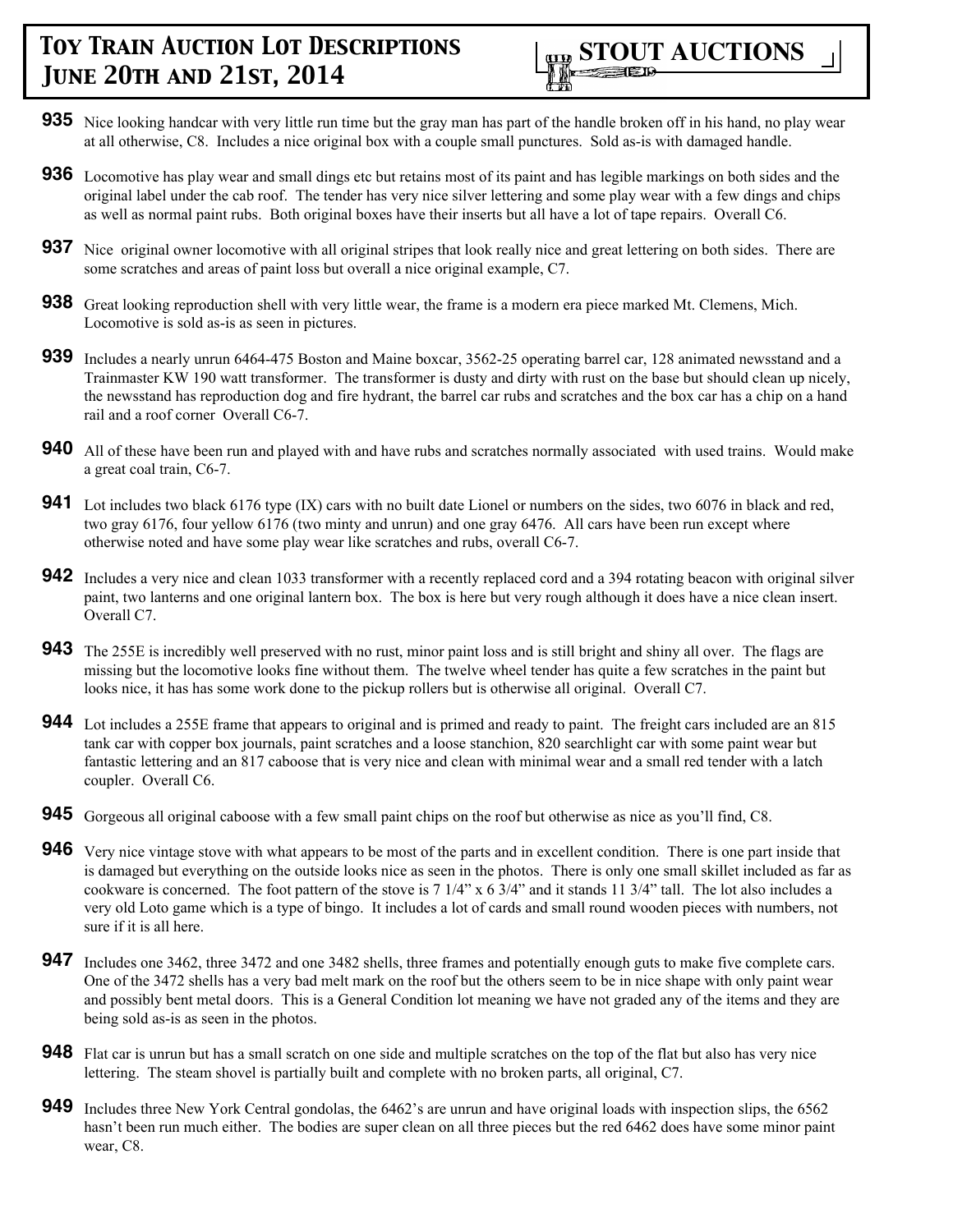

- **950** Includes an unrun 3356 Santa Fe horse car, 3356 circus corral and 3656 cattle corral with 3656-9 cattle figures in original box. The car has some scratches on the roof and minor rust on the door frames and the corrals are dusty and dirty and will need to be cleaned up, otherwise C7-8.
- **951** All five cars are in nice shape but have been run. the pipe load on the 6511 has a few pipes with cracks but they are clean and not warped. The 6477 is the latest version with the number to the left but the posts have rust and the car has more scratches on the top and sides than the other four. The last three cars are all in nice shape with very minor wear and fantastic lettering but the 6467 is missing the posts. Overall C6-8.
- **952** Both cars are in fantastic shape with a small amount of run time evidenced on the trucks. Both are very clean with few signs of handling and gorgeous decorations on both sides. The GM electro mobile generator car has two small flaws on the roof, C7, while the Norfolk and Western operating hopper is C8 plus.
- **953** Includes empty 2460 crane car and 2357 caboose boxes, both with issues and an unidentified insert, possibly for a work caboose. Also includes three operating and assembly instruction sheets (two with torn or missing covers) and three instruction sheets that are in very nice shape as seen in the pictures.
- **954** Both accessories are in very nice shape with no broken parts but the floodlight tower is missing two small lamps. The 195 tower is stamped in red ink on the bottom and very hard to find like this and also includes an original instruction sheet. The 138 water tower is super clean and very nice, overall C8 plus.
- **955** Very nice flat car with little to no wear but does exhibit a small amount of run time. The truck crane is complete and only partially assembled but has both lower tabs broken off, C6. The box is missing two of the flaps from one end and has some surface skinning and foreign tape as well. The picture end flap is torn a little along the tuck flap but is still firmly attached.
- **956** Neat old calendar with January, February and March having been pulled off but with April though December remaining. The paper appears to be in very nice shape with very minor browning on the upper area as well as a4 inch tear through Illinois on the map that is well concealed. The whole piece measures greater than 30 1/2" x 21 5/8", which is the dimensions of the opening in the matting / border. The frame was made by John Waller Frames of Washington, IN. The total frame size is 27 3/4 x 37 1/2 inches.
- **957** 22 3/4" x 18 3/4" print framed behind plastic. The print is very nice and neat but does have some browning. Looks to be from the 1950's or 60's.
- **958** Three fantastic looking unrun cars including 6428 US Mail Car, C9, 6436 Lehigh Valley hopper with some chips on the upper frame rail on one side, otherwise C7 plus, and 6536 Minneapolis and St. Louis hopper with few signs of handling and only one small paint rub underneath, C9.
- **959** New York Central boxcar with type II shell in great shape with a few small paint rubs on the doors and ding on one lower corner, C7, and a 6517 Lionel Lines bay window caboose with underscored lettering with a few small paint rubs, C7-8.
- **960** Includes a fantastic unrun 6343 barrel ramp car with no damage and gorgeous lettering, C9, and a 6822 night crew searchlight car in original picture box with a miniscule amount of run time and perfect lettering but rust on the top side of the truck rivet, C8. the box has some minor veins or creases but no missing flaps.
- **961** Gorgeous boxcar with very little evidence of run time or handling. there are a few miniscule paint rubs that keep this from being in the upper tier, overall C8
- **962** Nice looking stock car but with a few hard to notice issues. The doors on one side do not sit straight because the middle frame is bowed out just a little bit, the LIONEL stamp on the bottom left of each side is cut in half and missing the bottom side and the bottom of the frame has a light film of oxidation as do the door frames as well, C7.
- **963** Fantastic looking flat car with few signs of handling, perfect lettering and four C8-9 original red autos with gray bumpers. Overall C8 plus.
- **964** Fantastic looking car with few signs of handling and very little run time, C8-9.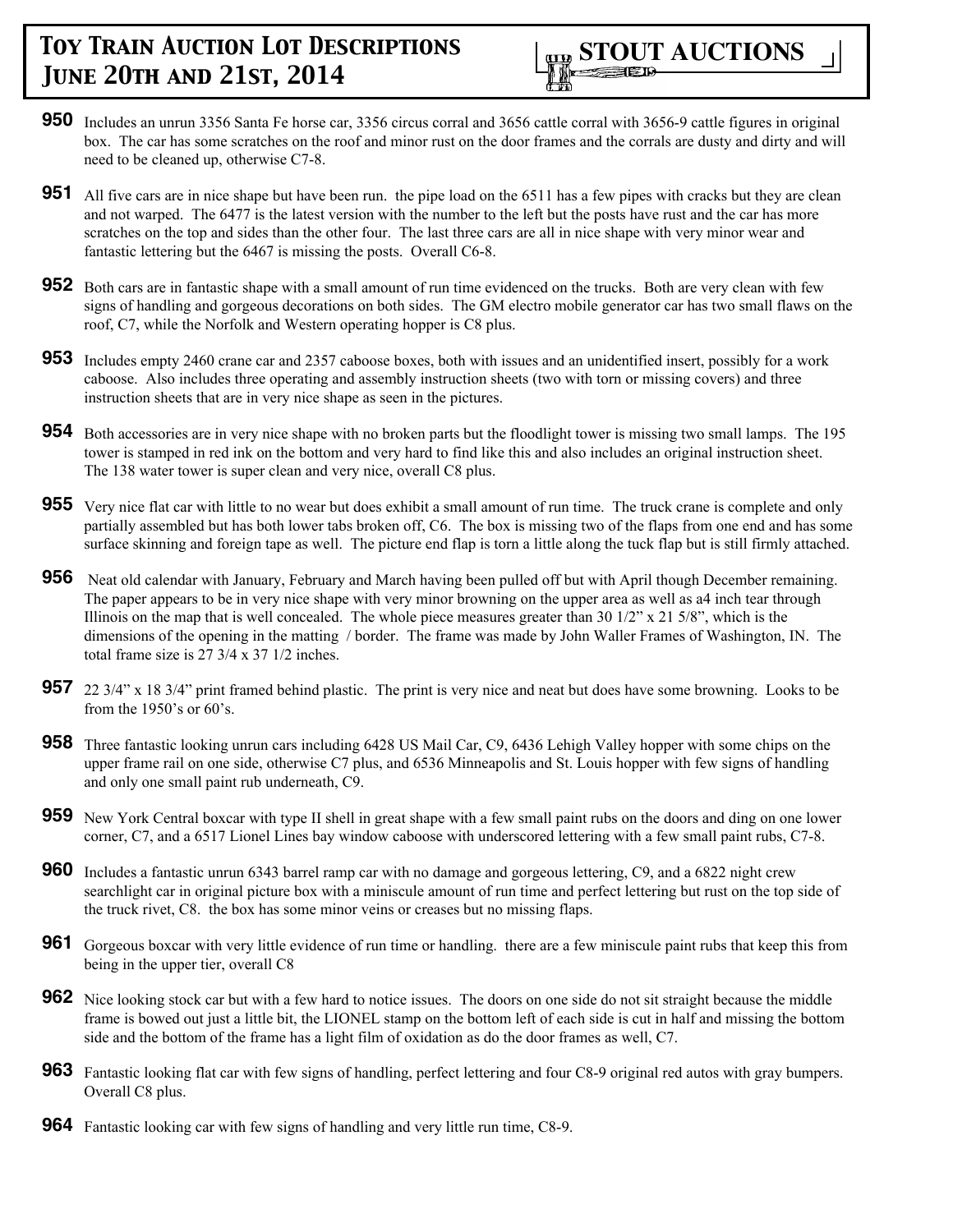

- **965** Super nice looking car with a few tiny chips on the ladders but otherwise incredibly nice with perfect lettering on both sides and minimal run time or handling. Includes correct 6468 X box with a tear on one end flap and some old tape residue but still very square and sturdy with no missing flaps.
- **966** Great looking type II boxcar, with a few small box rubs and a small amount of run time and very little evidence of handling in a brick of an original picture box with minor shelf wear, C8.
- **967** Nice looking flat car with some minor scratches on top and very little run time as well as super clean lettering and a nearly untouched original beech craft bonanza airplane and original load restraint. The original box has some writing as well as a long crease on one side but no missing flaps, C7 plus.
- **968** Fantastic car that has never been run and barely ever handled although there is one tiny roof edge rub and the instruction sheet is absent. The original box is very nice and square with no missing flaps but there is a tear on one end flap as seen in photos, C9.
- **969** Gorgeous operating boxcar with few signs of handling, perfect lettering on both sides but evidence of moderate run time, much better that your average example. The original box is in fantastic shape with a faint tear on one end flap and a small MP in pen on the same end flap, C8.
- **970** Gorgeous unrun and virtually untouched car with perfect lettering as would be expected in a super nice brick OB with perforations still intact but missing the small tab, C10.
- **971** All three cars have moderate run time but two are very clean with few signs of handling, the one -200 has small paint chips and some discoloration on the roof. The other -200 has two chipped steps on one side of the ladder but it is super nice otherwise. The 3484 operates perfectly when the plunger is pulled down, the door opens, overall C7.
- **972** Great looking pair of boxcars but each has a few small issues. The Boston and Maine had the sides of the wheels polished and one side is slightly discolored from smoke or sunlight, maybe had a test trip around a track once or twice and otherwise undamaged, C7. The Santa Fe operating boxcar, has a few roof chips and dings as well as having paint rubs on the doors. It has moderate run time but still very clean, C7.
- **973** Great looking flat car with very light run time, perfect strong lettering and no scratches at all. The crane is complete and nearly undamaged except for one cross support in the lower area of the boom; it includes the original parts packet. The original picture box is complete with no missing flaps but has some minor creases and surface skinning. The 6828-100 truck crane box is a mint brick example.
- **974** All original, one owner example of the Girls train 2037 locomotive. the paint is really nice overall with some rubs and chips here and there but the cab roof and the left side of the pilot have small dings in them but it wasn't run a whole lot. Overall C6.
- **975** Nice looking original box with no writing and correct 500 stamp on one end (the other end has surface skinning so it is missing there) and a partially sealed end as seen in the pictures. The box does have residue from tape on one end and part of the rubber stamp is missing as previously mentioned. The box is very square and sturdy but there is one inner flap missing.
- **976** All original, one-owner piece in great shape with no chips, cracks or broken parts. The paint has wear as seen and it is a little dirty but was well loved. and could clean up to be a bit nicer. It has some run time but not much considering its age. The original box has three flaps missing from one end but all intact on the other end and is still square but has some surface wear. Overall C6.
- **977** All original, one-owner piece in great shape with no chips, cracks or broken parts. The paint has wear as seen and it is a little dirty but was well loved and could clean up to be a bit nicer. The original box is missing two inner flaps from one end and some old tape residue on the end with all of the flaps present. There is a puncture on one side as well but is is still very square. Overall C6.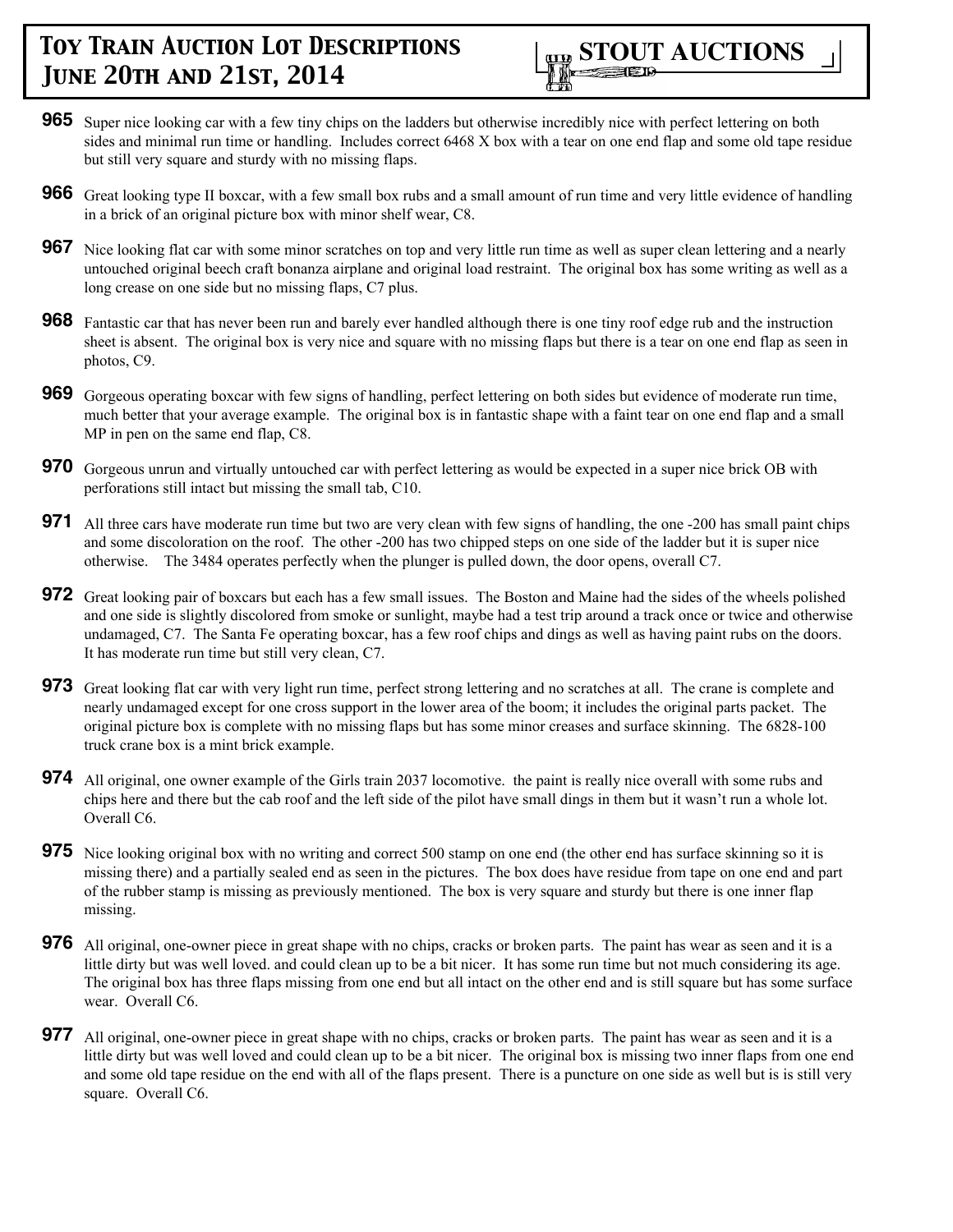

- **978** All original, one-owner piece in great shape with no chips, cracks or broken parts. The lettering has some wear on one side as seen and it is dirty but was well loved and could clean up to be a bit nicer. The original box is missing the coupler protection flap and the end flap from one end but has all flaps intact on the other end. The nice end has tape residue as seen but the box is still square but somewhat brittle near the ends. Overall C6.
- **979** All original, one-owner piece in great shape with no chips, cracks or broken parts. The lettering has some smudging on one side as seen and it is a little dirty but was well loved and could clean up to be a bit nicer. The original box is missing the coupler protection flap from one end and all of the flaps from the other end. The end with flaps has tape residue as seen but the box is still square but somewhat brittle near the ends. Overall C6.
- **980** All original, one-owner piece in great shape with no chips, cracks or broken parts. The car has some paint wear as seen and it is but was well loved and could clean up to be a bit nicer. The original box is missing an inner flap and has a detached and damaged end flap from one end but has all flaps intact on the other end. The nice end has minor tape residue as seen but the box is still square but somewhat brittle near the open end. Overall C6.
- **981** All original, one-owner car in original box. There is minor paint wear on the sides and a few box rubs on the roof and the ends both have broken railings. The car does have moderate run time and should clean up to be a bit nicer than what it is now. The box is missing the coupler protection flap and end flap from one end but has all flaps intact on the opposite end. there is some tape residue on the existing end flap and there are two small tears but it is still square and sturdy. Overall C6.
- **982** All original, one-owner transformer in great shape in its correct original box. The transformer has very little paint wear at all but the cord has dried up and is brittle but has not started flaking yet. One of the original thumb nuts is missing and a plain old nut has taken nits place. The original box is in fantastic shape with a small stain on one side but perfect rubber stamps on both sides and a designation of W on both sides to indicate a white transformer. C6-7.
- **983** includes three nice looking boxcars including -1 and -110 Western Pacific and a -75 Rock Island. All three have moderate run time but no chips, cracks or other damage. The Rock Island has some paint scratches on the sides and roof but the two Western Pacific cars have very little wear but do have signs of handling. Overall C7.
- **984** Two nice looking cars with all original autos that are all in nice shape. The 6414 has some scratches on the superstructure but fantastic lettering on one side an nice lettering on the opposite. The 6424 is the harder to find version with end supports, it has some scratches on the top of the flat but the lettering is still nice and the car wasn't run a whole lot, C6-7.
- **985** All three cars have been run a little and remain in very nice shape with all original and undamaged parts. The derrick crane car has some foreign substance on the side and on the bottom that may have been a cleaner. the 6825 has a stress mark in the center of the top and the 6469 has a few small scratches on the top of the flat along with one fixed and one operating coupler, overall C7.
- **986** Both cars are in great shape with original loads and restraints. The beech craft bonanza is virtually untouched and its flat car is very nice with minimal handling and perfect lettering. the 6801 boat car has the harder to find yellow boat marked 6801-60 and the flat is also very clean with gorgeous lettering. Both cars have been run a little but not much, C7-8.
- **987** Both cars are in fantastic shape with minimal run time, few signs of handling and both are very clean with little play wear, C7-8.
- **988** All four cars are in great shape and have very little run time on any of them. 6440 piggyback flat has two sets of loads, you pick what you want, the Cooper-Jarrett vans or the plain gray ones, the undecorated vans have the roofs glued on tight. The 6045 tank car has some minor scratches and a small chip on one side. The 1877 horse flat car is complete with fence and horses and is super clean with no scratches or signs of handling. The 6120 is an uncataloged work caboose that is undecorated and virtually unplayed with. There is some oxidation on the axles but nothing more. A very clean lot, overall C6-8.
- **989** Set is in fantastic condition, although it appears to have been out of the box before, the original insert is still in the box and the accessory is like new. the parts packet was folded over leaving a crease in the envelope but it is still factory sealed with a staple. The 3456 Norfolk and Western hopper is mint and unrun in a brick OB and there are two inspection slips inside. The 456 box is in great shape and very clean but there was a small square cut off of the surface of the box just to the right of the orange stamp. C8-9.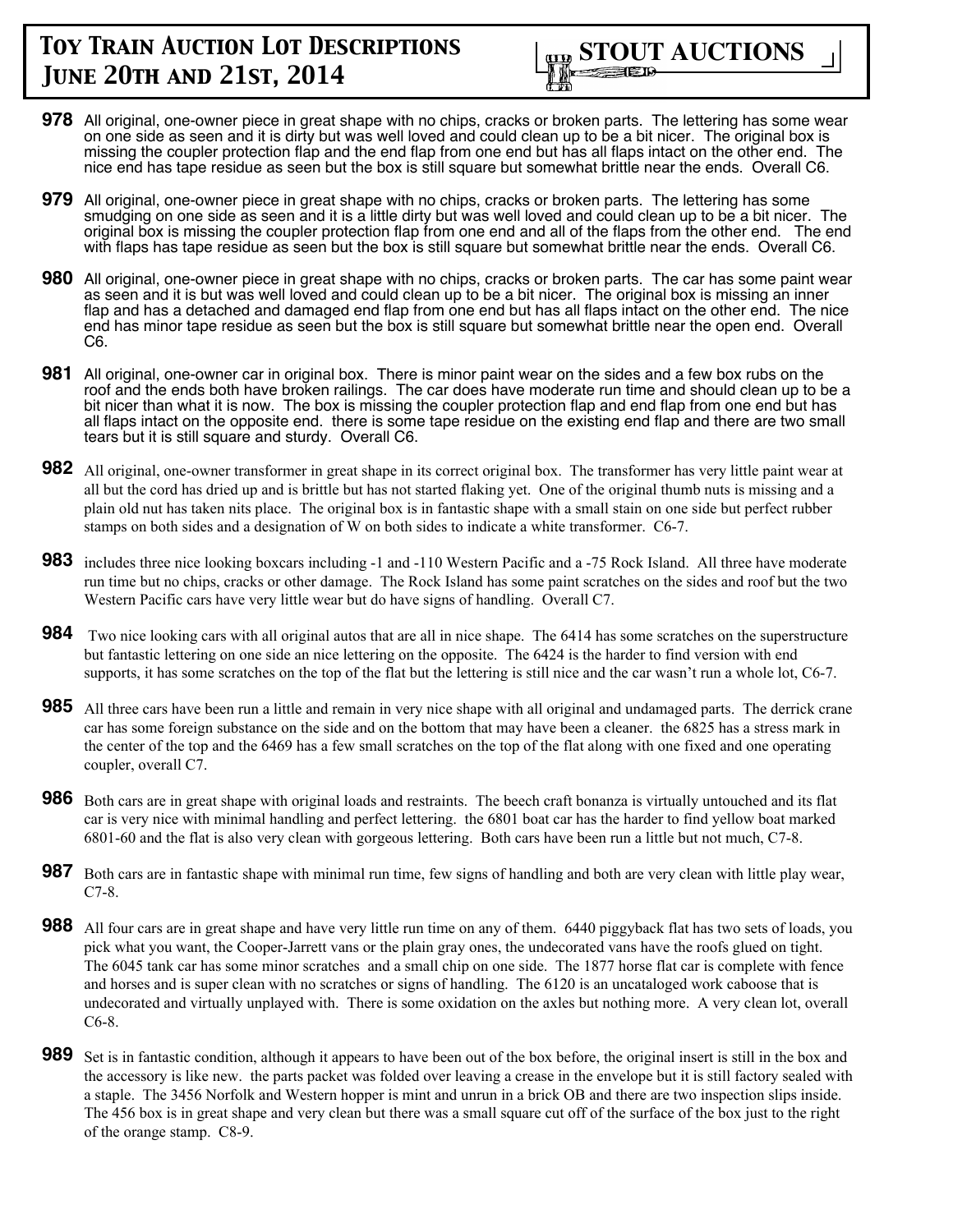

- **990** Mint unused 321 trestle bridge, never assembled or even out of the box. All of the parts are factory new and the envelope with screws is still stapled to the instruction sheet. The box is extremely nice and clean with no issues, C9-10.
- **991** This accessory has never been used but it has two small issues. (1)One of the terminals came loose from the base which is fairly common for this piece. The base and structure are in C9-10 condition with no wear whatsoever. The 6342 car has been run a very small amount of time and is still very clean with seven clean culvert pipes. The parts packet is opened but complete. The original box has some water stains on the top flaps but is very clean on all four sides and the bottom as well, it has an Ace hardware sticker on one end and the original insert inside, C9 overall.
- **992** All three cars are the latest version in apple green with maroon doors and red window trim. All three are in fantastic shape with only minor paint loss and all original paint. The windows and trim pieces are all in fantastic shape and the interiors are dusty but very nice. The 419 parlor car has some bent up latch couplers that should be a quick and easy fix and there are a few very small dents on the side of the 490 and a dent on the end of the 419 but this is a very nice original set otherwise, C6.
- **993** Very nice looking all original locomotive with state green body and apple green sub frame, and very few scratches on the body but the end frames have normal wear. There are no missing stanchions or railings but some of them are tarnished or have the original surface rubbed down to bare metal. It is still a very impressive piece and the wheels all look great with no fatigue, solid C6 plus.
- **994** This is a nice looking locomotive and tender with a very nice and straight body with no dents and what appears to be all original paint but there may be a touch up or two that is too tough to tell. The boiler front is made of wood and has some chipping around the outer edges but it looks really nice overall. The bottom of the tender is marked with gold stamped lettering and the set is just great looking with no missing parts, C6.
- **995** Great looking locomotive with all original hardware, etc but there are a couple very small touch ups to the paint. It is very clean and was well cared for through its existence as there are very few scratches or chips in the paint, C6.
- **996** Nice looking old cars here with original paint and parts with only one hand rail and part of a latch coupler missing (one from one parlor car and the other from another parlor car) but otherwise complete. The windows may have some warping and small holes but they are all intact for the most part. They are all in very nice shape with less than average paint wear, C6.
- **997** Nice looking locomotive and tender with all original parts but the stripes on the locomotive have four small touch ups and the stripes on the tender are all the same paint as the touch ups on the locomotive. Also included is a 384T-s original box in great shape with no missing flaps and very clean and square, C6.
- **998** This is a nice looking set here with all original paint and parts except for the windows which are like new. There are some paint rubs and scratches here and there but overall it looks great. The original box may or may not be correct, it is for set number 691 as marked on the side and the bottom of the base is marked 690. The box is missing one side of the lid and has old tape repairs inside and will need some attention. Overall a C6.
- **999** Nice old set with mostly original parts and what appears to be all original paint. The locomotive has some new parts for the headlight but everything else is all original aide of possibly some internal wiring. The cars and locomotive do have quite a few scratches in the paint and there are some small dents as well. There is minor surface rust underneath one car and oxidation on all of the steps, C5-6.
- **1000** Includes 4678 0-4-0 electric locomotive, 4340, 4341 and 4342 passenger cars. These appear to be complete with all original parts but there are touchups on all four pieces. Every rivet on the locomotive was retouched as well as many of them on the passenger cars. The 4341 car had an entire side below the windows repainted but the paint matches very well and it all looks nice. There aren't many dents and the trim all looks fairly nice as well, C5-6.
- **1001** All three cars have been touched up on the sides and the roofs as well as having the side frames and trucks repainted as well. There are many parts on these cars that do not appear to be vintage such as steps, rivets, etc. Sold as-is.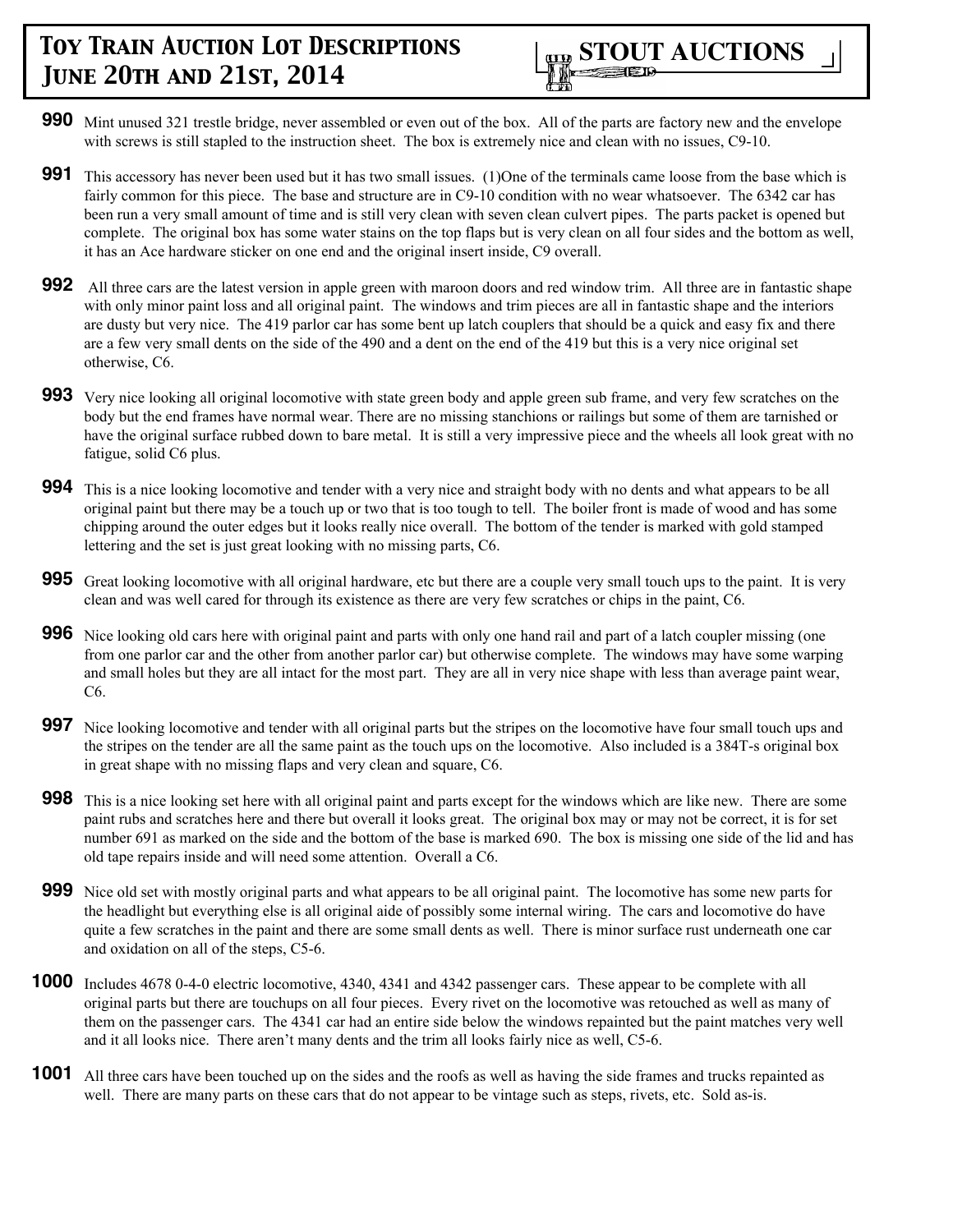

- **1002** Includes 4687 4-4-4 locomotive, 4091 West Point Pullman car, 4090 baggage car and 4092 Annapolis observation car. Great looking all original set with paint flaking from the locomotive roof and the observation car roof. the sides have a rub here and there but they are very bright and vivid otherwise with fantastic lithographs. Every piece is complete and clean,  $C6-6+$ .
- **1003** Nice looking all original set with no missing parts and minor paint wear and scratches. The windows are warped a little bit and one of the locomotives lights have solder holding it to the roof but overall a great looking set, C6.
- **1004** This is an all original set with paper labels on the passenger car bottoms and this version has red nameplates and number boards on the sides. The pieces are all original with no missing or broken parts and are nice and clean as well but could still use a good wipe down, C6.
- **1005** Includes 511 flat with original and reproduction loads, 514 reefer, 515 tank car, 516 hopper and 517 caboose. All are in nice shape with minor paint wear and what appears to be no missing parts and two of them still have the paper labels underneath, C6-7.
- **1006** All original set with no missing parts but there is paint wear on the sides and roofs but still a solid set for an operator, C5.
- **1007** Nice looking car with no missing parts and all original paint. there are some scratches on the roof and sides but it still looks really nice. The label on the bottom is still intact but oil got on it and made it illegible, C6.
- **1008** Nice looking car with no missing parts and all original paint. There is hardly any paint wear at all on this beauty, C7.
- **1009** This car has a lot of scratches and paint wear as seen in the pictures and the original box is missing all end flaps and is brittle on the ends, C5.
- **1010** Nice looking caboose with minor paint chips here and there but has clean trim, bright colors and all original parts with no missing parts, C6+.
- **1011** Includes # 10 electric locomotive with gold painted cast lamps and all original parts and a 339 Pullman car with all original parts as well. Both cars have paint wear and some surface oxidation or corrosion on different parts as well as some dents and other issues. Sold as-is as seen in the pictures.
- **1012** Includes unnumbered flat car, oil tank car, and caboose. The tank car does not have the embossed LIONEL MFG. CO. N. Y. on the bottom but the flat and caboose do. the flat has been repainted and has some solder on the top near the ends and the brake wheel is not securely attached either. The caboose is not marked at all on the sides and the tank car is only marked Pennsylvania RR. All three have paint wear and scratches but appear to be all original, C5-6.
- **1013** Includes # 12 Lake Shore gondola, 13 unmarked stock car and 14 CM & St P boxcar, all are all original with scratches and paint wear and minor to moderate oxidation on the trucks, C5-6.
- **1014** Nice looking all original cars with no missing or damaged parts. Nice looking paint with nice looking roofs but a few scratches here and there as well as minor to moderate scratches on the sides. They all have their paper labels still intact and display quite nicely, C6.
- **1015** Includes 512 gondola in dark green but totally repainted with modern wooden barrel load, 513 cattle car and 514R refrigerator car. The two original cars are in nice shape but do have some paint wear such as scratches and rubs but they have no missing pieces and are fairly clean with original paper labels, C6.
- **1016** Includes 515 tank car with completely repainted frame and possibly repainted tank with reproduction brake wheels and possibly reproduction trucks, 517 caboose and 520 searchlight car. the last two cars are all original and in nice shape but do have some paint wear, scratches and minor rust on the couplers as seen in the pictures, C5-6.
- **1017** Locomotive has several areas of total repaint as well as some replacement parts but still displays nicely along with the completely restored tender that appears to have mostly if not all original parts but clearly a recent paint job. Sold as-is as seen in the pictures.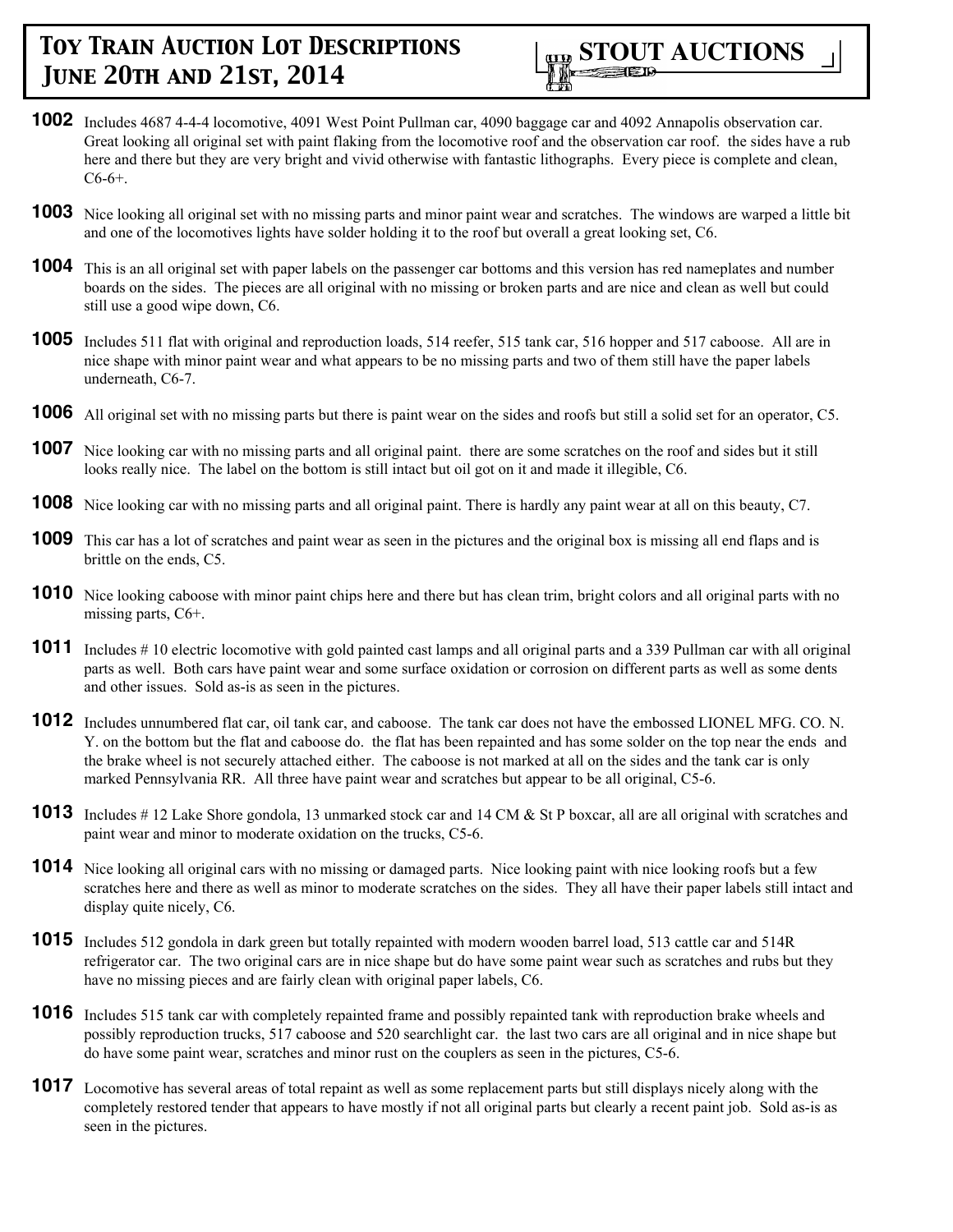

- **1018** Both cars are all original and do have scratches and paint wear as well as oxidation on the couplers but they display well together. The stock car is stamped underneath while the ballast car is unmarked and embossed with LIONEL MFG CO, N. Y. on both sides of the under body, C5-6.
- **1019** This car has a lot of paint touch ups that really don't match the original paint and may also have some reproduction parts, it would look great with a little TLC since it does retain a lot of the original paint. Sold as-is as seen in the pictures.
- **1020** Includes 512 gondola, 513 cattle car and 514 box car. All three appear to be all original parts with some paint touch ups and scratches, rust, dents, etc. Sold as-is as seen in the pictures.
- **1021** Transition between Ives and Lionel cars circa 1931-32 with "The Ives Railway Lines" decals placed directly over a Lionel stamp that should be underneath. These cars are all original but have lots of scratches a few small dents and considerable rust in many places. Sold as-is as seen in the pictures.
- **1022** Includes a 92 floodlight tower and 77 crossing gate with scratches, paint loss and rust. Also includes a clean 58 lamp post and two 23 bumpers in nice shape with some paint loss but not much. Overall C5-6.
- **1023** Includes eight curve and six straight track sections, eight curve and four straight track bed sections (made in Malaysia) and one pair of 210 manual switches in working condition but completely repainted but with all original parts. the track is nice and clean and the track bed is also clean. Sold as-is as seen in the pictures.
- **1024** Station is missing the two corner lights, has dents in the base and some paint rubs and chips all over as seen in the pictures, C5.
- **1025** Both boxes are in need of some TLC as the Ives box has one side of the lid missing altogether and the other sides are precariously hanging on. The Lionel set box is numbered 363E and has a nice complete label but has a detached side of the lid but it is inside the box and could be reattached. The sides on this are also partially separated from the top of the lid and it will need to be repaired just as the Ives box. Sold as-is as seen in the pictures.
- **1026** Here is the center section of a Presidents Special locomotive with pilots added to the frame but obviously missing the front and rear sections along with a lot of parts. Sold as-is as seen in the pictures.
- **1027** This car looks really nice and has all original parts and most of the original paint is intact but there are quite a few small touch ups that blend in well but can be seen under a black light. Overall C5-6.
- **1028** Includes 129 Saratoga, 130 buffet and 131 baggage express cars with fantastic lithographed bodies that have limited wear and only minor scratches on them. Unfortunately, the roofs have been totally repainted on all three cars and although they look great, I'm not sure that they look exactly as they should. these are being sold as-is as seen in the pictures.
- **1029** prewar O gauge 3020 box cab 4-4-4 electric locomotive with 3000 AFL post office car and two 3010 Illini Pullman cars with one being an observation car. The observation car has different color and different couplers than the rest of the set. the locomotive appears to be all original with no missing parts but it does have some paint wear and tarnished decorative trim. the three cars have mild to moderate paint loss on the roofs as well as moderate edge and corner rubs to the lithos on the bodies and all original frames aside of a pickup roller on the observation car which is a modern reproduction. All three cars are illuminated, overall C5-6.
- **1030** Complete set with nice clean cars, all original with scratches and paint wear to the locomotive and observation car as seen but overall a good looking set with no broken or missing parts, C6.
- **1031** The semaphore was found in an 1898 catalog but the station remain unidentified. The station is on a base of approximately 10 1/4" x 7 3/4" and the building stands 8" to the top of the roof from the base. I am guessing that the flag and holder were added later on but yet a long time ago. there are solder repairs and the base is completely repainted. the semaphore has a lot of paint loss and the wiring is bare in a few places and the lantern is missing up high. Sold as-is as seen in the pictures.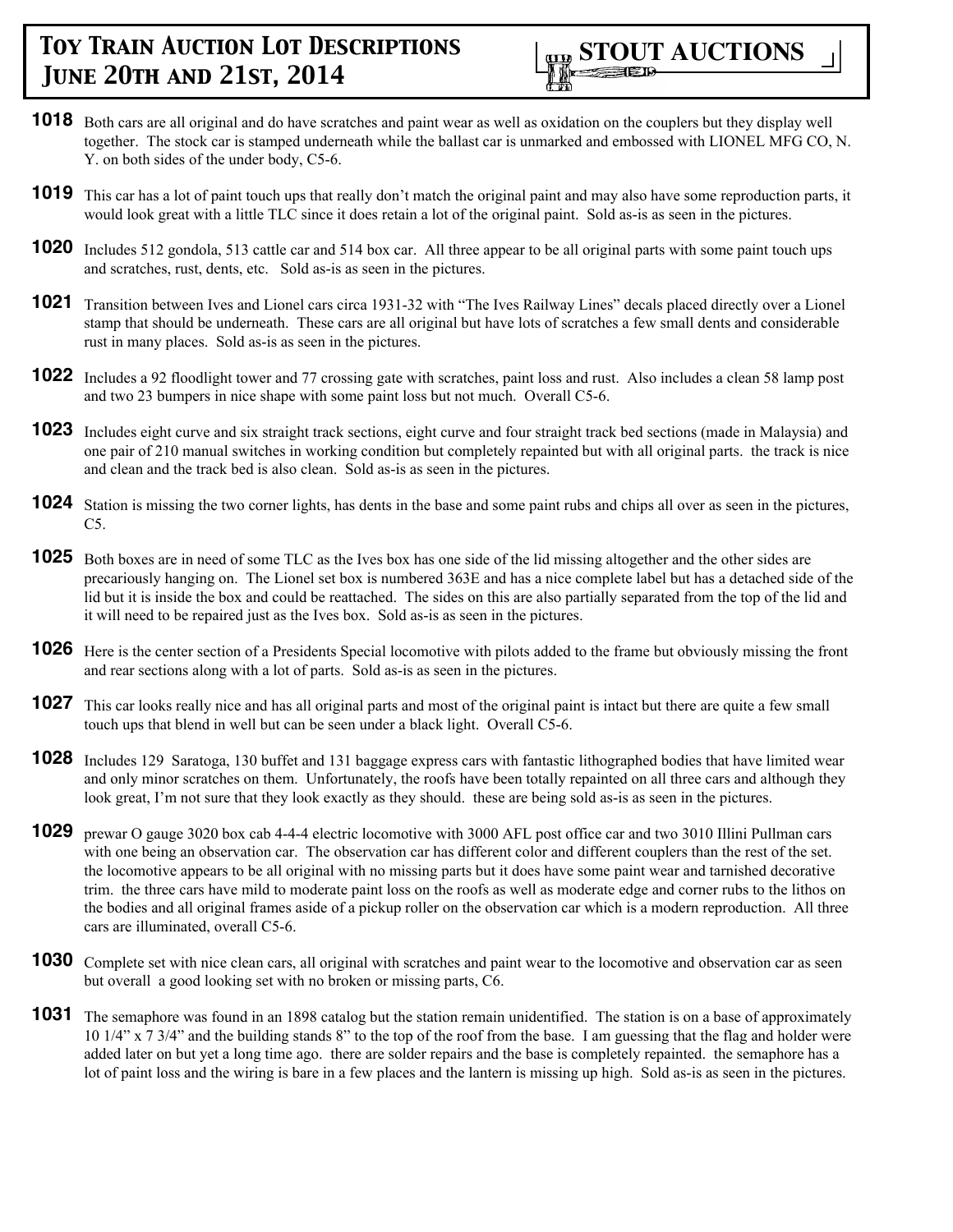

- **1032** This is a really neat old piece with no markings but is definitely vintage. The frame stands 13" tall and the wheel itself has a 15" diameter. The six cars all have a pyramid design on the sides and they are all in nice shape. The motors are made of cast iron and are in fair condition with one having the switch handle soldered but likely not as it was originally. Neither have been tested and none of the pieces are marked.
- **1033** This locomotive has missing and chipped paint, possibly white paint on the boiler and cab, missing drive rods from one side and missing handles from the levers in the cab. The combine car is in fantastic shape with very little wear and is all original with no missing parts. C4 locomotive, C7 car.
- **1034** Includes 23805 New York New haven and Hartford boxcar, 708 New York Central Lines US Mail car and a larger eight wheel car numbered 670 that is a New York Central Lines US Mail car. The 23805 is C7, 708 is C6-7 with a missing wheel and the 670 is C5 minus with litho issues on one side.
- **1035** fantastic looking locomotive, all original with orange body and terra cotta frame. this one is marked with an E on the doors. There are a few very small paint chips and the brass trim all looks really nice but not perfect, C6-7.
- **1036** Includes 803 green gondola with operating dump chute, two 804 tank cars, one is painted gray with a faint "Lionel Tank Lines" on the sides while the other has brass number boards and link couplers. The 807 caboose still has a paper label underneath and the two 831 flat cars appear to have original wooden loads and are stamped underneath. All of these cars have paint wear and or rust but still appear to be all original except for a decal on the tank car. Overall C5-6.
- **1037** This group includes three Lionel electric locomotives with lots of missing paint or poor repaint jobs, 1679 Baby Ruth, 4862 Pennsylvania RR boxcar, 807 caboose, very early New York Central Lines eight wheel caboose, Ives 50 baggage car and two Marx Joy Line cars 357 coach and 458 observation. they all have defects either minor or major including paint loss, scratches, dents rust or are in need of restoration. Sold as-is as seen in the pictures.
- **1038** Includes Hiawatha locomotive and tender, boxcar, flat car, tank car, gondola and caboose. All of these cars have issues such as paint loss or poor repaint jobs and minor rust. Sold as-is as seen in the pictures.
- **1039** Includes 237 station set (type VI), 2020 water tank and a 583 gantry crane that appears to have an original dark green superstructure. There are no variations reported for this piece as the structure is supposed to be silver. They all have minor to moderate paint wear and scratches but it all seems to be complete although the water tank is missing both tabs on the spout that attach it to the tank. Overall C5-6.
- **1040** These three operating barrel cars all look nice but the black -1 car has a cracked shell but could be repaired or used for parts since the chute is very nice and the crack is in a corner and would be very hard to see. The other two are in nice shape but have reproduction men on them and minor oxidation on the chemically blackened platforms. Overall C5-7.
- **1041** This car is in nice shape with no broken or missing parts but it could use a good cleaning. It has very strong lettering on both sides but it also has an orange molded searchlight housing that was painted gray.
- **1042** Includes one 6800 with airplane that is almost in pieces, two 6801 with repro boats, 6802 with original girder bridge load, 6175 with original rocket, 6362 flat car missing the truck load, 6511 flat with no load and a 3520 operating searchlight car. All have been run and have some scratches and play wear, overall C6-7.
- **1043** Includes 2055 steam locomotive, 2046W tender, two 2421 Maplewood cars (one modified with a vista dome roof), 2422 Chatham, 2423 Hillside and 2429 Livingston passenger cars, overall C6 with but the tender has a long vertical screw crack in the back.
- **1044** Nice clean steam turbine locomotive with no damage or missing parts and the paper label still attached to the cab roof. Also included is the correct 2046W-50 tender with holes for backup lights, C6
- **1045** Includes 2046 steam locomotive, 2046W tender with a broken step, 2411 flat with plastic pipe load, 6476 Lehigh Valley hopper, 6462 New York Central gondola and a 6017 caboose, C6.
- **1046** Includes a nice 2026 steam locomotive and 6466WX tender with silver lettering, two 6440 tin Pullman cars and a 6441 tin observation car. The set could use a good cleaning but there are no broken or missing parts, C6.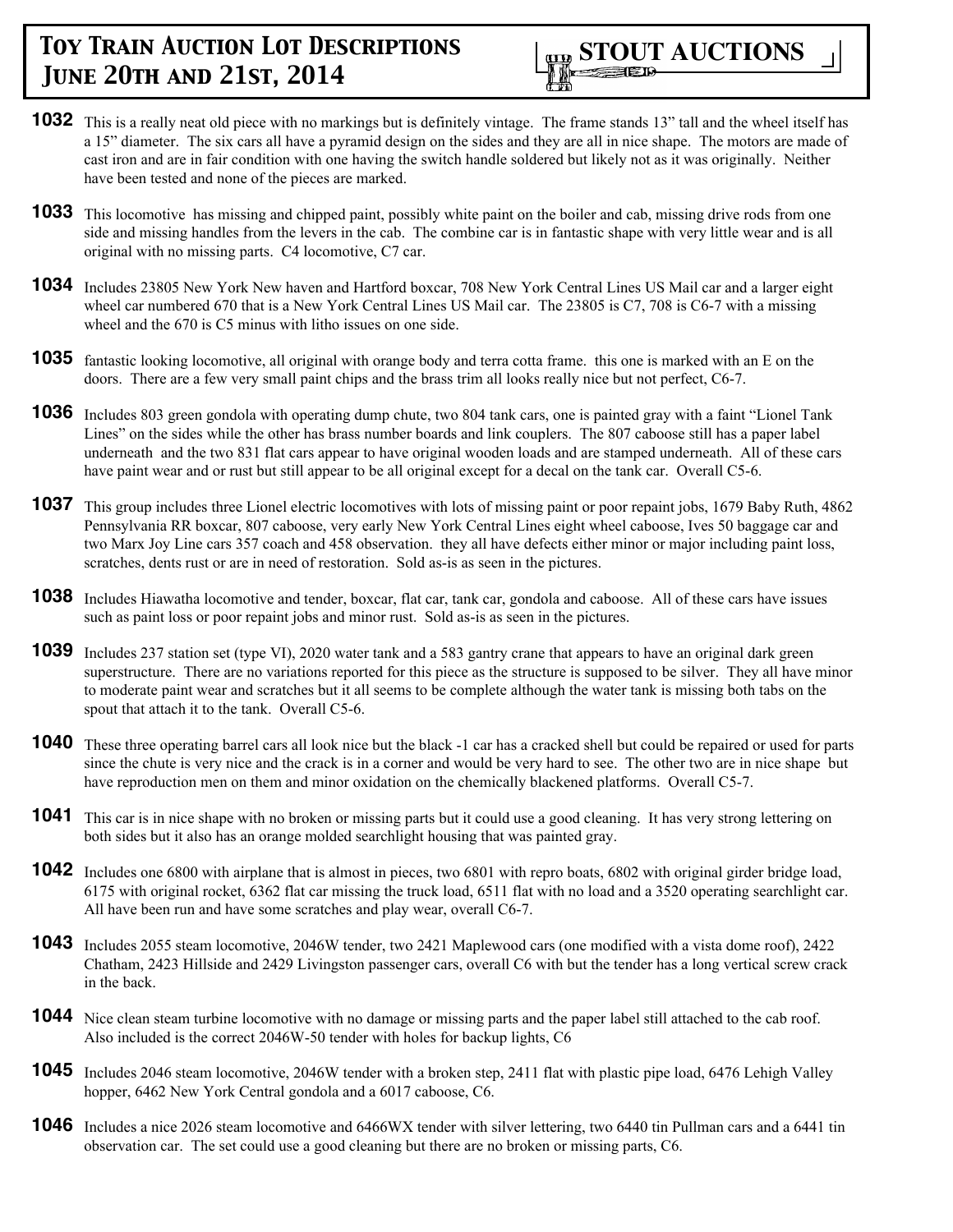

- **1047** Includes a nice clean 2026 steam locomotive with a 6466WX tender that have matching silver lettering. The tender has some chips on the rear corner and ladder but they are otherwise complete with no missing parts. Also included are 6456 Lehigh Valley hopper, 6465 Sunoco tank car, x3464 New York Central operating boxcar and 6257 caboose, C6.
- **1048** Includes a nice clean 2065 steam locomotive with matching 6026W tender with no broken or missing parts. Also includes a 6415 Sunoco tank car, 6656 stock car, 6472 refrigerator car and 6257 caboose, C6.
- **1049** Includes 671 steam turbine locomotive with matching 2671W Pennsylvania twelve wheel tender with backup light holes, 6462 New York Central red gondola, 3461 operating log dump car, x6454 Erie boxcar and 6257 caboose. No broken or missing pieces but they could all use a good cleaning, C6.
- **1050** Includes a 2018 steam locomotive with 6646WX tender as well as 6465 Sunoco tank car, 6456 Lehigh Valley hopper, x6454 New York Central operating boxcar and 6257 caboose. The lettering is smudged on one side of the locomotive and missing on the other side but there are no broken or missing parts from any of these cars, C6.
- **1051** Original F-3 set in nice shape with no damage but all portholes are reproduction. The roofs on both are very dirty and will need to be cleaned off, C6.
- **1052** Super clean locomotive with great lettering and very little paint loss, nice clean 2046W-50 tender with very little paint loss and no broken steps. These both have their correct original boxes with some tape repairs but remain very square. the tender box has an insert while the locomotive box is missing the insert, C7 plus trains, C6 boxes.
- **1053** Loco has minor paint chips all over but considerable loss around stack but very clean otherwise with label attached under cab roof. The tender frame was repainted but everything else is correct and looks nice, C6.
- **1054** The 671 RR is very clean with little play wear or paint loss and has a label attached to the cab roof. The 671 has moderate play and paint wear but neither have and missing or broken parts. each one is paired with a 6466W tender. Overall C6-7.
- **1055** Both locomotive and tender sets have play and paint wear, scratches and dust but are all original, overall C6.
- **1056** Locomotive is in nice shape with some paint chips on raised edges but there don't appear to be any missing or broken parts. the tender is very nice with clean railings, no missing steps and a nice looking rubber stamped frame, C7. The original box is included for the locomotive only and includes the insert. The box has some small punctures on one side near the end but is also very nice and square with one end still partially sealed.
- **1057** Both switchers are on nice frames that have been run but don't have a lot of paint wear. The shells are both in nice shape with small scratches and rubs but no cracks, missing or broken parts, C6-7.
- **1058** Switcher has minor paint wear on the railings but none underneath the frame and there are no signs of play wear or even many signs of handling on the shell other than one small scratch on the roof, C7+.
- **1059** This is a very nice and clean switcher with little run time, very minor paint loss from frame and few signs of handling. It is very clean with perfect lettering on both sides, C7-8.
- **1060** Nice looking switcher but the cab roof has paint rubs around the edges and slightly smudged lettering on one side. the silver is pretty clean otherwise and the frame is very clean with a few small paint scratches, C6-7.
- **1061** This is a very nice looking, original locomotive with nose decal in nice shape but showing minor rubs on one end down low and the other end up high. The pantographs are very clean as is the entire shell which only has a few very minor paint rubs and no damage inside the battery box. the original box doesn't have any missing flaps and one end is still partially sealed but has a hard dent in the cardboard. There is some writing on the opened end and both ends have nice legible stamps, C7.
- **1062** This is a nice clean geep but there are some scratches and possibly some very small chips but no screw cracks and no broken or missing parts, C6-7.
- **1063** Nice looking motorized unit with a few paint rubs on the fans and raised edges but no broken or chipped steps. The console is cracked and one of the missiles is a reproduction while one of the others has two cracked fins, C6+.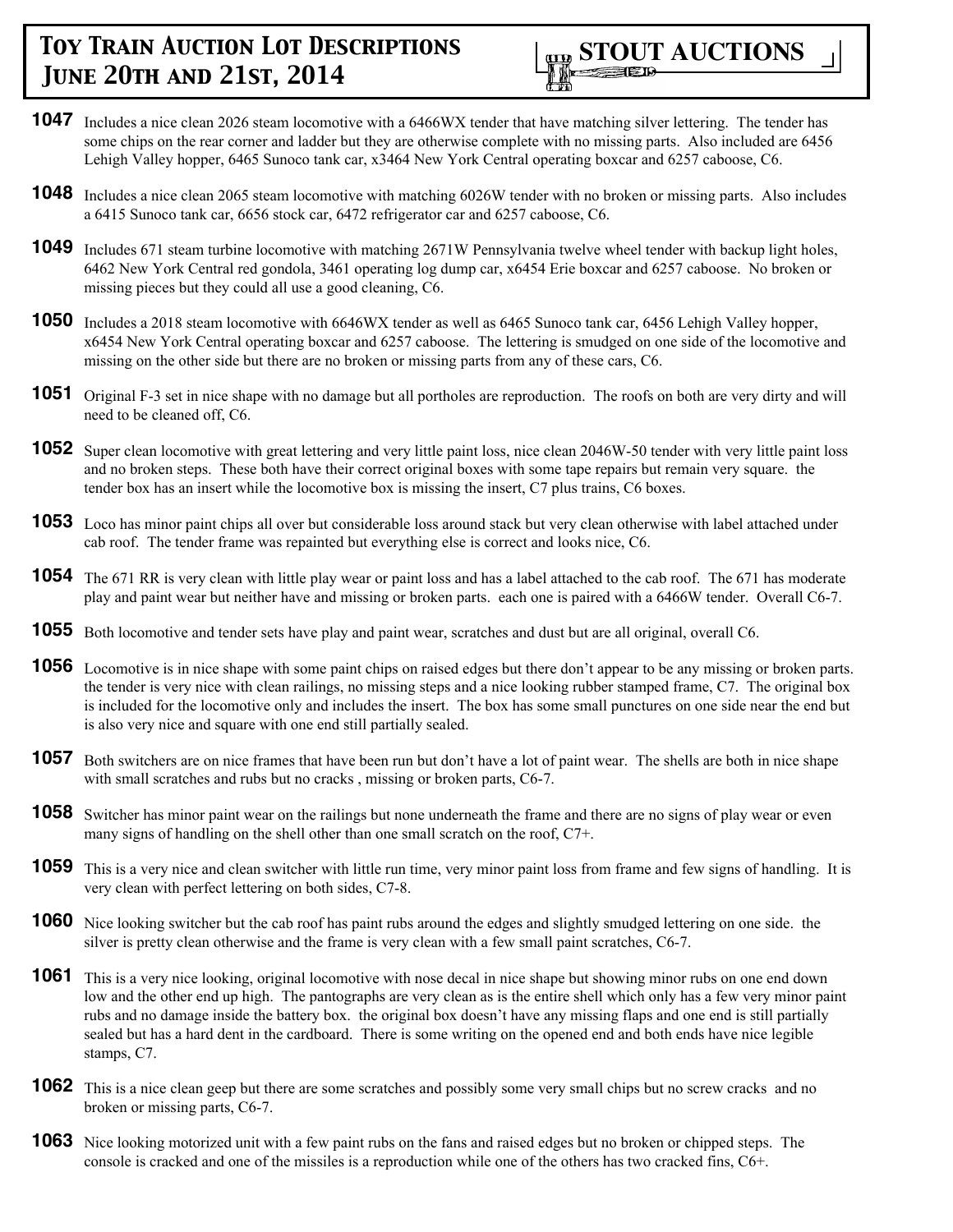

- **1064** This car is brand new and was never set on the tracks as evidenced by zero wear on the wheels. it includes both original insert pieces, two original track cleaner bottles, a slightly work instruction sheet and a brick original box, C9.
- **1065** The switcher and snow plow both have a single cracked window strut, the 53 on the right side and the 42 is the middle one on the left side. The 42 Picatinny Arsenal switcher is missing the screws that hold the shell to the frame, has some minor rubs and scratches on the body, minor paint loss from hand rails and faded lettering on the left side but is really clean otherwise. The Rio Grande snow plow has the typical backwards and has even less minor rubs and scratches than the other piece but it does have a small amount of paint wear to the railings as well, overall C6.
- **1066** This box is in fantastic shape, perfectly square with no missing flaps and only a very small surface tear on one end, insert is super nice as well, C8-9.
- **1067** Great looking switcher with few signs of handling, great lettering on both sides, low run time and no cracked window struts. The box includes its insert and original instruction sheet. the box does have one tape repair on a tuck flap but no missing flaps and a very nice and square insert, C7-8.
- **1068** Great looking switcher with no cracked window struts, very few signs of handling, very nice lettering on both sides and low run time. Original box is a brick with writing on one end only and an original instruction sheet but no insert, C7-8.
- **1069** This switcher does have a couple melt marks on the roof and some age yellowing and one cracked window strut on the left side which is where the melt marks are on the roof. It hasn't been run a lot and is very clean, C6.
- **1070** Super clean and nice trolley with no signs of handling and less than average run time. the roof is super bright and shiny with no scratches. this is the version with the two-piece spring bumper but no driver silhouette with black lettering. The original box has some surface skinning on the end with the stamped label, C8.
- **1071** Great looking car with incredibly nice chrome components and few signs of handling. There is chrome missing from the button on top presumably from box rubs. the box is very nice with a clear stamp on both ends and one sealed end and no missing flaps. the insert is really nice as well with a nice instruction sheet, C7-8.
- **1072** Super clean and beautiful Burro crane with fantastic lettering on both sides, low run time and no broken or missing parts. the original box isn't missing any flaps but does have some small creases and a couple tape repairs. the original parts packet is opened but complete with mint contents, C8-9.
- **1073** Very nice looking car with abnormally white lettering, a few small paint rubs on the body, very low run time and a broken nozzle from the white water cannon. The original box is in nice shape but has a water stain on the outside. the insert is in nice shape as well as the original instruction sheet, C6.
- **1074** Super nice car with no run time at all on the wheels, few signs of handling, perfect lettering and super clean but with a few very mall rub marks. The box is in great shape and includes a plain manila envelope with two mint track trips, two warranty cards and a mint and crisp original instruction sheet, C8.
- **1075** Great looking tie-jector with few signs of handling and only minor rubs on the frame sides and perfect rubber stamped lettering on both sides. The original box is nice and square with no missing flaps but does have a bit of shelf wear. and the insert is incredibly nice with some wear on one end on the inside. The parts packet is missing the original instruction sheet and two of the wooden ties, C8-9.
- **1076** Super nice track cleaner with possibly a test trip around a track but not much more than that. It has perfect lettering on both sides and is super clean with no signs of handling. the two bottles are original and empty. the original box is in nice shape with no missing flaps or tape repairs, just a little shelf wear, both correct inserts and a mint crisp instruction sheet, C8 -9.
- **1077** Brick OB with no tears, repairs or missing flaps, totally square and sturdy. The partially sealed end has separations on the sides of the flaps but the end part is still sealed.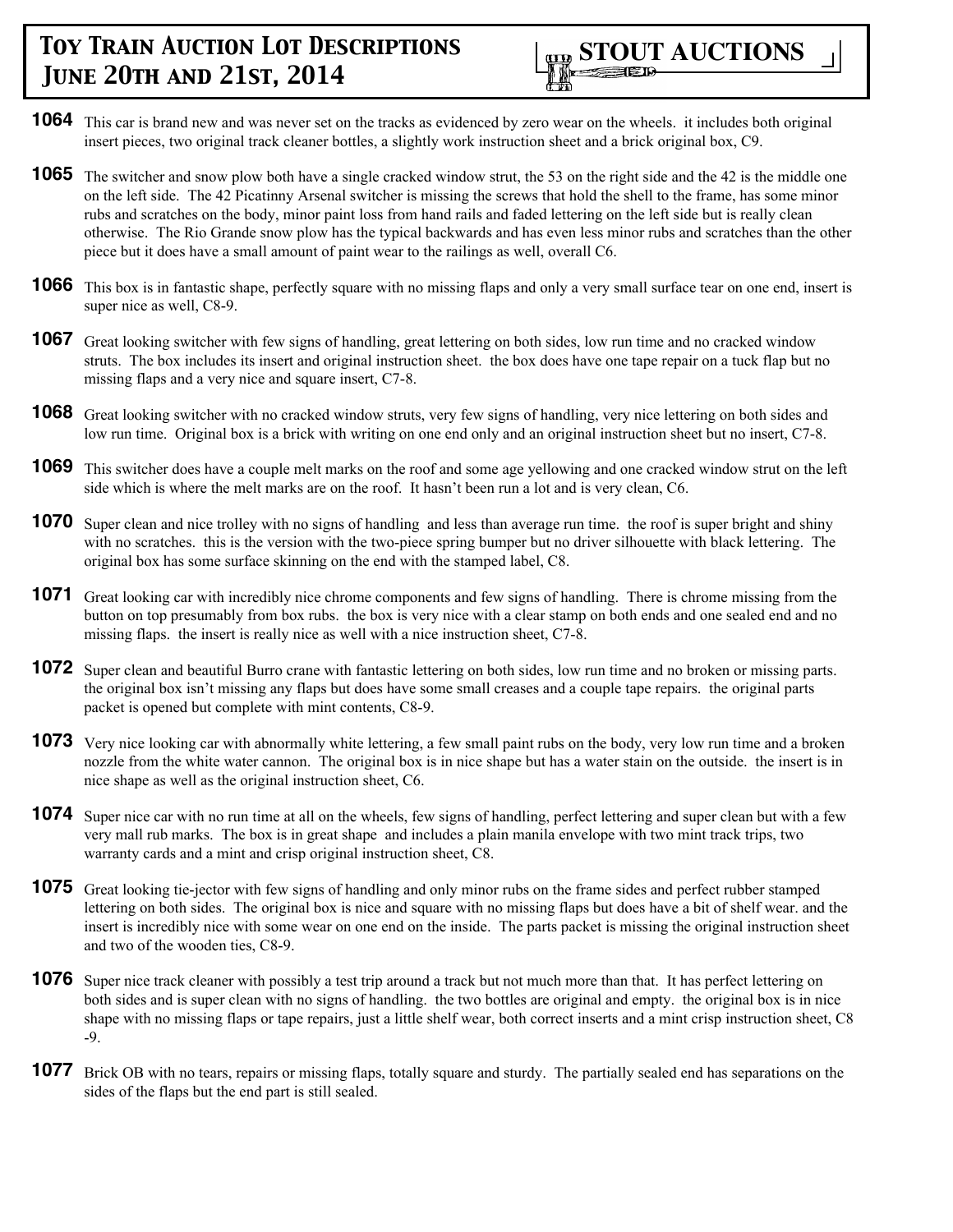

- **1078** Great looking set with all original boxes. Trains have some run time but not too much especially on the passenger cars. The 1872 locomotive is complete and in great shape as well as the 1872T tender, 1875W illuminated passenger car with whistle, 1876 illuminated mail and baggage car and the 1877 flat car with horses. The passenger cars have very clean roofs as one has a very small scratch but no issues otherwise. The flat car is complete with all horses and all railings, cars are C7 -8. The boxes are in varying condition but the locomotive box has an original sleeve and is super clean and square as well as the two passenger boxes. the tender and flat car boxes have some issues with tape repairs but none of them have any missing flaps and all of the perforated windows are perfectly intact with tabs present. the set box is very nice also with no defects. The set also includes twelve curves and two straight super o track sections, 14 bus clips, etc and a complete 1958 billboard set that is perforated with two pairs still attached to each other.
- **1079** Nice looking Evans autoloader with clean superstructure, no rust and only minor paint loss. Includes three original yellow autos with gray bumpers. they do have some scratches and play wear and one has a loose axle, C6-7.
- **1080** fantastic unrun example with no play wear, damage or missing parts. Perfect gold lettering on both sides, C9.
- **1081** Great looking car with moderate run time but only minor rubs and super lettering on both sides. Yellow chute version with an original man and a complete packet although the contents are not like new, C7 car, C6 parts packet contents.
- **1082** Includes L191 x 5, L57, 216 and L257 each with ten lamps and L402 with six lamps as well as 47-73, 2420-20 and 64-15 x 2. Boxes are all in nice shape with no missing flaps but the L257 has some surface skinning on one side.
- **1083** Includes No. 122 x 2, and 123 lamp assortments with original inserts and one early box with no insert that is unmarked. The three boxes that do have their inserts have some writing on the inserts as well as having the majority of their original lamps present. The lids of all four boxes are detached and the exterior of each box has moderate shelf wear.
- **1084** Includes 13 original dies and one that is unmarked. the originals are all marked with a ST-350 part number. The wooden holder is in nice shape and has original mounting holes for beveled / countersunk screws, C6.
- **1085** This test set is missing the bumpers and the original track pieces that went on top as well as several screws that hold the front on. there are some rubs and signs of use and it will need a little TLC, C6.
- **1086** Includes four nice original set boxes ONLY from 1956 and 1957 that are very square and clean with no missing flaps, C7+.
- **1087** Nice looking set box with set stamp on both ends and some old tape repair residue. The originally taped corner is split with most of the original tape absent. There is some writing on one flap but there are no missing or damaged flaps, C6.
- **1088** This car has been run but is still very nice and clean with a few light box rubs and great lettering on both sides. The roof is really nice but there are a few light marks but nothing substantial. The original box is a brick but is separated along the factory seam where the glue dried out and was found wrapped in a crisp sheet of Lionel paper, C7.
- **1089** Includes 2432 Clifton, 2434 Newark and 2436 Summit passenger cars that have moderate play wear, rubs and scratches on the sides but very clean roofs on all three cars. The original boxes are all square and free of any loose flaps or tape repairs but two boxes are missing the coupler protection flap, C6.
- **1090** Both cars have been run but show few signs of handling and have great lettering on both sides. The original boxes have some tape repaired flaps on the inside and both have their original insert. the boxes are very nice and square, C7-8.
- **1091** The car has been run and has some light scratches or rubs on the top of the platform. The mechanism is very clean and works nicely. the helicopter is all original but has a broken rear rotor. the original picture box is complete with no missing flaps but does have a few small creases, C7.
- **1092** Great looking boxcar, very low run time, few signs of handling, gorgeous lettering on both sides and very clean. The original box has a puncture on one side but is a brick otherwise with no missing flaps and is very square and sturdy, C8.
- **1093** Three original set boxes with no missing flaps but all have either writing, tape residue or slight staining. The 1483 has over sprayed paint on one end. They are in nice shape overall, C5-6.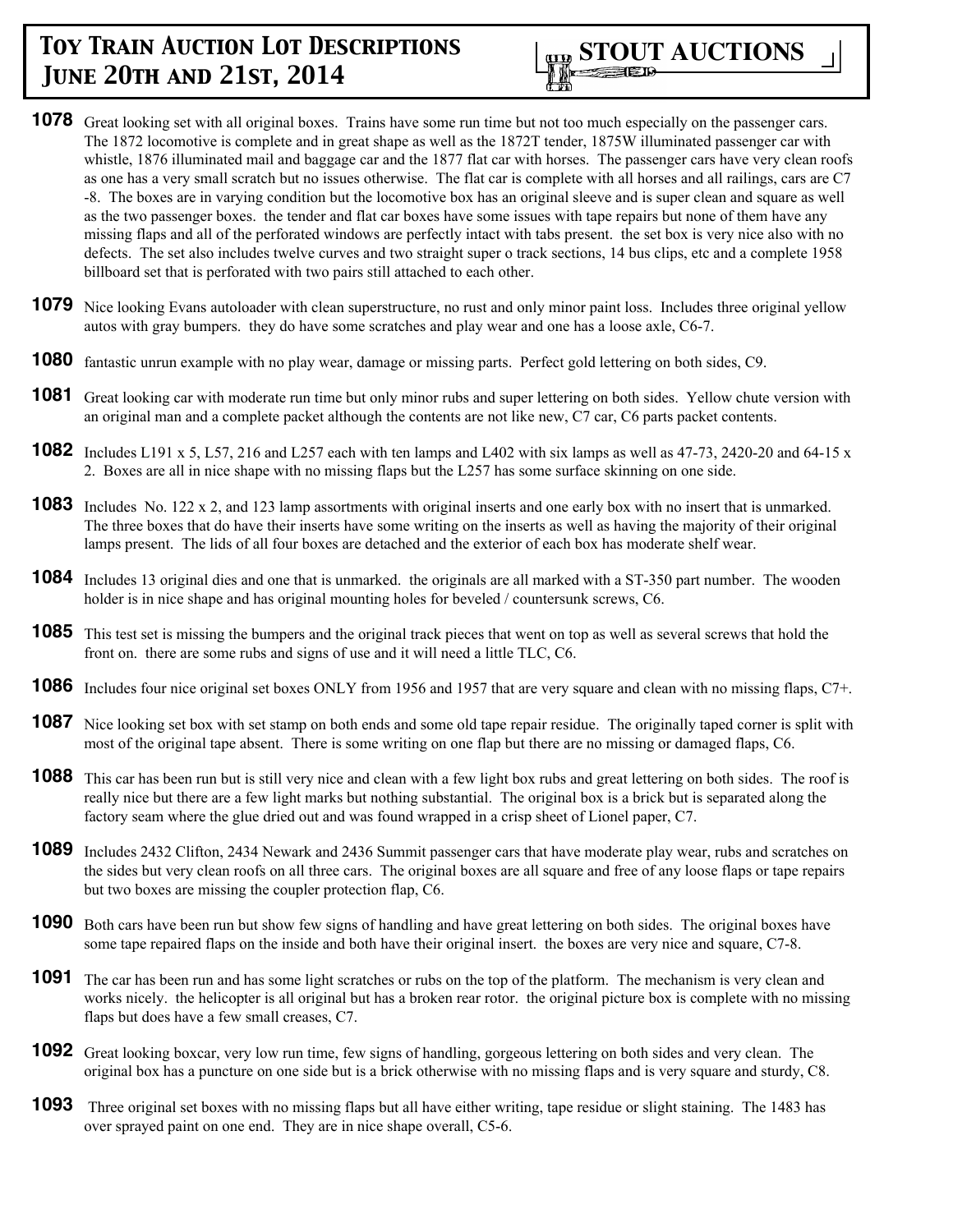

- **1094** Nice looking loader that has been played with but still looks very nice with minor wear and no broken pieces. The 6342 gondola is really clean as well with fantastic lettering and all seven culvert pipes. The original box has some writing but no missing flaps or tape repairs and includes both original inserts as well as a complete parts packet with mint contents and an original instruction sheet, C7+.
- **1095** Original unloader that has been played with and has dust and dirt on it as well as having a broken hand rail. There are scratches paint wear and minor rust on the base and other metal parts. there are scratches and rubs on the plastic parts. The car is still in nice shape but only has five of the pipes left. The original box has no missing flaps and some writing and paint on the top and a lot of dust and debris inside, C6.
- **1096** Nice looking platform with all original parts. The platform is very clean with very little play wear but there is a stain at the bottom of the ramp and the fork lift has some evidence of handling. The set includes an original box with old masking tape pieces and residue as well as a mint no. 90 controller with instruction sheet and two coils of wire. The 6264 flat car has eight original lumber sections and has moderate run time but is still very clean, C7.
- **1097** Includes three partial truck cranes with almost all of the boom parts missing as well as some damaged parts that are here. Also included are two instruction sheets, one P&H booklet and four original boxes. One of the truck crane boxes is really nice and the second one is worn but still nice while the third is complete and rough. The power shovel box is in very nice shape with no missing flaps. There are three original wraps included with these pieces, C4-5.
- **1098** This is a great looking set although none of the peripherals are included. The 646 Hudson steam locomotive is in fantastic shape, has never been polished and has very little run time and may have only been test run, the 2046W tender is in fantastic shape as well and doesn't appear to have been handled much or run much at all. The 3469 automatic dump car, 6456-25 Lehigh Valley hopper and 6468 B&O automobile car have all been run but the first two are the only ones with signs of handling and play wear. The 6468 shell is literally mint on a run chassis. The 6417-25 porthole caboose is mint and unrun with an original inspection slip still tucked into the rear platform. The boxes range from very nice to somewhat rough with some missing flaps and tape repairs. The 646 box is very nice but the insert has some tape repairs. The 6468 box is a brick and the set box is missing an outer flap and has surface skinning. Overall trains are C7-9 and boxes are C5 -8.
- **1099** Locomotive has minor scratches and paint wear on the stripes and elsewhere as well as a ding on the cab roof but is still in nice shape. The tender is in nice shape with the marked and raised number on the side and there are no broken or missing pieces from either piece of this classic pair, C6.
- **1100** Nice looking locomotive with paint wear on some of the raised edges but mainly on the cab roof which still has the sticker attached to the underside. the tender is very nice and clean with few signs of handling and no broken steps. the 6417-25 caboose has a few minor paint rubs but no broken steps and includes an original box with no missing flaps but it does have some tape repairs, C6-7.
- **1101** Nice looking locomotive with what appears to be factory repainting of the frame but only a few chips here and there with a long vertical screw crack on the front but very clean otherwise with few signs of play wear or handling, C6-7.
- **1102** Nice looking set with some paint touch ups on the bellies of both A units but otherwise just minor paint wear on the trucks and pilots but it does have all reproduction porthole lenses. There is no battery box damage at all and the 2344 C has wire mesh in the roof vents while the two A units do not have the wire mesh. Includes one original box with insert numbered 2344P and it is in nice shape but both ends have been opened, C6.
- **1103** Great looking set with some paint rubs along the raised edges on the sides but the frames still look nice with most of the original white stripes and little wear otherwise. They were run but not too much and the battery compartment is spotless. The master carton is in nice shape with two of the three original inserts and the box does have writing on one side but the ends look great, C6-7.
- **1104** Nice clean car with great serif lettering on both sides as well as a gray crackle searchlight hood and a harder to find green generator. the frame does have some paint rubs and chips on the underside but the top is very clean and looks great. The trucks do have some run time on them but not an excessive amount, C7. the original box is very straight and square but is missing a coupler protection flap inside, there are no taper repairs and an original instruction sheet is included.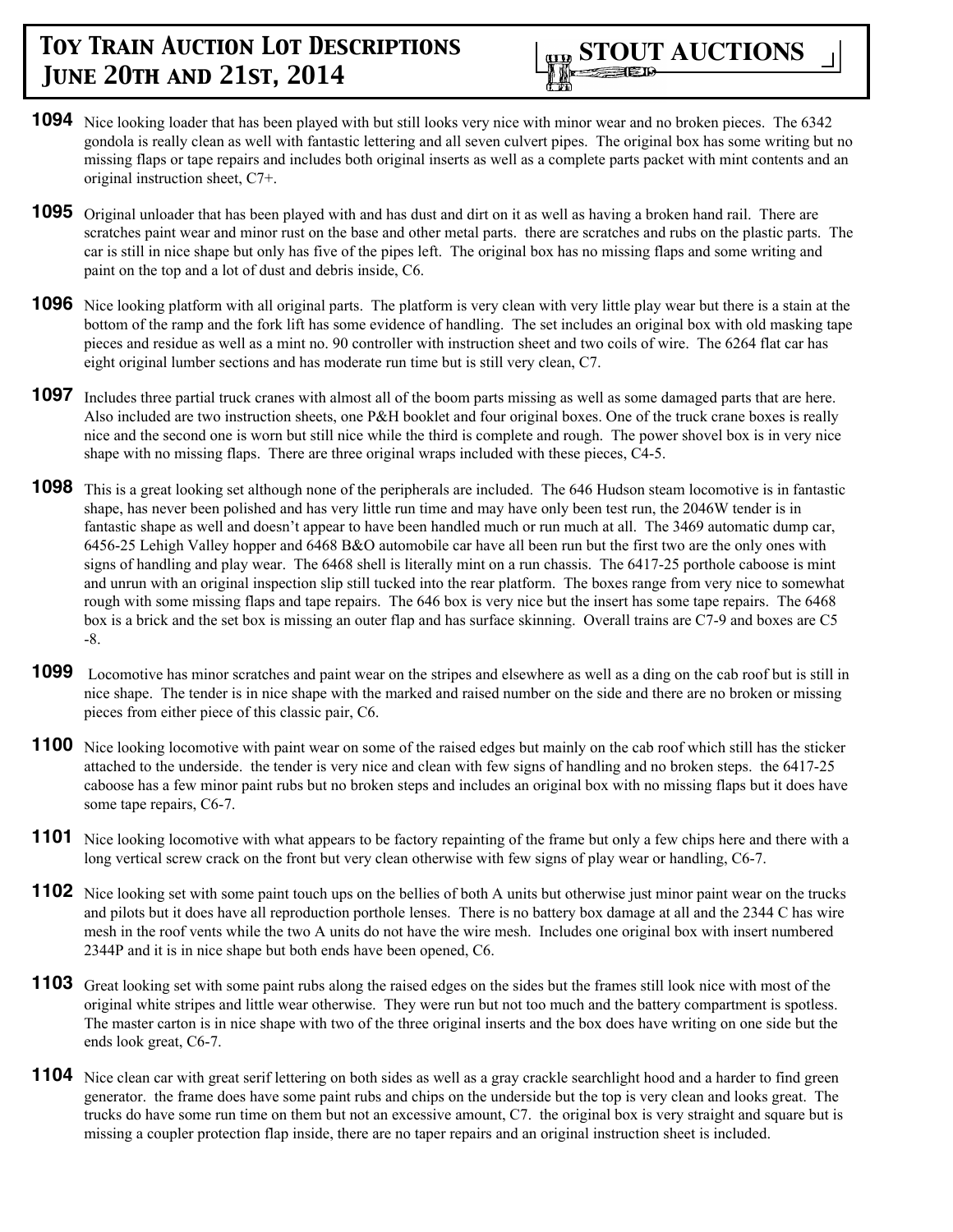

- **1105** Lot includes an undamaged 44 U.S. Army mobile missile launcher with a rough original box. The launcher looks like it was hardly run at all but has signs of handling and paint rubs on the raised edges, no broken fins, C6-7 The original box is pretty rough with a missing window. The 3419 operating helicopter car has never been run and the helicopter is original but has a broken rear rotor, C8. The 6814 first aid medical car has all original parts and only has a couple small paint chips on the frame. It has been run but not much and it is very clean with few signs of handling, C7. The original box is not missing any flaps but has some tape repairs.
- **1106** Includes 622 Santa Fe switcher, x3464 Santa Fe operating box car, 6520 operating searchlight car with maroon generator, 6462 New York Central gondola and 6419 D. L. & W work caboose. All show moderate run time but are all very clean as well with minor paint chips on the raised edges but no broken or missing parts. the original box for the 622 is rough and missing both end flaps. The 6520 is without a box and the other three boxes are in great shape and some would call them bricks, C6-7.
- **1107** All original with some paint touch ups as well as considerable paint wear but has its original nameplate. This is the blue variation.
- **1108** All original with some paint touch ups as well as minor paint wear but has its original nameplate. This is the red variation.
- **1109** Includes both versions of this car which are the dull orange and distinctly different glossy version. Both have average run time but the bodies are in nice shape with few signs of handling including minor rubs but no broken or missing parts. Both original boxes are in very nice shape with no missing flaps and no tape repairs, C7-8.
- **1110** Super nice autoloader with four original premium autos, all red with gray bumpers. The car is in fantastic condition with no wear at all to the superstructure, very little run time and perfect white lettering on both sides. the autos do have some minor scratches or rubs but still display very nicely, C8.
- **1111** Great looking caboose with few signs of handling but it does have a small amount of run time. No chips, cracks, broken or missing pieces. The box is complete with a small amount of tape residue but no tape repairs and no missing flaps, nice and square but not quite brick status, C8.
- **1112** Harder to find large door version but it has paint loss on the ends as well as a number of small dings and rubs on the sides and roof. Strangely, the wheels show almost no signs of run time, C6.
- **1113** Both cars are in fantastic condition and extremely clean with perfect original loads. Both cars do show a small amount of run time but few signs of handling. The boxes are both complete but the 6418 has a torn end flap and the 6518 has some creases along the sides but includes both hard to find original inserts and an original inspection slip, C8.
- **1114** Nice looking box with only one detached inner flap and a few creases but a nice straight box with an original insert that does have some tape on the thin ends to strengthen it but it was never torn or broken, C6-7.
- **1115** Original postwar F-3 A-B set in nice shape but the bodies do have some rubs and very minor scratches. Nose decal is mostly intact and the paint and stripes look nice. There is a very minor amount of rust on the terminal only in the battery compartment and the screw on the cover appears to be unoriginal. The pair does show some run time but not an excessive amount. The original boxes are worn with the A unit box having water damage and warpage while the B unit box is missing all flaps except one inner flap. Also included is the original instruction sheet for the powered unit, C6+.
- **1116** Gorgeous all original locomotive with barely a test run showing on the trucks. there are a few small rubs here and there from going in and out of the box but this one has a super nice frame with only a couple small paint chips and a very clean body with no screw cracks and few signs of handling. The original box has a lot of brown packing tape on the outside and some writing on one end and one factory sealed end but no legible printing on the ends, just Mead on one side and 2359-13 on one inner flap, C8-9.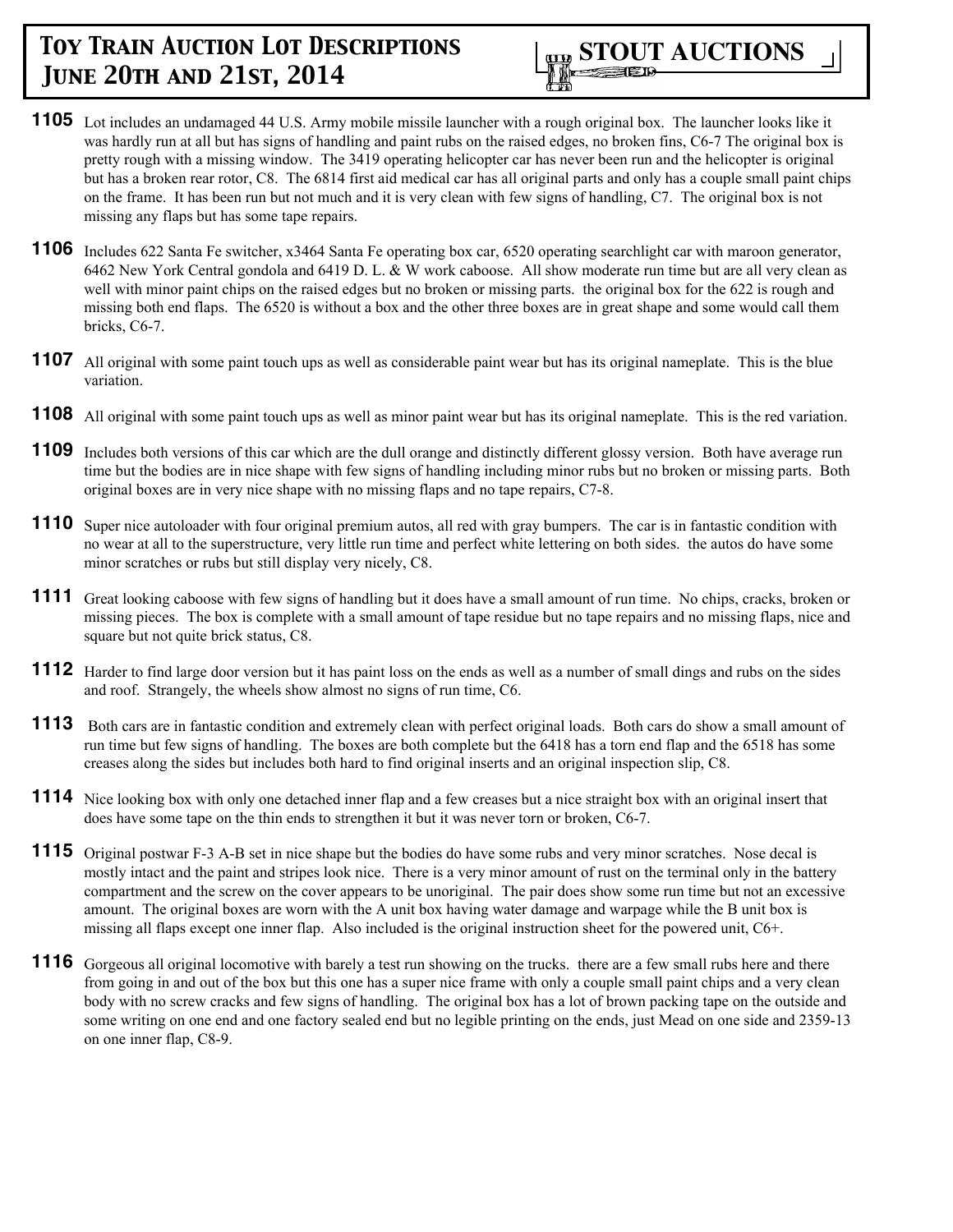

- **1117** Great looking original set with great paint, stripes and nice decals although there is some flaking on the front of the powered unit. The battery box is clean with no issues and both bellies have some rubs and paint wear as do the sides and roofs but they should clean up very nicely. they do have a moderate amount of run time on them but overall a nice set. The box for the powered unit is nice and square but does have some old masking tape on it and the insert is in nice shape as well. The dummy unit is missing all flaps from end with tape closing that end in as well as missing the end flap from the other end with masking tape on it as well. The master carton has brown packing tape covering the majority of both ends but the 2343 "O" Gauge Twin Diesel can still be seen. the master isn't missing any flaps but does have some shelf wear and a small amount of masking tape on the top, C-6-7.
- **1118** Super nice and clean locomotive with few signs of handling, low run time and only a few small paint rubs on the roof fan and rear vent. Perfect lettering on both sides, nice bright paint and no screw cracks, C8.
- **1119** All original set with very nice silver on all three roofs although the powered unit does have some rubs on the end. All three are super clean but have moderate run time on the trucks and have paint rubs and small scratches on the bellies. The sides are all very nice and clean with crisp lettering and the nose decals are very nice as well. The dummy unit has a paint touch up on the nose above the number board but overall a nice looking set. the original boxes are all in great shape with two of them having one sealed end but all three have a small amount of writing on them, C7-8.
- **1120** This is a nearly complete set with all inner boxes and an original set box. the set includes a 314AW 4-6-2 Pennsylvania K -5 pacific steam locomotive with smoke, choo-choo and whistle, 632 Lehigh New England hopper, 625 Shell tank car and 630 Reading caboose along with twelve sections of curved track and two sections of straight, one locomotive whistle control box (minty), 14 track locks (with oxidation) and a 690 track terminal (used). The set is only missing a 906 uncoupler and control. Also included are all inner boxes as well as two extra track boxes and 8 sections of curved track and six extra straights as well as all of the original paperwork, instruction sheets and a few other miscellaneous items. The original set box is split on all four corners and has a badly creased lid flap but also has a very nice original label, C-6. The trains are all very nice and clean with no broken or missing parts and show moderate run time, C7. The inner boxes are all bricks with no missing flaps and no tape repairs, C8-9.
- **1121** Nice looking MTH reproduction 116 prewar Lionel station that could use a little cleaning but very nice overall with no missing or broken parts, C7-8.
- **1122** Very nice and clean cars including 708 baggage, 709 buffet and 711 dining cars all with New York Central Lines heralds above the windows. They do show some run time but not a whole lot and even fewer signs of handling, C7-8.
- **1123** Great looking steam locomotive with moderate run time but no broken or missing parts. original box has Styrofoam inserts and a few unused parts, C8.
- **1124** Nice clean 3-rail locomotive with moderate run time but no broken or missing parts. Includes original box with Styrofoam insert, C8.
- **1125** Nice and clean geep with moderate run time but no broken or missing parts. Includes original box with shipping carton, Styrofoam insert and all paperwork, C8.
- **1126** Nice looking reproduction passenger set of the Lionel postwar 2400 Maplewood, 2401 Hillside, 2402 Chatham and 2403 Clifton cars. these have moderate run time but are clean and have no broken or missing parts. All of them have their original boxes with inserts, C8.
- **1127** Super nice and clean with no more than a test run, few signs of handling and no damage at all. A super looking steam locomotive with twelve wheel tender in original box with insert and paperwork, C9.
- **1128** two modern era Penn Central GG-1 locomotives with run time and some play wear but still nice and bright and shiny. Includes one original box for the 8850 which includes insert and paperwork, C7.
- **1129** Nice looking E-3 AA diesel set with proto sound 2.0 along with a loose E-3 B unit. All three have been run but are in great shape, C7-8.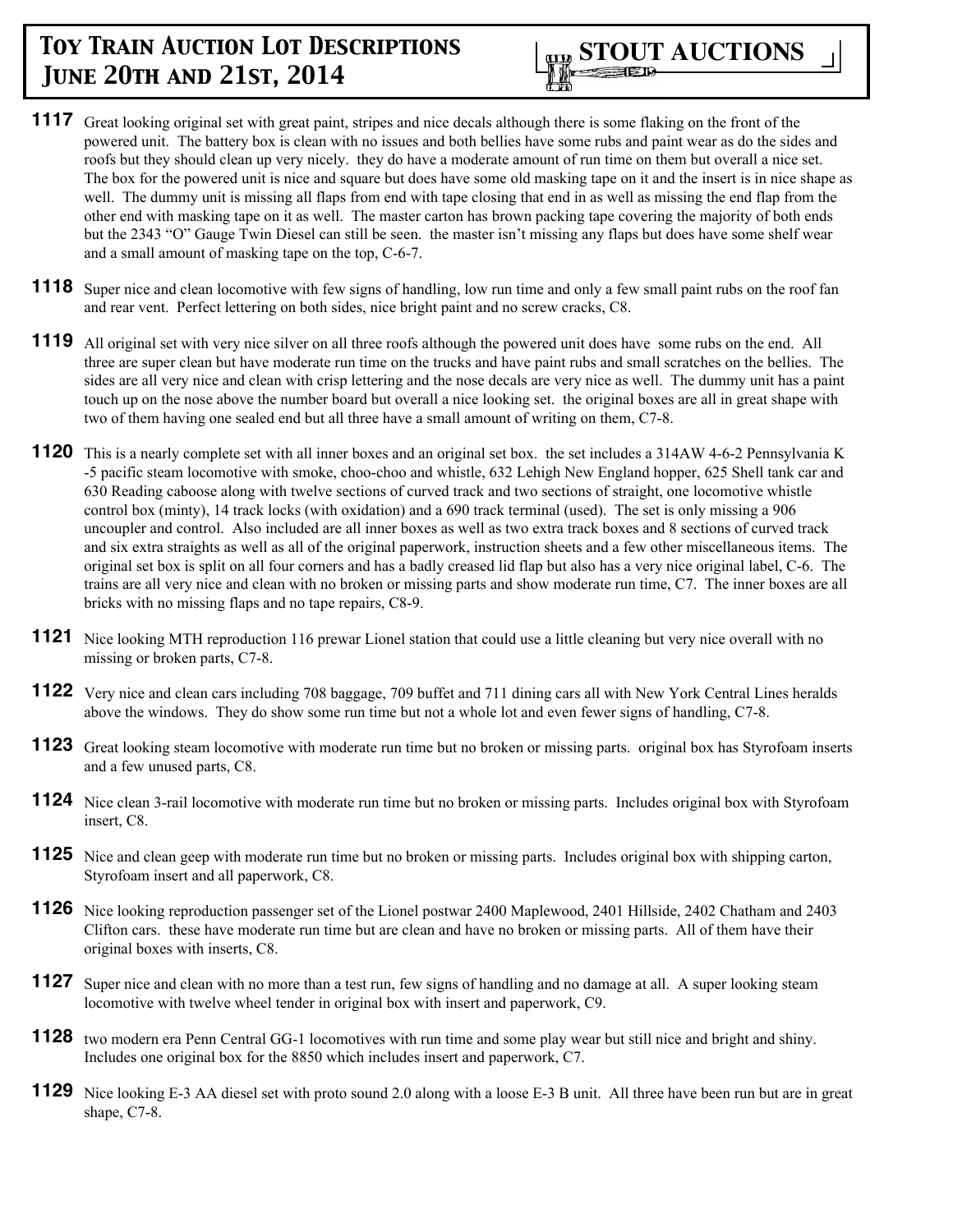

- **1130** Includes Red River valley coach, cedar rapids skytop observation, "170" diner and "1336" baggage cars. they have all been run and do have some play wear but still look great but will need a good cleaning. Original boxes are nice to rough with all inserts, C7.
- **1131** 3-rail 4-6-2 steam locomotive in nice shape with less than average run time but has an accumulation of dust and will require some cleaning. The set is in great shape otherwise with no broken or missing parts and includes an original box with insert but no paperwork, C7-8.
- **1132** Super looking pair with less than average run time and very clean with no broken or missing parts. Includes original box with insert, C8.
- **1133** Includes MTH 8636 G.E. dash-9 diesel and Williams alco C-628 diesel locomotives in original boxes with inserts. Both are 3-rail and have significant run time and could use a cleaning due to gathered dust, C7.
- **1134** This locomotive has very little run time and is clean but the railings could use a good polishing, otherwise clean with no broken or missing parts. Includes original box with insert but no paperwork, C7-8.
- **1135** Includes a four car set numbered 2400, 2401, 2402 and 2403 with no specific car names, just Northwest limited. They all have considerable run time and will need a good dusting off, especially around the detailed roof parts. They all have their original boxes with inserts and the original shipping box, C7.
- **1136** Includes 6464-25 Great Northern, -75 Rock Island, -400 B&O and 3484 Pennsylvania boxcars, 6434 poultry dispatch, 3356 Santa Fe REA operating horse car and 6376 circus stock car. All have been run considerably and have small chips dings and paint wear. This is a General Condition lot meaning we have not graded or examined every item in the lot so the condition will typically vary from C6 plus to C6 minus with the possibility of an item or two in the lot having a lower or higher grade, General Condition lots cannot be returned.
- **1137** Includes two 6414 Evans autoloaders with reproduction autos, 6416 boat loader with what appears to be repro boats, two 6430 flat cars with Cooper-Jarrett piggyback trailers that are original and a 6424 flat car with repro autos. these cars have all been run and have dust dirt and possibly rust. This is a General Condition lot meaning we have not graded or examined every item in the lot so the condition will typically vary from C6 plus to C6 minus with the possibility of an item or two in the lot having a lower or higher grade, General Condition lots cannot be returned.
- **1138** Super nice set in fantastic shape with very little run time and a super clean car with perfect lettering on both side but there is a small green rub transfer on one side that might be able to be removed. The platform is super clean with typical fingerprints on the top and one small paint rub. The parts packet is still mint and sealed. The original box is very nice with only a few small tears on one end flap but no writing or tape repairs. It includes a nice insert as well, C8.
- **1139** All small accessories in original boxes, some used, some like new and never removed. Overall C7-9 with some a little better and some a little worse.
- **1140** Three nice unrun hoppers with few signs of handling although the Detroit & Mackinac car is missing the spreader bar and brake wheel. All three are super clean with perfect lettering on both sides. The original boxes all vary in condition from two bricks to one creased with flaps missing and tape repairs C8+.
- **1141** Nice car with nice lettering on both sides but the EMD 3530 markings are a bit browned from handling. The door frames are slightly oxidized but the car is really nice otherwise with no real signs of play wear although it does have moderate run time. the transformer pole in a separate sale box is very nice and is also wrapped in original Lionel paper. This includes two instruction sheets, both dated 11-56 as well as two original boxes in fantastic condition although the -50 box has a tape repaired tuck flap, C7.
- **1142** Three nice looking New York Central canister cars with two correct boxes and one for the -1 gray car. One of the red ones is unrun but the other two have significant run time. All three are very nice and clean but the unrun car really stands out. the canister loads are all original and all have white lettering. the original boxes are in nice shape but the -50 has some masking tape on it, C7-9.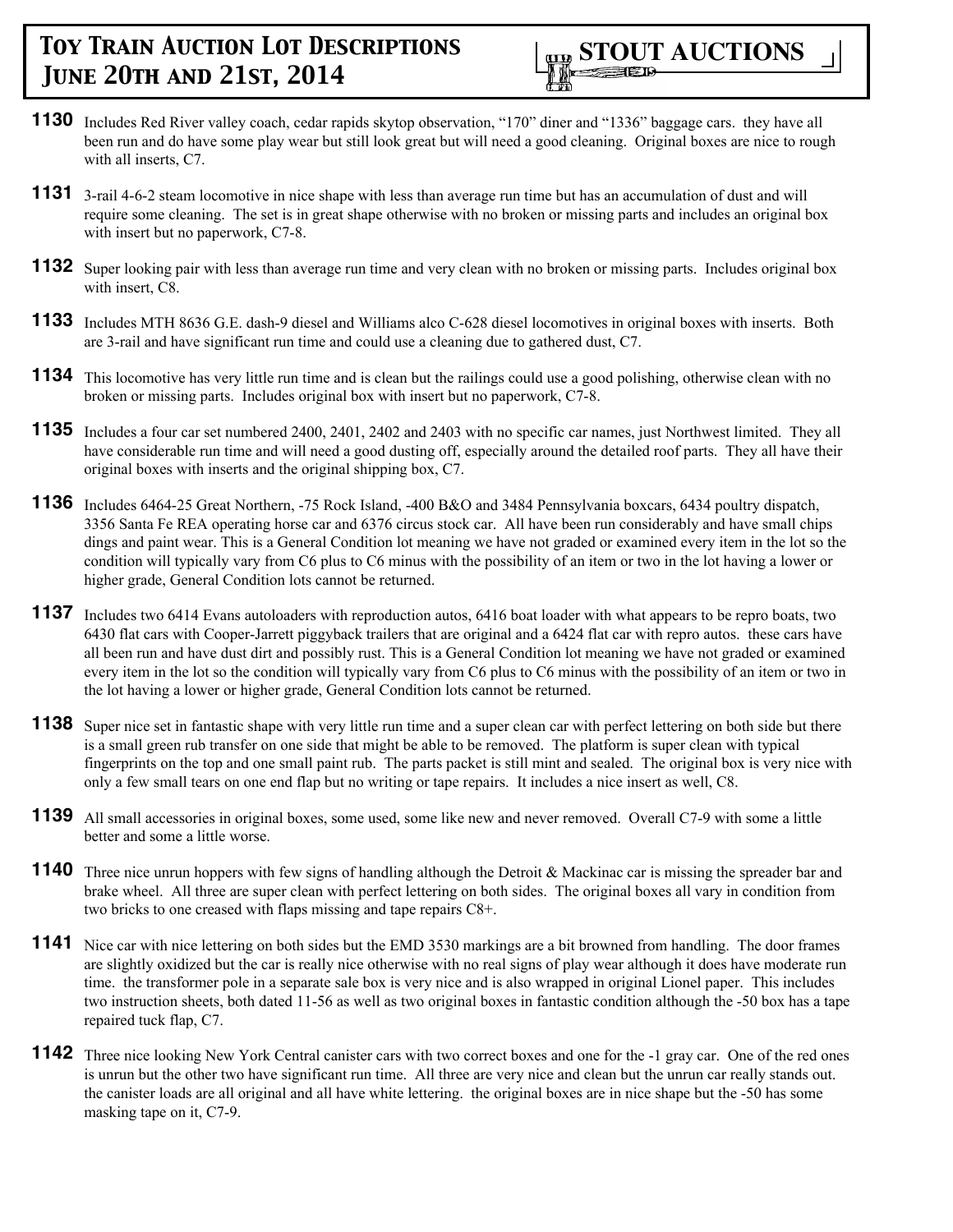

- **1143** Includes 2456 black, 6456 red and two 6456-25 gray Lehigh Valley hoppers with original boxes as well as a 6636 Alaska hopper and a 6656 stock car. All of them have moderate run time but are still fairly clean with nice lettering. The Alaska hopper does have some minor oxidation on the wheels. The original boxes range from very nice and square to missing flaps and having tape repairs. There is no box for the 6636. This is a General Condition lot meaning we have not graded or examined every item in the lot so the condition will typically vary from C6-7 with the possibility of an item or two in the lot having a lower or higher grade, General Condition lots cannot be returned.
- **1144** Super nice example of this hard to find caboose with little to no run time, minor rubs here and there on the tool trays and perfect lettering on both sides, C8-9.
- **1145** Includes 6519 Allis Chalmers car with no broken brake stands and unrun trucks but there are some rubs on the sides and structures but it is still really nice, C7. The 6430 flat has two original Cooper-Jarrett piggyback vans but one has some melt marks on the roof, flat has moderate run time and minor rubs, etc, C6-7. The 6460 crane has a die cast frame and a red painted cab that has small paint chips and rubs and needs a little cleaning up, C6. The original boxes are in nice shape but the 6519 box has loose flaps and is somewhat brittle, the others are nice and the crane has its original insert.
- **1146** Nice group of controllers with three different variations. They range in condition from dirty and played with to very nice and like new with the majority being better condition, C6-8.
- **1147** Nice looking 0-4-0 steam switcher and tender set. The switcher and tender both have minor run time but the switcher has a few more paint chips and rubs than the tender. There are no broken or missing parts, C6+.
- **1148** Includes a very nice 118 with original box, both cardboard inserts, complete unused parts packet and a great looking accessory that is complete but needs a good cleaning. Also included are two 3482 automatic milk cars in original boxes. Ones set has the harder to find 3482/RT3472 variation in very nice shape but needing some cleaning and the other is the more common 3482/3482RT which could also use some cleaning. Both sets include the platforms but no controllers or milk cans are included. One original box is very nice and includes an insert while the other one has shelf wear and a long tear on the end flap, C7-8.
- **1149** Includes nine cabooses in all. All but the 6427 have been run and most have play wear and signs of handling. Both porthole cabooses are very nice and clean and grade C7 and C9. Also included are two 6257 with correct original boxes, three 6357 with original boxes and two 6457 with original boxes. All seven have run time from moderate to significant and play wear, these all range from C6-7. The boxes are all in varying conditions with the porthole caboose boxes being bricks with no issues to the rest of the boxes having possibly missing flaps or tape repairs.
- **1150** Includes 6517 bay window caboose with very little run time and nice original boxes. They do have roof rubs but very clean sides on both cars. Also included is a 3562-25 operating barrel car in original box with five barrels in a rough box, dump tray and an OTC lockon. The car has moderate run time, few rubs or scratches but needs a good cleaning. The 6415 Sunoco tank car has oxidized hand rails and a rusted frame (C5). Last is a 6151 flat car with original Pyro range Patrol truck with very little run time but several paint chips from the pressed steel frame, C6-7 unless otherwise noted.
- **1151** includes four postwar pieces with low to moderate run time but in nice shape with no broken or missing pieces. The Seaboard switcher has great decals on both sides and nice lettering on the cab but does have paint wear and loss here and there but overall a nice piece. The three cars include 6462 New York Central green gondola, 6342 New York Central culvert pipe car and 6017 caboose. All three are in nice shape with few signs of handling but the 6342 has some chips on the side rails, C6-7.
- **1152** All four cars are in nice shape and show few signs of play time or handling. All have been run a little to moderately. the original boxes are very nice for the 3650 and 6818 to missing one tuck flap on the 2461 and rough on the 6560-25 work crane, C6-8.
- **1153** Includes a loose 2419 and a boxed 2420 D. L. & W. work cabooses with the 2420 being a searchlight car and a harder variation with rubber stamped sans serif lettering. Also included are a very nice a lightly run and boxed 6464-50 Minneapolis and St. Louis boxcar, x3464 New York Central and 3474 Western Pacific operating boxcars. All are in nice shape with some run time and handling and need a little cleaning but display well, C6-7.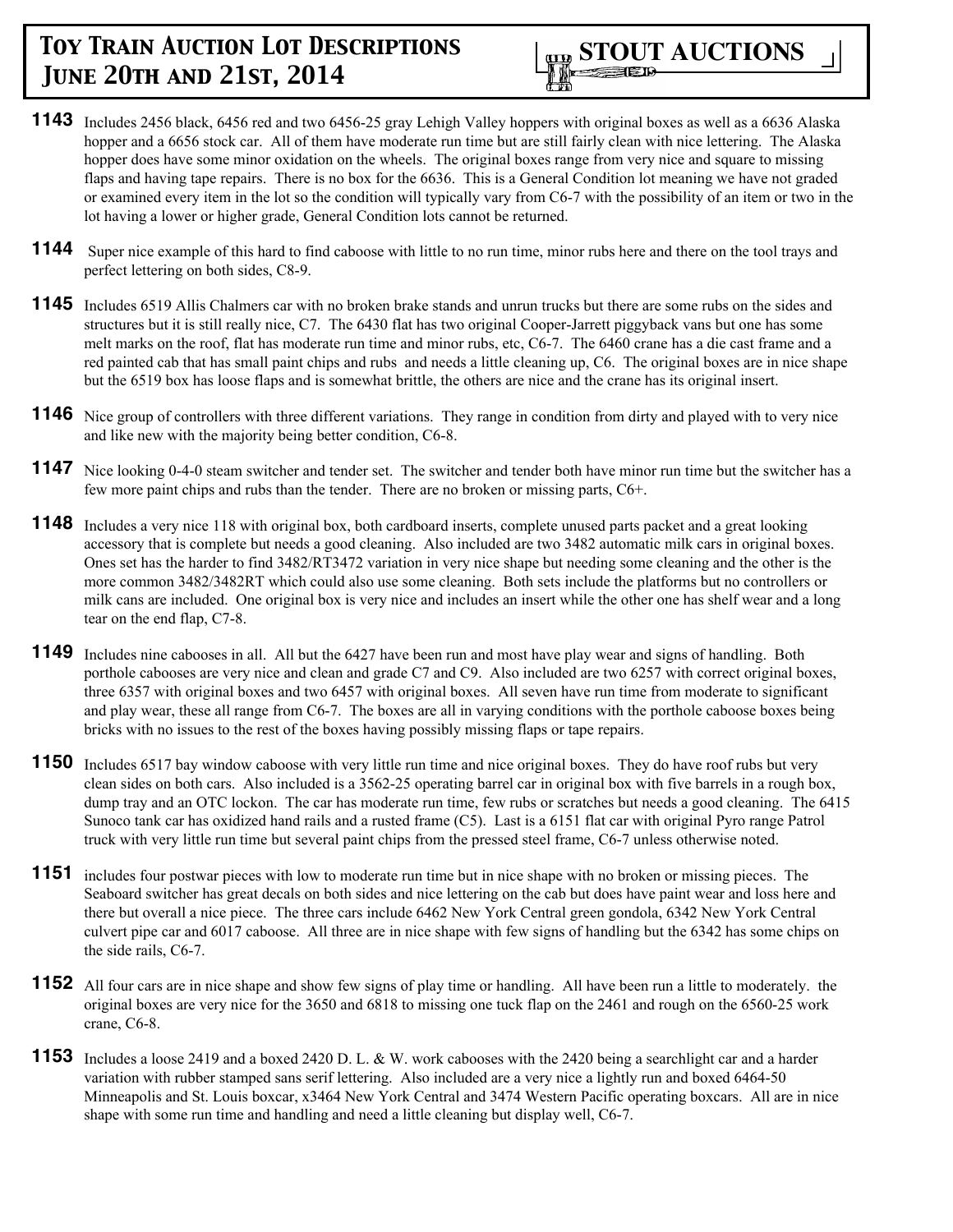- **1154** Includes two C9 6362 rail truck cars with mint unrun truck loads, two 6511 pipe cars with loads (one C6 the other C8), 6025 Gulf in a 6035 box C7, two C6 6465 Sunoco tank cars, C6 6456 Lehigh Valley hopper that needs a good cleaning, C7 x2452 Pennsylvania gondola in box with insert, C7 6462 green New York Central gondola with barrel load. The boxes are mainly complete but a few have missing flaps and/or tape repairs.
- **1155** Includes two unrun cars and two very lightly run cars, all with original boxes. Unrun cars are 6428 US Mail car C8, 6561 cable car with unpainted gray reels C9. The other two have been lightly run but are in great shape including a 6475 pickle car C7 and a 3376-160 operating giraffe car with parts packet that is missing only the instruction sheet, C7. All four boxes have wear and possibly missing or loose flaps and tape repairs.
- **1156** Great looking set with a 2339 Wabash GP that is in fantastic condition and all original with very little run time and a fantastic clean shell and frame with no screw cracks and only box rubs on the roof fans. All four cars have light run time and are very clean with few signs of handling and they included 3444 animated gondola, 6425 Gulf three dome tank car, 6464-475 Boston and Maine boxcar and a 6427-1 Lionel Lines porthole caboose. All interior boxes are in nice shape but the 2339 box is missing a tuck flap and a small piece of the adjacent end flap, all other boxes are complete and very nice. The set box is in great shape with no missing flaps but does have one small corner tear but is overall a great set with nice boxes, C7-8.
- **1157** Fantastic condition hand car, never run, just displayed with sealed lockon and instructions inside box with unused track, C9 -10.
- **1158** Prewar Santa hand car with a replacement Christmas tree and very likely a pair of replacement wheels. Includes original key and Santa figure with toy bag and Mickey Mouse in the back. There is a lot of paint loss to the figure and the car itself has some scratches and paint loss but overall a great old piece, C6.
- **1159** Fantastic condition set with only a few small scratches here and there with nice lithographs on the circus and dining cars. The band car is missing a coupler and the one coupler that is does have is a replacement and there is paint loss on the tip of the roof. The locomotive has the most wear of any of the pieces but even is is still in the C6 plus range. it has a key but may not be the original and the wind up mechanism does not work but appears to be all there. The tender has a very nice looking Mickey Mouse figure with minor paint loss and it isn't missing any parts and works properly, C6-7 overall.
- **1160** Incredibly nice, all original hand car with original key and a green frame which is much harder to find. The figures retain 98% of their original paint and look like they were hardly touched although the car does show some run time. The factory banding is still on the track, although it does appear to have been used. the original box is really nice but does have a small piece missing from an outside corner and there is a cut along the bottom side of the box lid that has been repaired with scotch tape quite a while back. Overall a great looking set with still a very nice set box, C8-9 car with C7 box with damage noted.
- **1161** fantastic hand car, all original with signs of run time but very little paint loss from the figure or the basket. The eggs are gone but the grass even looks original but that cannot be confirmed. The original inserts and blue paper are all intact and very nicely preserved as well. The track is clean but has been used. The box is absolutely fantastic although there is a skinny strip of skinned surface on the lid of an otherwise C9-10 brick original box. Overall C8-9.
- **1162** Great looking original rail car with very little run time at all. The Donald figure has some paint loss but is still very nice and the Pluto figure is virtually untouched. The dog house is extremely clean as is the frame with very little paint wear at all and the original key is included. The original box has considerable wear to the lid with several punctures and some small tape repairs. The car is C7-8 and the box is C5-6.
- **1163** Lot includes seven figures in fantastic condition with hardly any paint wear at all. They average to be 2 11/16 inches tall, C8.
- **1164** Nice group of figures marked France or England. Most have very little paint wear and the group even has two men pushing wheel barrows. The one odd item is an Ideal dog food premium. Figures are in C6-7.
- **1165** Nice group of chickens, roosters, ducks, geese, pigs, sheep, pigs, calves, a camel and a tiger along with fence sections and feed troughs. There are also ten various keys for wind-up toys or possibly one or two for clocks, C6-7.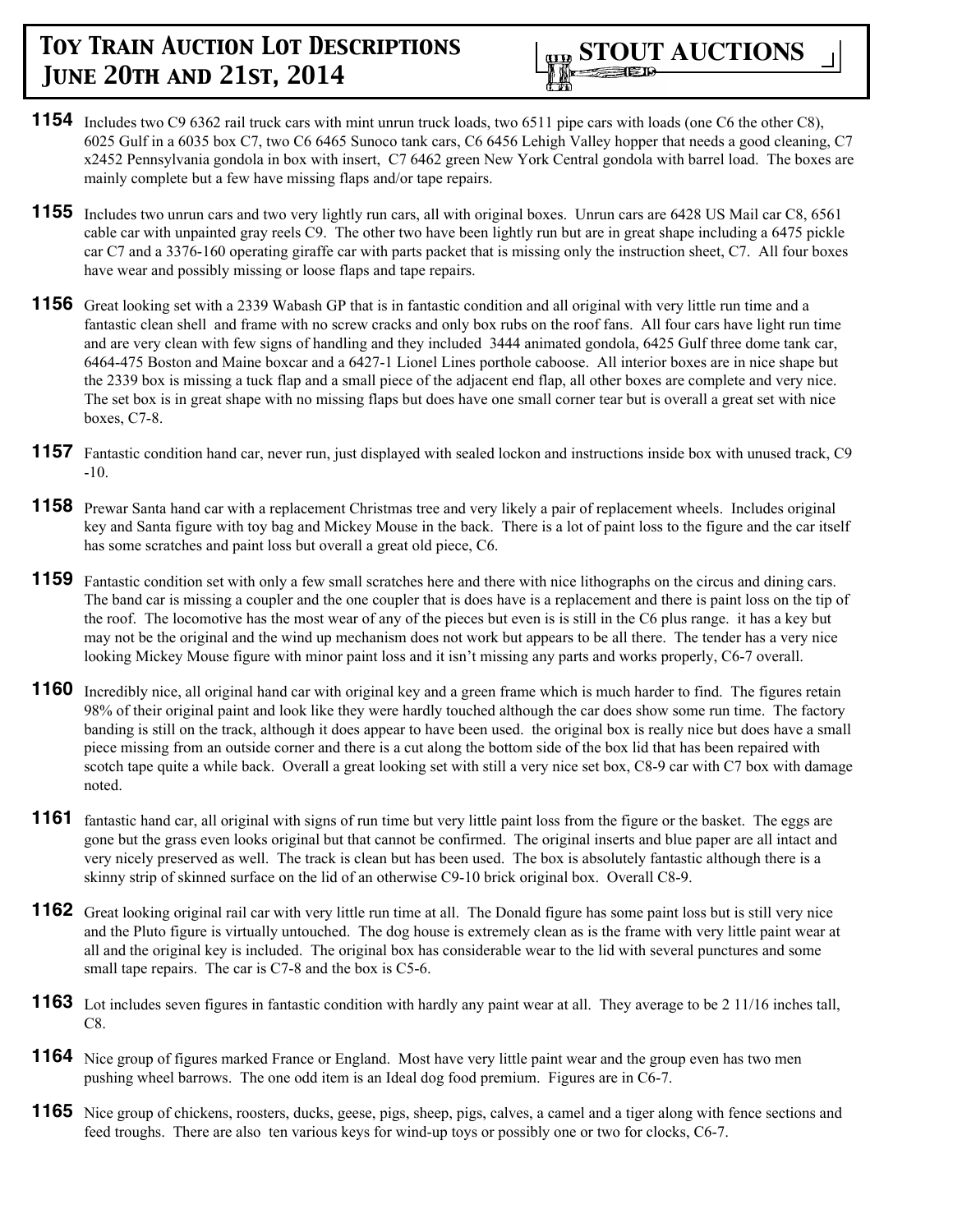

- **1166** Absolutely fantastic original FM with very low run time only two small paint rubs on the raised roof stacks and best of all, NO screw cracks. Very few signs of handling make this one an upgrade to nearly any collection. The box and insert are super clean and square, C9 minus.
- **1167** Both cars have been run a little bit but are still very clean with not much wear on the truck frames or anywhere else underneath. The shells are both in fantastic condition with few signs of handling and perfect lettering on the Katy and super nice lettering on the NYC. No rust or oxidation on the door frames and original inspection slips inside both pieces, C8-9.
- **1168** These two have just a little more than a test run on them and have fantastic clean silver sides but the frames do have some wear on the black painted edges. the roof edges have very minor paint loss as well. these are MUCH better than the average set of silver 2023s out there, C7-8.
- **1169** Fantastic condition with literally no signs of handling and zero run time. Equipped with correct matching blue shoe with blue man and an unopened 3424-100 low bridge signal set to boot. The body is dark blue and the lettering on both sides is absolutely snow white and perfect. The box, insert and inner box are all like new, C9-10.
- **1170** A nice looking set with very little paint wear and great lettering on both sides of both units. These have the harder to find painted gray side frames and they are really nice and clean with minor paint loss to the red stripe going around each unit. The master carton is a brick but missing all of the original inserts. It does have two fabricated end inserts to help keep them from moving around, overall C7.
- **1171** Mint unrun car with four original premium autos still factory sealed in their original cardboard sleeves. Box is a brick with minor wear on one end from price sticker removal, C9-10.
- **1172** Really nice B unit with louvered roof vents with very nice silver and very few rubs or marks. There is one decent sized rub but it's not too bad. Frame is very clean as are the truck frames. the car does show moderate run time but it was well cared for, C7. the original box is missing the insert and there is a detached but present inner flap as well as a tape repaired inner flap.
- **1173** Nice looking car that has moderate run time but no paint loss on the blackened superstructure and no rust or oxidation. Includes four original cars that are in nice shape but very loosely fit together. the original box has a long cut along the bottom of the back of the box as well as some creases but no missing flaps, C7.
- **1174** Super clean Wabash geep with very low run time, nice frame with only minute paint rubs and a super clean shell with no screw cracks and very minor roof rubs on one fan and the front stack, C7-8.
- **1175** Nice looking boxcar, never run, clean but with a few small color transfers on one roof edge but still very nice looking overall, C7-8.
- **1176** Nice clean GG-1 with rubber stamped gold stripes and keystone decals. There is little to no paint wear but the stripes are faded in places as seen in the pictures. pantographs are clean and original with tight springs. The wheels have moderate run time and the truck frames are very nice with few rubs, C7.
- **1177** Includes a nice car with no damage but in need of some cleaning but no damage and includes all seven original milk barrels. the platform is nice and clean as well but does have a few paint rubs. the original box is nice and square but has some tears on the flaps from one end and includes a nice original insert, C7.
- **1178** This is a very nice group of accessories with nice original boxes including a 470 missile launching platform with exploding boxcar in nice shape but it has been used, C7 with C6-7 boxes; 452 gantry signal bridge in a very nice original box with insert but there is some damage to one end flap but a very clean brick OB with original cellophane window, C8. The same applies to the 353 track control signal but it appears to have never been used and the box has no issues whatsoever, C10 and lastly a 214 girder bridge in a glossy original box that has bad damage to the top but one end displays very well with an original price sticker, C7-8 bridge w/ damaged box.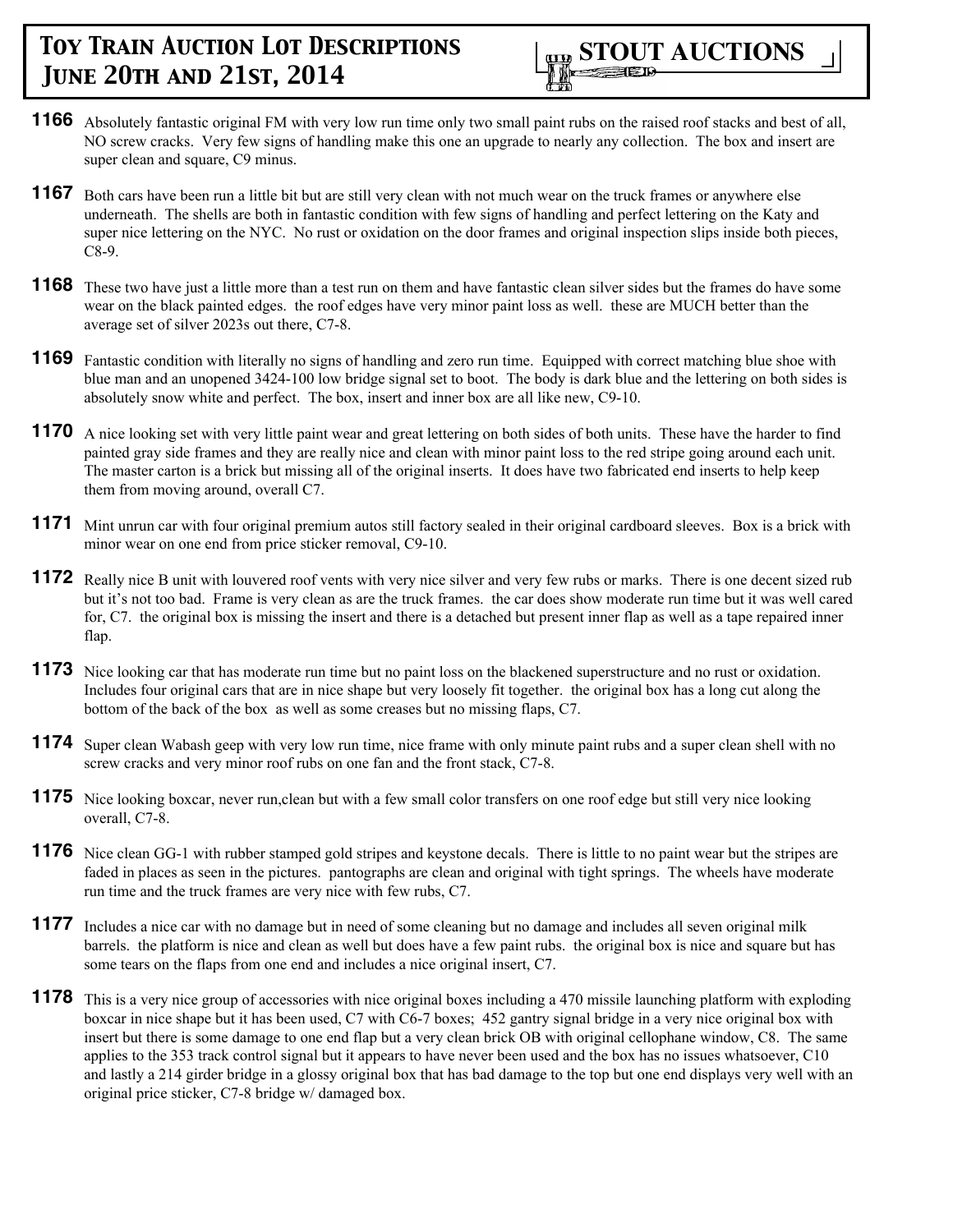

- **1179** A nice looking and unrun snow plow with very few signs of handling but it does have a cracked window strut, otherwise C8. Super clean all over with beautiful lettering on both sides and no missing parts or damage other than previously noted. The original box is missing the insert but has no missing flaps, creases or tape repairs and all perfs are intact, C7.
- **1180** A fantastic looking, all original locomotive and tender with very minimal signs of handling but there are some areas that show wear as in the pilot, a small area on the roof and the sides of the steam chests and it does show some run time as well, C7. the tender is mint and unrun with gorgeous lettering on both sides, C9-10. The original boxes both have minor shelf wear and the 665 has TOP written on the top. The tender box has a few small creases and a dog-eared end flap but still very square, C6-7 boxes.
- **1181** Super nice and clean Wabash F3 A-B set in original boxes. the A unit has some wear on the frame which is C6 and a couple small touch ups on the shell, C7. The B unit has a much nicer C7 plus frame with a very nice C7 plus shell that is all original with no touch ups. The original box for the a unit is in great shape with no writing, missing flaps or tape repairs but the B unit box has a few cuts on one side and has a nice insert that does have a tape repair, C6-7.
- **1182** Nice set in original box, unsure if contents are complete but the real focus here is a nice square box with no tears or tape. there is writing on one end flap but super nice and clean brick OB.
- **1183** Nice Bucyrus Erie crane with minor run time, rubs and scratches. Not really rare but known for its unnumbered plastic frame that is mounted with screws, NOT rivets and a light red unpainted cab The cranks on this example are black and not bronze, C6-7.
- **1184** Super clean and almost no run time at all on this beauty, complete yellow stripes and perfect heat stamped lettering on one side but missing the "E" in "THE" on the other side. Very nice with few signs of handling or play wear, C7-8.
- **1185** Mint unrun caboose with no signs of handling and no run time at all but has a very slight box rub on one side., C9-10. original box is nice and complete with minor shelf wear, C8.
- **1186** Super nice car with gorgeous lettering on both sides and few if any rubs or scratches on the sides but there are a few small areas of paint loss on the top side of the car. The car has been run but is very nice as seen in the pictures, C7 plus. the original box is warped with water stains and has tape repairs on both ends and includes a box with six 362-78 wooden barrels.
- **1187** All three boxes for the Union Pacific anniversary set. 2481 with a missing inner flap, tape repairs and a loose seam, 2482 complete with a flap coming loose inside and some surface wear and 2483 with no missing flaps but a does have a small amount of surface skinning on one end and a masking tape repair on the same end. Sold as-is as seen in the pictures.
- **1188** Fantastic clean car with only a small amount of paint wear on one end of the underside of the frame, smaller than a dime. The car has glued name plates on ribbed channels. The original paper wrap is crisp and clean and the original box is very nice with no missing flaps but there are tears on both end flaps, also includes original insert, C9.
- **1189** Nice clean car that has been run but has paint wear on the roof end and the vestibule sides / edges. The name plates are attached with hex nuts on ribbed channels. The original paper wrap is nice but has a lot of small crinkles. The box is a brick with no missing flaps and a very clean insert. C7.
- **1190** Beautiful unrun car with virtually no wear at all, possibly minor box rubs but very unlikely since it was wrapped in nice crisp paper although there are a couple holes in the paper. The car still has an original inspection slip tucked into one of the vestibules. and the name plates are attached with hex nuts on ribbed channels. The original box has a couple minor creases but is still a brick with all three original insert pieces, the two smaller almost always being absent, C9-10.
- **1191** Nice looking AA units in C7 condition with minor rubs here and there, moderate run time but very clean overall. Original boxes are in nice shape but only one insert is included and the dummy unit box is missing all end flaps and both inner flaps from one end.
- **1192** Four passenger cars, 2421 Maplewood, 2422 Chatham, 2423 Livingston and 2429 Hillside, in varying condition with little to moderate run time and nice clean cars with some rubs here and there but overall, C6-6+. Includes two boxes and two original sheets of Lionel wrapping paper. Boxes are nice and square but have wear and one has a tape repair, C6.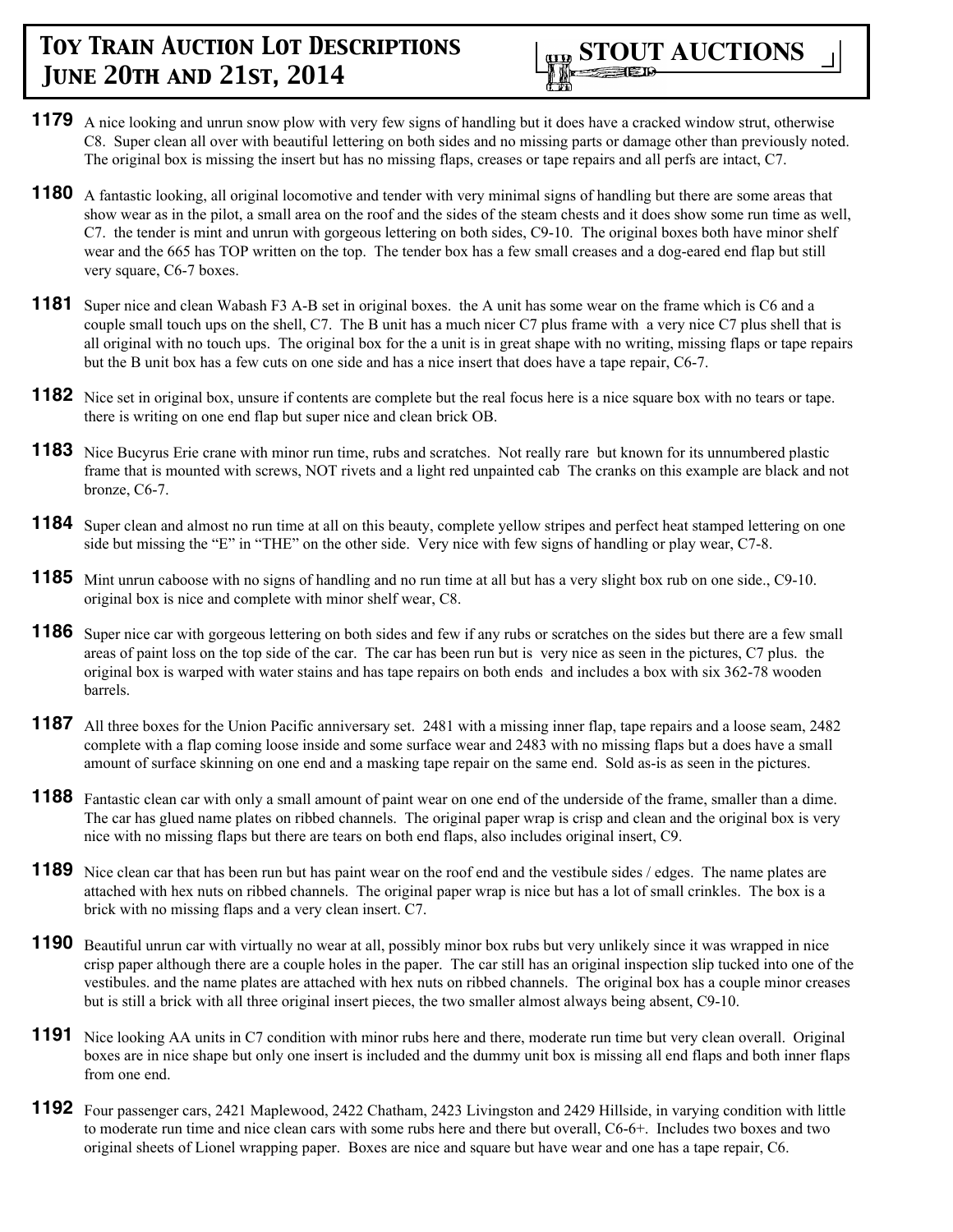

- **1193** Clean set with light rubs and minor scratches here and there. dummy unit has a sticker in place of a missing nose decal and the powered unit has a loose windshield that will need to be reglued in place, C6.
- **1194** Includes 2400 Maplewood, 2422 Chatham, 2423 Hillside, 2429 Livingston and 2436 Mooseheart passenger cars in varying conditions. 2429 is unrun but all of the rest have moderate run time, rubs and small scratches, C6 minus to C7. The original boxes range from very nice and complete to worn with missing flaps.
- **1195** Nice clean locomotive with minor run time and very little wear, tender has a little more run time and a few more paint chips on the edges but complete with no damage, C6-7. Switcher box is faded with missing inner flaps and tape repairs but does have original insert.
- **1196** Includes three flat cars, two have minor run time and are very clean with little wear and original yellow and blue boats, C7. The other flat has considerable play wear with moderate run time and a reproduction boat, C6 minus. Original box is missing a coupler protection flap and has tape repairs inside and outside.
- **1197** Includes 256 Hudson steam locomotive, 2046W tender, 6462 black gondola with barrels, 6456 Lehigh Valley red hopper, 6465 Sunoco tank car and 6257 SP caboose. Every piece has some run time but is very clean and tidy otherwise with no broken or missing parts. The original boxes are all nice too with no missing flaps and no tape repairs although there may be some shelf wear or creases. Set box is very nice with no missing flaps, writing or tape repairs. The set also includes a UCS in original box, 1033 transformer in box, eight sections of curved and three sections of straight 027 track, a partial bottle of smoke tablets and one inspection slip. trains are C6-7 while the boxes are all C6-7.
- **1198** Set includes a 671 steam turbine locomotive with red motor, 4424W tender, 4454 Baby Ruth boxcar, 4452 gondola, 5459 automatic dump car and 4457 caboose. The locomotive are boxcar are nice and clean with little wear while the other pieces are in need of a good cleaning and they may have partial or entire loss of their electronic decals. They are all original with no broken or missing parts, C6 minus to C6 plus. The transformer is in nice shape with what appears to be an old but replaced cord. The four screws are missing from the bottom as well but it is in nice shape otherwise. Includes a rough 4452 original box with missing flaps and considerable wear.
- **1199** Great looking boat loader with very little to no run time, clean superstructure with some paint chips on edges and four original boats, C6+.
- **1200** Includes 3540 operating radar scanning scope, 3535 AEC security and 6445 Fort Knox cars. All three cars are unrun and in fantastic shape with little wear at all and no missing parts, There is a crack in the radar antenna at the top, otherwise C8 -9.
- **1201** Three nice looking Madison cars with very clean sides and roofs, but the window strips are warped, and possibly missing, C6 plus. The set includes original boxes for the 2625 and 2627 but both are missing end flaps and have tape repairs, both include original inserts, C5.
- **1202** Includes 211 Texas Special power and dummy units, 216 Minneapolis and St. Louis dummy unit and 2025 Chesapeake and Ohio powered unit. These all have very nice shells with great lettering except for some roof wear to the 211P. The frames and trucks have wear and a few have surface rust, otherwise C6.
- **1203** Great group of original boxes with no missing flaps or tape repairs. One box has some minor skinning and one has an old advertising sticker attached to the end flap, otherwise C8-9.
- **1204** Includes nine nice boxes with no missing flaps or tape repairs and all of them are virtual bricks. All cellophane windows are intact on the -450 boxes, C8-9.
- **1205** Set includes 671 steam turbine locomotive with 671W tender, two 6440 Pullman cars and a 6441 observation car. The set does have considerable run time but four of the five pieces are very nice with normal play wear, C6 plus. The car that is a little more worn is one of the 6440 cars with a lot of scratches on the roof and paint loss around one end door, C6 minus. The two boxes are in fair condition and missing flaps from one end only and have tape on the opposite end flaps.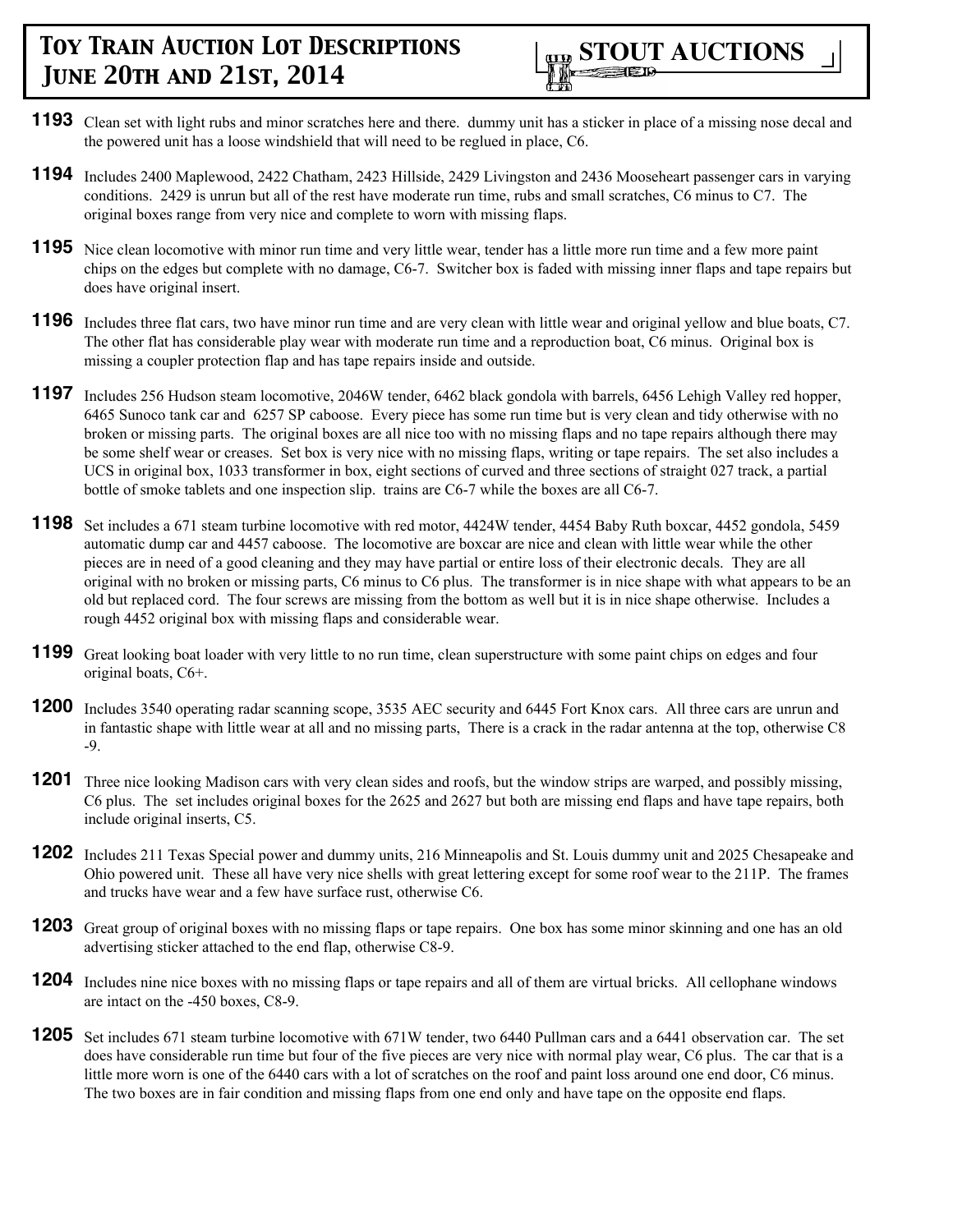

- **1206** Includes 3456 Norfolk and Western operating hopper, 6456 Lehigh Valley gray hopper, 6357 caboose and two miscellaneous cars 6467 and 6477. All have minor run time and light play wear, C7. Boxes have some missing end flaps and tape repairs, there is no box for the caboose.
- **1207** Great looking set with minimal run time and few signs of handling. Locomotive has original flat black finish and sticker attached to cab roof, C7+. Tender has a perfect clean shell and frame with only minor run time on the trucks, C7-8.
- **1208** Includes four nice cars with run time and minor play wear: 3424 Wabash, x3484 Santa Fe, 3494-1 New York Central and 6672 Santa Fe refrigerator car. Boxes are in nice shape with no missing flaps but may have small tears or tape repairs. Trains are C6-7, boxes are C6-7.
- **1209** Locomotive has very low run time with a very clean frame, no battery damage and a nice clean shell with great stripes and lettering on both sides. There are screw cracks on both ends and the metal walkways have some minor oxidation. One of the FM decals is missing as well, C6-7.
- **1210** This locomotive has moderate run time but a fairly decent shell with nice lettering but in need of a thorough cleaning. It does have screw cracks on both ends and the walkways and handrails have rust and will need replaced, C6.
- **1211** Includes 2421 Maplewood, 2422 Chatham and 2423 Hillside in nice shape with some play wear but need a good cleaning, C6-7. Two original boxes included may have missing flaps and tape repairs, C5-6.
- **1212** Very nice looking accessory with very little wear and no broken or missing parts. The parts packet was opened and the wires are unused but the controller is rusted. Nice instruction sheet and a mint brick box with a great insert, C8-9.
- **1213** Includes a used and nearly complete 362 barrel loader in original box that is missing the wires and controller and the man is broken off of the base, C5-6, the original box is nice and has one large insert piece inside C6. The cars have all been run and have minor play wear and include a 3562-50 Santa Fe operating barrel car, 6560-25 Bucyrus Erie operating work crane, 6376 circus car and 6417 Pennsylvania porthole caboose, C6-7. The boxes may be missing flaps or have tape repairs but are overall square and display well from at least one end, C5-6.
- **1214** Lot includes three 2328, two 2037, one 2018, one 2535P, one 2046, two 6466WX tender and one 2466WX tender empty boxes. These boxes are mainly in nice shape with only a few missing flaps but a few have tape repairs or writing.
- **1215** Group includes two 6026W, 2466W, 50, 6436-110, three 6468-25, 2432, 2435, two 6672, two 3484, 3494-275, 6812, 6434 and 6417-25. These are all higher grade boxes with mostly all flaps intact but one or two of the boxes may have a flap missing or some small writing but overall a great group of boxes.
- **1216** Nice group of cars, all with minor to moderate run time and very little play wear although the 6822 is missing the lens and the foam tip of the NAVY rocket is missing from the 6175, C6-7. The boxes are nice but two are missing flaps or have tape repairs, 3665 and 6175.
- **1217** Locomotive is original but has glue residue on nose just above the reproduction nose decal. a few rubs and small scratches here and there but great original lettering on both sides. the frame has some paint wear but has low run time and no battery damage, C6.
- **1218** This group includes four items with original frames that have been repainted or touched up and all four have reproduction shells. They are all looking nice but not all original. The trucks on the Wabash set have barely any run time at all and the other two only have minor run time. Sold ass-is as seen in the pictures.
- **1219** A neat group of postwar items including a 6232 Santa Fe switcher, 6560-25 Bucyrus Erie operating work crane, 3456 Norfolk and Western operating hopper, 3520 operating searchlight car x2454 Baby Ruth / Pennsylvania boxcar and 6257 SP caboose. All have been run and have minor play wear but should clean up nicely, C6-C6+.
- **1220** Includes all three cars that appear C6 but two have some unfortunate damage. The 2481 Plainfield in great shape with no broken pieces, C6, 2482 Westfield with a chip out of the end and off of the end of a side frame, C4, and 2483 Livingston with a large chip off of the side frame just under the vestibule, C4. A great looking set that will display nicely from one side.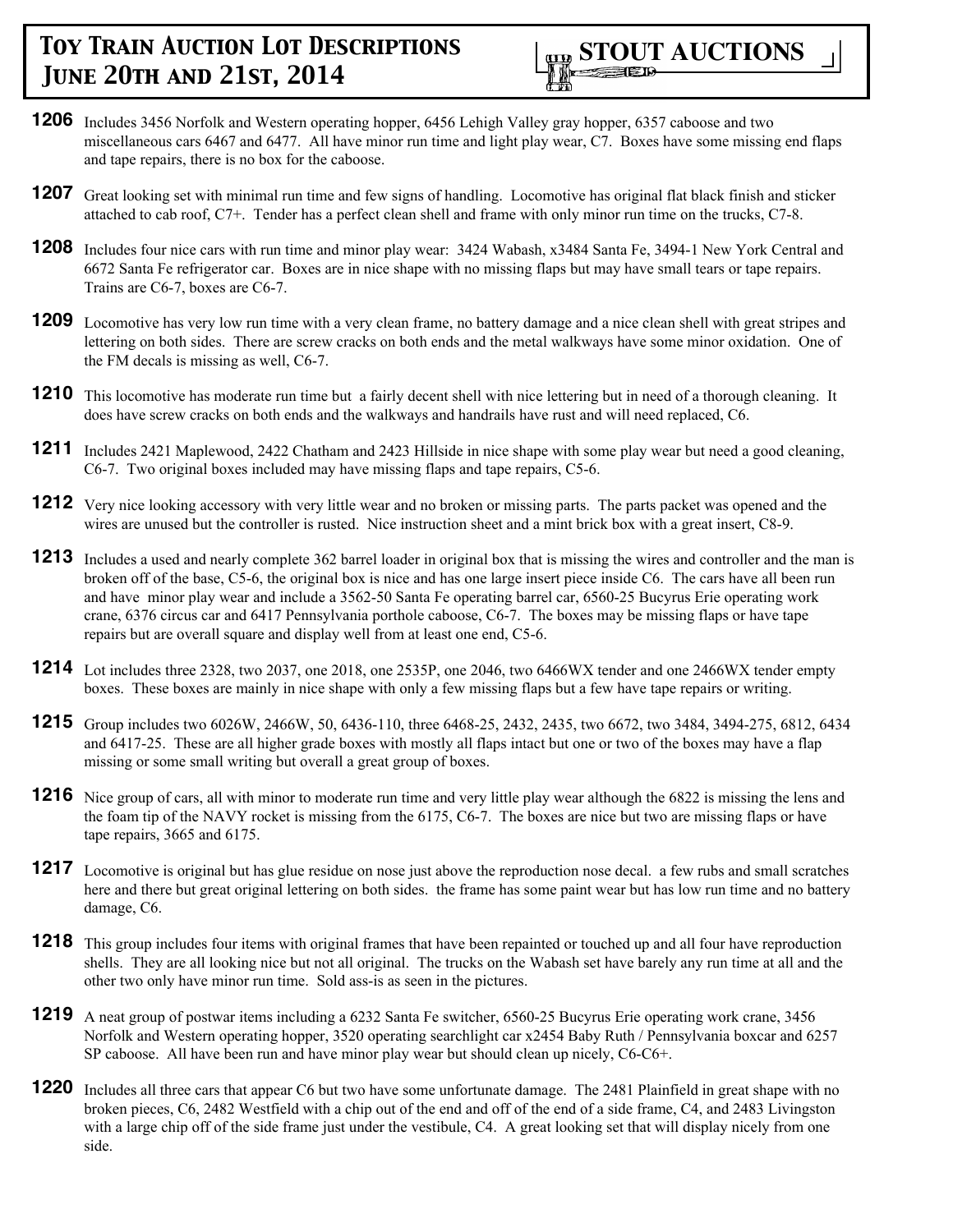

- **1221** Nice looking caboose that appears C6-7 but has damage to the end railing on one end but no other broken or missing pieces. The lettering is really nice on both sides and only has minor play wear.
- **1222** Nice looking group of postwar to include: 625 Lehigh Valley 44 ton switcher, 6560 Bucyrus Erie work crane, 6561 flat car with gray unpainted cable reels, 3461 operating log car, two 2411 flat cars, one with a repro log load and the other with a correct original BIG INCH pipe load and a 2420 D. L. & W. searchlight work caboose. All have been run but are in very nice shape as seen, C6-7.
- **1223** Includes 685 Hudson steam locomotive with 6026W tender, 3484 Pennsylvania boxcar, 6572 REA refrigerator car and 6257 caboose. All cars / loco have run time and play wear but have no broken or missing parts, C6-7. Three original boxes included for 6026W, 6572 and 6257 could be missing flaps and two have tape repairs.
- **1224** Set is incomplete in that the wrong gondola is present, having a 6462 instead of a 6012. the set includes a 2037 steam locomotive with 6026 tender, 6014 red Baby Ruth boxcar, yellow 6015 Sunoco tank car and a 6017 caboose as well as a 1043 transformer. The cars have all been run and show play wear but there are no broken or missing pieces from any of them, C6. The locomotive and tender boxes have either tape repairs or tape residue, the other three boxes (6014, 6015 and 6017) are in nice shape and very square but are missing some flaps. The set box is not missing any flaps but does have shelf wear.
- **1225** Great group of postwar cars with all original loads where applicable including a 3410 helicopter car, 6823 IRBM flat car, 6810 flat car with trailer, 6827 flat with Harnischfeger crane and 3349 turbo missile firing car. A few cars are unrun and all are in great shape, C7-8.
- **1226** Includes a lot of boxed accessories including 66 and 167 whistle controllers, 214 & 314 bridges, 140 banjo signal, four 260 bumpers, 11 trestle set, 310 billboard set, 410 billboard blinker, 927 lube kit, 309 yard set, two 020 & 1 120 90 degree crossings, SW transformer in a white box and an HO 0104 variable voltage DC dual control power pack. This is a General Condition lot meaning we have not graded or examined every item in the lot so the condition will typically vary from C6-7 with the possibility of an item or two in the lot having a lower or higher grade, General Condition lots cannot be returned.
- **1227** Includes a nice 197 rotating radar antenna with a small piece broken from the dish but no missing parts and in need of a thorough cleaning, C6. Also a 470 missile launching platform that is in great shape and used very little but missing the exploding car. C6. Both boxes have tap or tape repairs.
- **1228** Super looking set depicting Lionel postwar 2530, 31, 32 and 34 extruded aluminum passenger cars. These cars are marked simply: baggage- 2530 Railway Express Agency (has some paint wear and small scuff on roof, C6-7), Pullmans- Charlotte & Richmond, vista-dome- Savannah and observation- Chattanooga. Cars are all very nice with virtually no wear and have never been run, C8-9 unless otherwise noted.
- **1229** Locomotive has been run a very small amount but is nice and clean. There is an ornamental flag pole broken from one side but still here in three pieces to be reattached.
- **1230** Locomotive is in nice shape but missing a tool chest lid on the right side and there may be some plastic bent on this piece, C6-7.
- **1231** Both cars have loose doors that will need to be put back in and they do have some play wear but are still pretty nice. The original boxes have loose cellophane windows and intact inserts, C7-8.
- **1232** Includes four passenger cars and a mail car, all in great shape in original boxes, C8.
- **1233** Includes four freight cars and a Matra crane car in original boxes. All are clean and in nice shape but may have been run. Original boxes are nice and square with original inserts, C8.
- **1234** Includes three passenger cars and on Budweiser refrigerated box car in original boxes. These have all been run and have some wear. The original boxes have loose cellophane windows and creases, C7-8.
- **1235** Nice locomotive that shows no signs of having been run but has dust from being displayed, it may be missing headlight lenses as well. Box has insert and is complete, C8.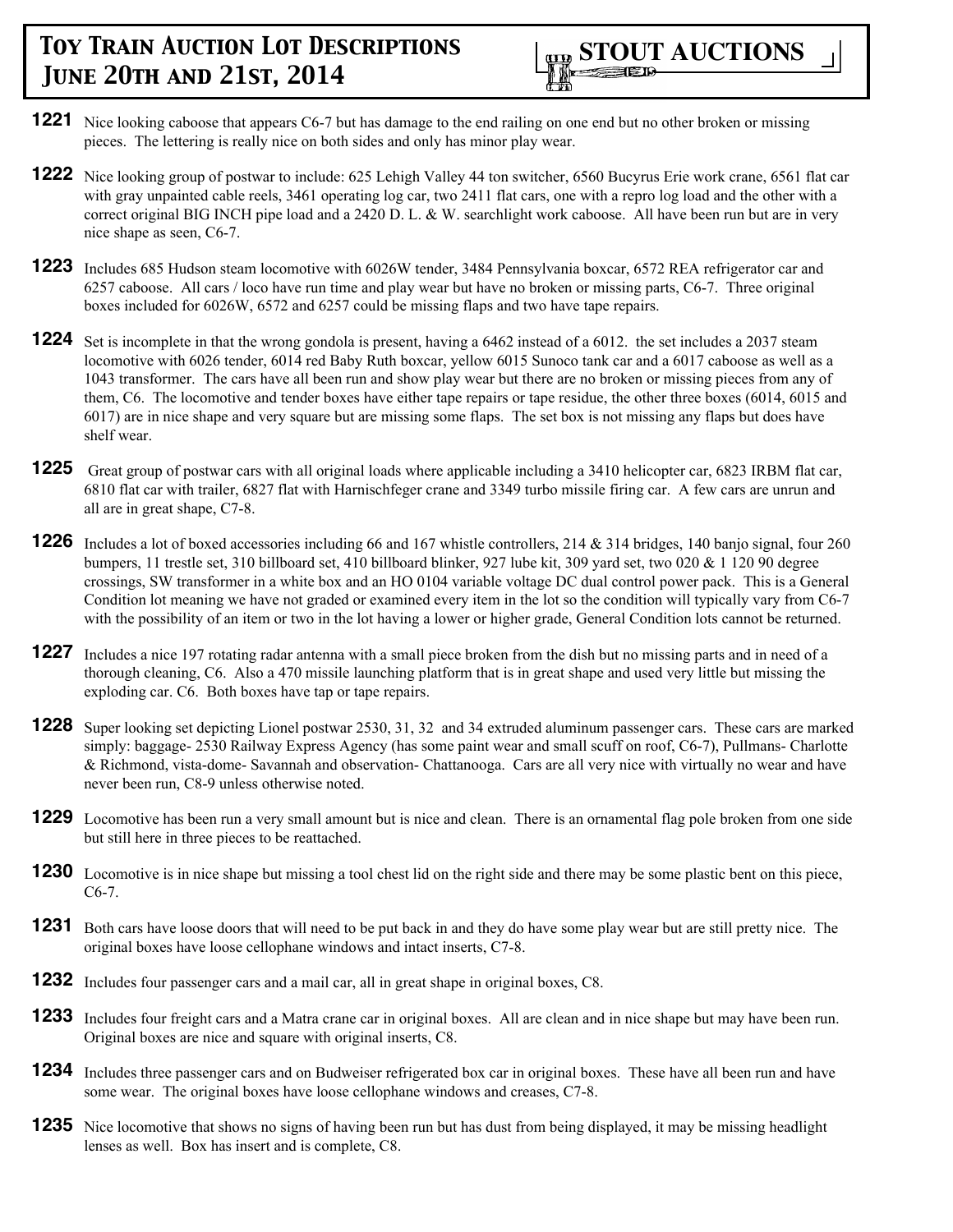

- **1236** Nice looking locomotive, appears unrun but has a broken railing, otherwise C8. Original box has insert and is complete.
- **1237** Great looking locomotive that does have a few broken plastic railings but is really nice otherwise. It does need a cleaning as well, C7-8. The original box with insert is included.
- **1238** Nice group of track including 13 mint unused sections and 12 used sections. Both original boxes are in nice shape, C7-9.
- **1239** Includes 22 sections of track that has been run. Both original boxes have shelf wear as seen, C6-7.
- **1240** Includes nine 1060 straight sections and twelve 1100 curve sections of track in original boxes. the track has all been used but is in nice shape, C7-8.
- **1241** Includes several items used in box and one that was never used. the crossing is unused but the track sections have all been used but are still in nice shape, C7-9. All include original boxes.
- **1242** Includes six kits where all five are sealed in their plastic bags inside and have not been touched or started. The group includes three 98908 3 bay hopper car, two 98902 undecorated wooden refrigerator cars and one 98903 undecorated wood box car. Kits are all C9-10.
- **1243** This group includes two 98905 undecorated classic coach w/ interior lights, 98906 classic combine w/ interior light, two 98907 classic observation car w/ interior lights and one unknown passenger car (since the end flap was ripped off of the box) that is likely to be another 98906 but could be any other passenger car. This kit has the bag opened but appears to be complete. Kits are all C9-10 unless otherwise noted.
- **1244** Includes a 2-4-2 Baldwin steam locomotive and four passenger cars in original boxes. Stock numbers are 91119, 97119, 97219, 97319 and 97419. All are C8 or better.
- **1245** Mack rail but # 2264 marked Denver Rio Grande and Western looks to have been run a little but is still in nice shape but missing the pilot from the front end and the shell for the headlight, C7-8. The Bachmann hand car is mint in the box and was never used, C9-10.
- **1246** Group includes very lightly run 2001 hand car, 3530 platform that has been slightly run, 4045 & 4047 barrel & wine cars that are mint unrun. Overall C8-9.
- **1247** Includes two Baltimore and Ohio Sentinel and one Boston and Maine. Stock numbers 1953, 1953 and 1962. Cars are C8 -9 and may have been run.
- **1248** Mint unrun locomotive with hand rails that have still never been installed. The box does have some shelf wear but has a nice Styrofoam insert and includes instruction sheet, C9-10.
- **1249** Includes two box cars (R-1922-A and R-1922F), R-1622D refrigerator car and R-1762 piggy back flat car. All four appear to have been run and may need to be cleaned, C8.
- **1250** Includes six different Christmas refrigerator cars from 1991 to 1996. Stock numbers include 1300, 1301, 13011, 13012, 13013 and 13014. All cars appear to be very nice and may have been run, C8.
- **1251** Group includes 1993, 1994 x 2 and 1999 Christmas reefers as well as 1997 wood side caboose and 1999 extended vision caboose. Stock numbers are 13011, 13012, 13012, 13017, 12014 and 12114. Cars are all nice but may have been run, C8 -10.
- **1252** Includes two Baltimore and Ohio gauge 1 boxcars that appear unrun, C9.
- **1253** Includes two A units with the same stock number of 22001 and one B unit, numbered 22051. the set has been run and will require a little cleaning up. There is a vestibule missing from one of the A units but they look nice otherwise, C8.
- **1254** This locomotive has been run and is still a bit dusty and is missing two pieces of railing as seen in the pictures, C7-8.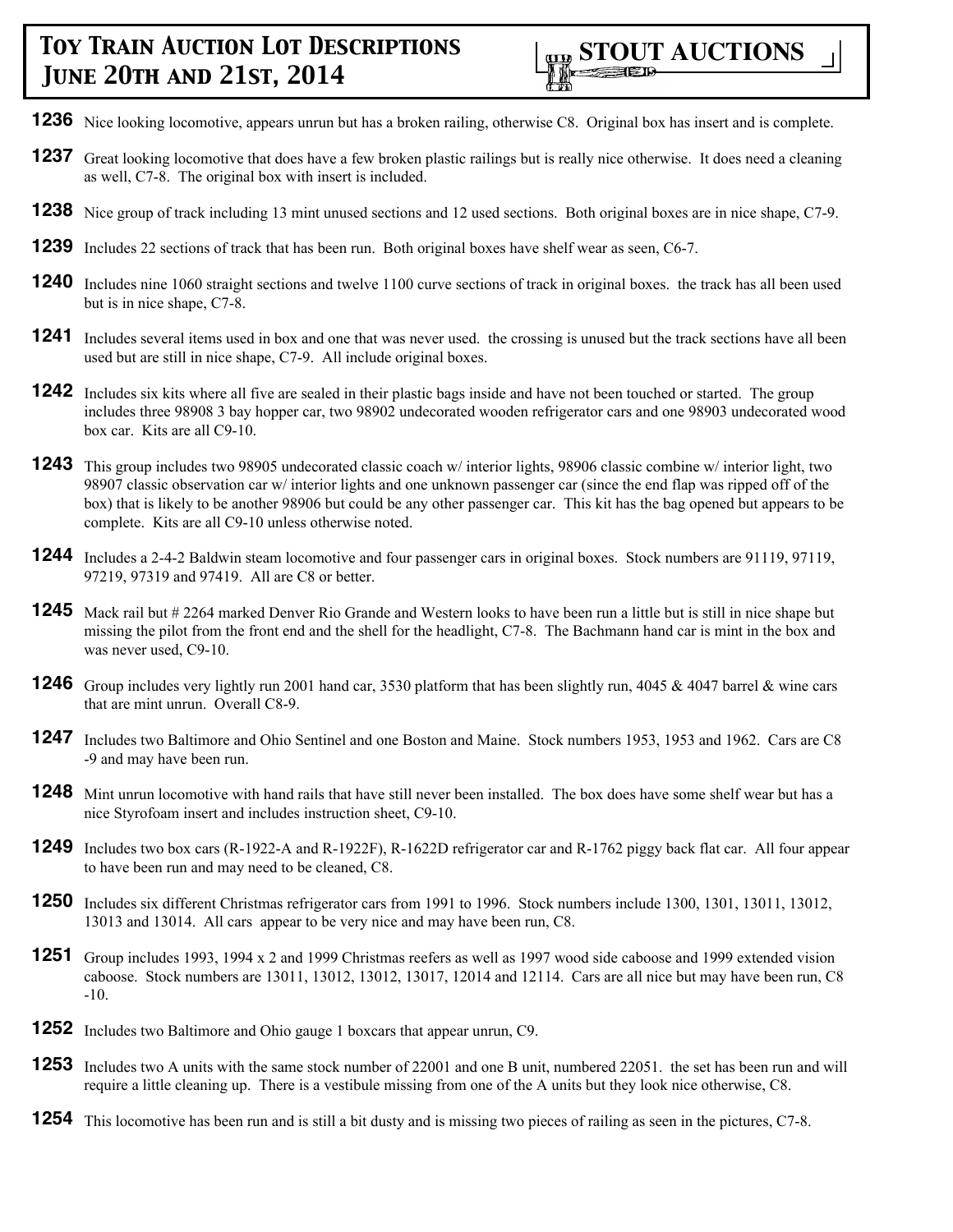

- **1255** All three have run time but the two passenger cars have really clean sides and the roofs aren't bad either but one car is missing both screws. The 2343C Santa Fe B unit has a lot of scratches and is missing all of the porthole lenses. Trains are sold as-is as seen in the pictures.
- **1256** All cars have been run and have minor to moderate paint wear, scratches and rust. Sold as-is as seen in the pictures.
- **1257** Group includes postwar 6415 and four 6465 tank cars, 6472 and 3472 milk cars, two 6042 and one 6462 New York Central gondola and 6446 Norfolk and Western hopper. The group also includes three modern era items including an 8213 b2-4-2 steam locomotive with Rio Grande tender and a Nickel Plate 6137 hopper. This is a General Condition lot meaning we have not graded or examined every item in the lot so the condition will typically vary from C6-7 with the possibility of an item or two in the lot having a lower or higher grade, General Condition lots cannot be returned.
- **1258** Nice little switcher with moderate run time, some paint loss from hand rails and one cracked window strut with great lettering on both sides, C6.
- **1259** Nice looking loco and tender with moderate run time but neither have any broken or missing parts and have nice silver lettering on both sides, C6-7.
- **1260** Group includes a 1654 2-4-2 steam locomotive with no tender, 6465 Sunoco tank car, 2452x gondola, 6520 searchlight car, 2460 Bucyrus Erie operating crane car, 3484 Pennsylvania operating boxcar and 6419 D. L. & W. work caboose. This is a General Condition lot meaning we have not graded or examined every item in the lot so the condition will typically vary from C6-7 with the possibility of an item or two in the lot having a lower or higher grade, General Condition lots cannot be returned.
- **1261** Group includes several buildings, animals and even a few Marx western figures. Includes at least a police station, barn and a few houses. This is a General Condition lot meaning we have not graded or examined every item in the lot so the condition will typically vary from C6-7 with the possibility of an item or two in the lot having a lower or higher grade, General Condition lots cannot be returned.
- **1262** Includes pigs, sheep, cows and a horse all in nice shape. made of hard plastic like Bakelite.
- **1263** Group includes a nice American Flyer 754 two lane bridge with light, Lionel water tank, repainted trestle bridge, 214 girder bridge, 97 coal loader and tube of lubricant; lastly, a Marx Glendale waiting room. All have play wear and some will need some work or need parts. This is a General Condition lot meaning we have not graded or examined every item in the lot so the condition will typically vary from C6-7 with the possibility of an item or two in the lot having a lower or higher grade, General Condition lots cannot be returned.
- **1264** Includes 1110, 1110 and 1120 2-4-2 steam locomotives with 3 tenders, 1002, 1002, x-1004, x-1004, 1005, 1007 and x6004. This is a General Condition lot meaning we have not graded or examined every item in the lot so the condition will typically vary from C6-7 with the possibility of an item or two in the lot having a lower or higher grade, General Condition lots cannot be returned.
- **1265** Includes a 1946 2-8-4 steam locomotive with turned handrail stanchions, atomic motor and a smoke bulb so it hasn't been converted to a heat element style smoke system. Also included are 2046w Lionel Lines tender, x6454 Erie boxcar, 6462 green New York Central gondola, 6456 red Lehigh Valley hopper and a 6457 caboose. All have been run but are in nice shape, C6.
- **1266** Lot includes 45, 3359, 6456, 6037, 2465, 2465, 6465, 6812, 6414, 6672, 6462, 6462, 6346, 6346, 3424, 3376, 6119, 2435 6436 and an unmarked red flat / 6424-11 part number. All have damage in some way shape or form as in broken and or missing pieces but could still be a good parts lot. Sold as-is as seen in the pictures with no returns.
- **1267** Cars include 3330, 6175, 6800, 6803, 6424, 6430, 6430, 6430, 6818, 6819, 6825, 6828, 6828 and modern era 16396. all have been run and the cars are attached with small tie wire and are generally in nice shape. This is a General Condition lot meaning we have not graded or examined every item in the lot so the condition will typically vary from C6-7 with the possibility of an item or two in the lot having a lower or higher grade, General Condition lots cannot be returned.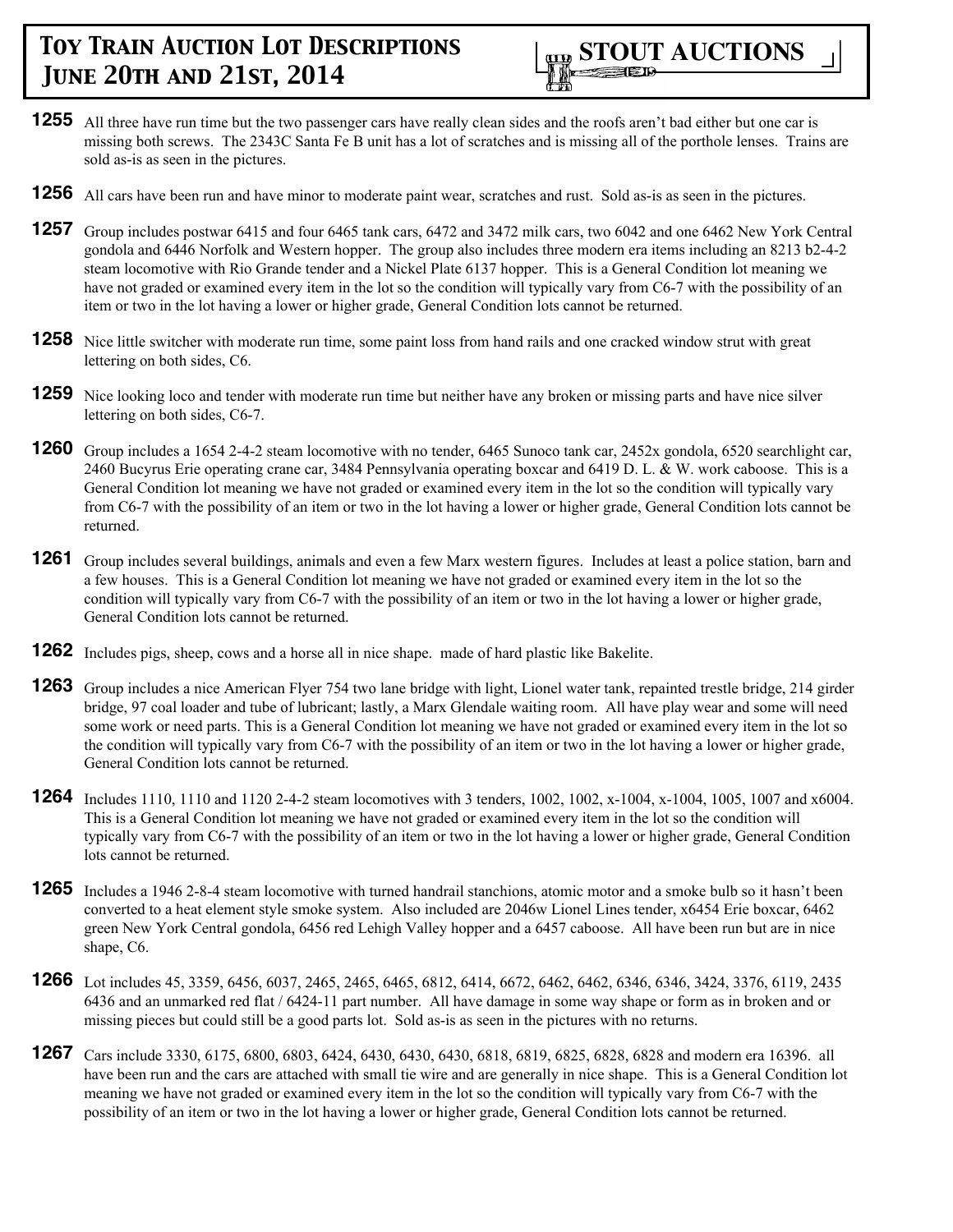

- **1268** Includes 520, 3370, 6076, 6076, 6112, 6162, x6014, 6646 and modern 6059 caboose. This is a General Condition lot meaning we have not graded or examined every item in the lot so the condition will typically vary from C6-7 with the possibility of an item or two in the lot having a lower or higher grade, General Condition lots cannot be returned.
- **1269** Nice looking trains but the loco has a ding on the right front area of the frame and the right marker light is damaged with a missing jewel. The Pennsylvania tender is in nice shape with no broken steps but has some melt marks on the water scoop. The three freight cars include a 3656 operating cattle car, x6454 Pennsylvania boxcar and a 6417 Pennsylvania porthole caboose, C6.
- **1270** Lot includes very nice 2065 Hudson steam locomotive 2671W 12-wheel Pennsylvania tender, 6464-50 Great Northern boxcar, x3464 Santa Fe operating boxcar, 6425 Gulf tank car, 6518 transformer depressed center flat car, 3620 operating searchlight car and 6457 caboose. All have been run but are in nice shape as seen in the pictures, C6-7.
- **1271** Great group of super clean boxcars that have either never been run or only run a very minute amount of time. Includes Rock Island kit car that has been assembled, 1981 TTOS national convention car, Burlington Chicago Burlington and Quincy 112237, Canadian Pacific B1099, Great Northern 71470, Great Northern 69266 and Spokane Portland and Seattle. All have original boxes that are in nice shape but one has a missing end flap, C8-9.
- **1272** Lot includes x2454, x3464 x 3, x6454 x 2, 3472, 3656 x 3, 6026W tender, 681 steam turbine locomotive and 6417. Theses all have minor to major issues and are being sold as-is as seen in the pictures.
- **1273** Include a pair of 2032 Erie alco diesels, seven 6462 gondolas (two green, two red and three brick red) and one 6357 SP type caboose. This is a General Condition lot meaning we have not graded or examined every item in the lot so the condition will typically vary from C6-7 with the possibility of an item or two in the lot having a lower or higher grade, General Condition lots cannot be returned.
- **1274** Includes postwar reproduction shells on repainted original postwar frames: 2378 Milwaukee Road F3 A-B set and a 2331 Virginian FM. Both pairs have been run and are being sold as-is as seen in the pictures with no returns.
- **1275** Lot includes 623 Santa Fe switcher, 3358, 6362, 6465, 3459, 6460, 6560, 6112, 6561, 6151, 6257, 6419, 6457 and 2472. Most of these cars have minor to major issues including the possibility of broken or severely damages parts or missing pieces but a few are in nice shape. Sold as-is as seen in the pictures with no returns.
- **1276** Group includes 627 Lehigh Valley 44 ton switcher, 6436, 6456, 6456, 6176 Lehigh Valley and 6076 Santa Fe hoppers, 6473 rodeo car and 6417 Pennsylvania porthole caboose. This is a General Condition lot meaning we have not graded or examined every item in the lot so the condition will typically vary from C6-7 with the possibility of an item or two in the lot having a lower or higher grade, General Condition lots cannot be returned.
- **1277** Includes four postwar items including 50 gang car, 57 switcher, 60 trolley and 3927 track cleaning car, all with damage and or broken parts. Sold as-is as seen in the pictures with no returns.
- **1278** Both accessories are fairly clean but the 397 has a broken belt and the 342 has a few minor scratches on the base. The 342 culvert loader appears to have been used very little, if ever at all, C7. The 6342 gondola has little run time on it and seven nice culvert pipes, there are no other parts with this set and the box inserts are missing and the box is a bit worn. The 397 coal loader has a nice original box with insert with a bag of coal and an original instruction sheet but no other parts, C6.
- **1279** Includes 600 MKT switcher, unrun 3357 cop and hobo car, 6472 refrigerator car, 6430 trailer flat with two original Cooper-Jarrett vans, x6016 Baby Ruth boxcar, 6465 Sunoco tank car, barely ran 6119 D. L. & W. work caboose and two 6457 cabooses. All car have been run unless otherwise noted and are generally in nice shape with no broken or missing pieces, C6-8. Original boxes range from nice and complete to rough with missing flaps and tape repairs.
- **1280** Includes 356 operating freight station, 465 dispatching station, 257 station with horn in original box, 464 lumber mill and 362 barrel loader. These all are missing their controllers and the 357 has some melt marks on the roof but they all seem to be complete otherwise but all are in need of a good cleaning. This is a General Condition lot meaning we have not graded or examined every item in the lot so the condition will typically vary from C6-7 with the possibility of an item or two in the lot having a lower or higher grade, General Condition lots cannot be returned.